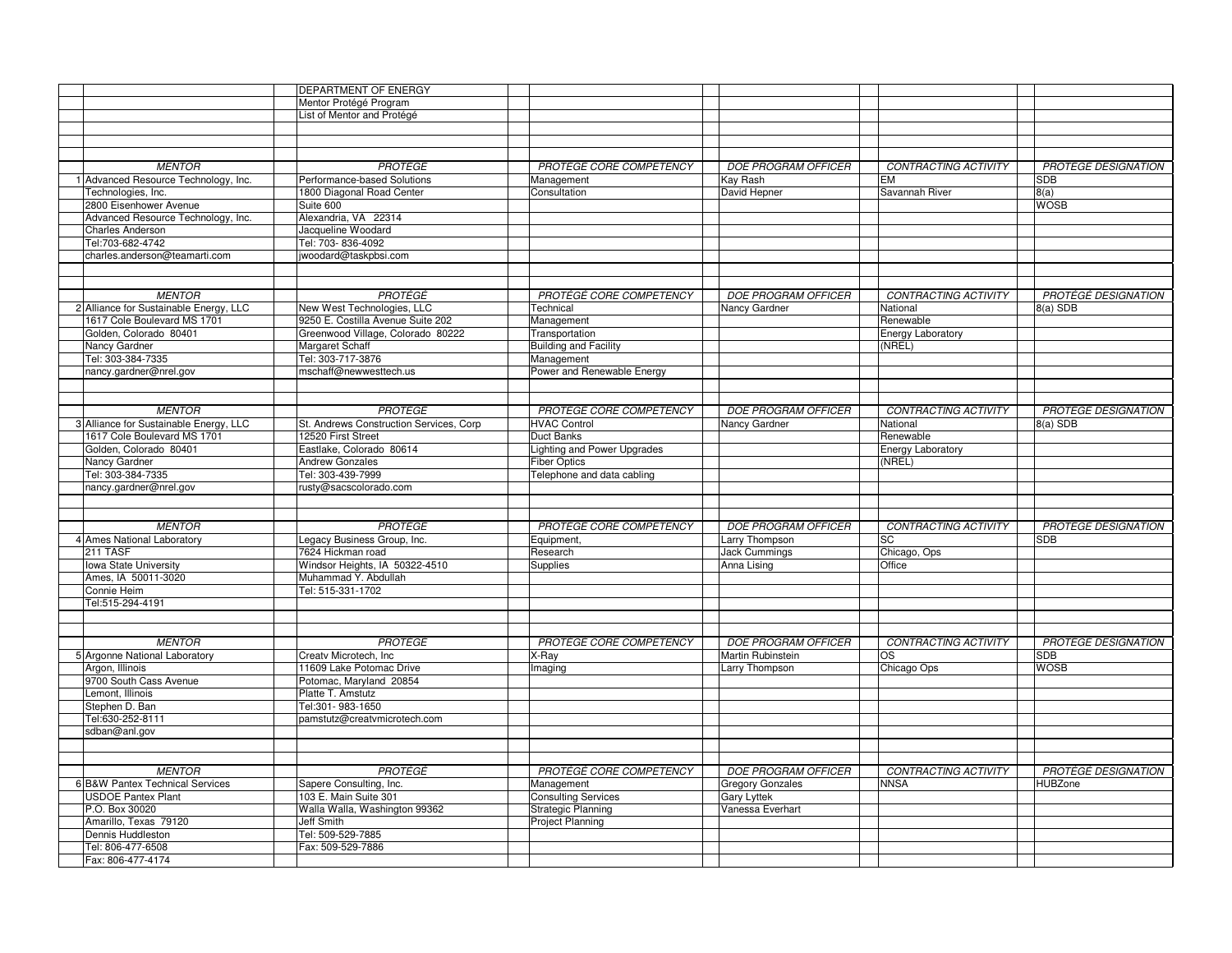| <b>MENTOR</b>                    | PROTÉGÉ                                   | PROTÉGÉ CORE COMPETENCY        | DOE PROGRAM OFFICER        | CONTRACTING ACTIVITY        | PROTÉGÉ DESIGNATION        |
|----------------------------------|-------------------------------------------|--------------------------------|----------------------------|-----------------------------|----------------------------|
| 7 B&W Pantex                     | Midwest Fab & Construction, Inc.          | Industrial                     | <b>Greg Gonzales</b>       | <b>NNSA</b>                 | 8(a)                       |
| P.O. Box 30020                   | P.O. Box 3957                             | <b>Building</b>                | <b>Gary Lyttek</b>         | Albuquerque, NM             | <b>SDB</b>                 |
| Amarillo, Texas 79120            | Amarillo, Texas 79106                     | Constructions                  | Vanessa Everhart           |                             |                            |
| Douglas McCrary                  | Jesse Perez                               |                                |                            |                             |                            |
| Tel: 806-477-4480                | Tel: 806-335-9127                         |                                |                            |                             |                            |
|                                  |                                           |                                |                            |                             |                            |
|                                  |                                           |                                |                            |                             |                            |
| <b>MENTOR</b>                    | <b>PROTÉGÉ</b>                            | PROTÉGÉ CORE COMPETENCY        | <b>DOE PROGRAM OFFICER</b> | CONTRACTING ACTIVITY        | <b>PROTÉGÉ DESIGNATION</b> |
| 8B&W Pantex                      | PIKA International, Inc.                  | Environmental                  | <b>Greg Gonzales</b>       | <b>NNSA</b>                 | 8(a)                       |
| P.O. Box 30020                   | 12723 Capricorn Dr., Suite 500            | Remediation,                   | <b>Gary Lyttek</b>         | Albuquerque, NM             | SDB                        |
| Amarillo, Texas 79120-0020       | Stafford, TX 77477                        | <b>Construction Management</b> | Vanessa Everhart           |                             |                            |
| Douglas McCrary                  | Terry M. Kasnavia                         | Low Level Radiological         |                            |                             |                            |
| Tel: 806-477-4480                | Tel:281-340-5525                          | Waste                          |                            |                             |                            |
|                                  |                                           |                                |                            |                             |                            |
|                                  |                                           |                                |                            |                             |                            |
|                                  |                                           |                                |                            |                             |                            |
| <b>MENTOR</b>                    | PROTÉGÉ                                   | PROTÉGÉ CORE COMPETENCY        | <b>DOE PROGRAM OFFICER</b> | <b>CONTRACTING ACTIVITY</b> | <b>PROTÉGÉ DESIGNATION</b> |
| 9 B&W Pantex                     | J.R. Tri-State General Contracting        | Industrial                     | <b>Greg Gonzales</b>       | <b>NNSA</b>                 | 8(a)                       |
| P.O. Box 30020                   | Group., L.P.                              | <b>Building</b>                | <b>Gary Lyttek</b>         | Albuquerque, NM             | <b>SDB</b>                 |
| Amarillo, Texas 79120            | P.O. Box 1968                             | Construction                   | Vanessa Everhart           |                             |                            |
| Douglas McCrary                  | Amarillo, Texas 79114                     |                                |                            |                             |                            |
| Tel: 806-477-4480                | Jerry Reynosa                             |                                |                            |                             |                            |
|                                  | Tel: 806-356-8668                         |                                |                            |                             |                            |
|                                  |                                           |                                |                            |                             |                            |
|                                  |                                           |                                |                            |                             |                            |
| <b>MENTOR</b>                    | <b>PROTÉGÉ</b>                            | PROTÉGÉ CORE COMPETENCY        | <b>DOE PROGRAM OFFICER</b> | <b>CONTRACTING ACTIVITY</b> | <b>PROTÉGÉ DESIGNATION</b> |
| 10 Battelle Energy Alliance, LLC | <b>International Management</b>           | Records &                      | Lang Soo-Hoo               | <b>Idaho Operations</b>     | <b>WOSB</b>                |
| Idaho National Laboratory        | Solutions, LLC.                           | Document                       | Maria Mitchell             | Office                      | <b>SDB</b>                 |
| P.O. Box 1625                    | 2820 S. 2500 E.                           | Management                     |                            |                             |                            |
| Idaho Falls, Idaho 83415         | <b>PMB 2-22</b>                           | Services                       |                            |                             |                            |
| Dana Storms                      | Idaho Falls, Idaho 83404                  |                                |                            |                             |                            |
| Tel:208-526-8564                 | Bertha Jones                              |                                |                            |                             |                            |
| dana.storms@inl.gov              | Tel:208-525-8846                          |                                |                            |                             |                            |
|                                  | imsllc@cableone.net                       |                                |                            |                             |                            |
|                                  |                                           |                                |                            |                             |                            |
|                                  |                                           |                                |                            |                             |                            |
| <b>MENTOR</b>                    | PROTÉGÉ                                   | PROTÉGÉ CORE COMPETENCY        | <b>DOE PROGRAM OFFICER</b> | <b>CONTRACTING ACTIVITY</b> | <b>PROTÉGÉ DESIGNATION</b> |
| 11 Battelle Energy Alliance, LLC | Portage Environmental, Inc.               | Environmental                  | Lang Soo                   | Nuclear Energy              | NA-Owned                   |
| Idaho National Laboratory        | 1075 South Utah Avenue                    | Engineering                    | Maria Mitchell             | Idaho Operations            | <b>SDB</b>                 |
| P.O. Box 1625                    | Suite 200                                 |                                |                            |                             | 8(a)                       |
| Idaho Falls, Idaho 83415         | Idaho Falls, Idaho 83402                  |                                |                            |                             |                            |
| Dana Storms                      | <b>Kerry Martin</b>                       |                                |                            |                             |                            |
| Tel:208-526-8564                 | Tel:208-528-6608                          |                                |                            |                             |                            |
| dana.storms@inl.gov              | kmartin@portageenv.com                    |                                |                            |                             |                            |
|                                  |                                           |                                |                            |                             |                            |
|                                  |                                           |                                |                            |                             |                            |
|                                  | PROTÉGÉ                                   |                                |                            |                             |                            |
| <b>MENTOR</b>                    |                                           | <b>PROTÉGÉ CORE COMPETENCY</b> | <b>DOE PROGRAM OFFICER</b> | <b>CONTRACTING ACTIVITY</b> | <b>PROTÉGÉ DESIGNATION</b> |
| 12 Battelle Memorial Institute   | Yamasato, Fujiwara, Higa Associates, Inc. | Architectual                   | Kala K.                    | <b>Pacific Northwest</b>    | 8(a)                       |
| Pacific Northwest Division       | 14660 Rothgeb Drive                       | Engineering                    | Suhadonik                  | National Laboratory         | <b>SDB</b>                 |
| P.O. Box 999, MS K-46            | Rockville, Maryland 20650                 | Support                        | Freda Hopper               | Oak Ridge Operations        |                            |
| Richland, Washington 99352       | Dr. Melvin H. Chiogioji                   |                                |                            |                             |                            |
| Keith Freier                     | Tax:301-379-8602                          |                                |                            |                             |                            |
| Tel: 509-375-6744                | mel@meleassociates.com                    |                                |                            |                             |                            |
| keith.freier@pnl.gov             |                                           |                                |                            |                             |                            |
|                                  |                                           |                                |                            |                             |                            |
|                                  |                                           |                                |                            |                             |                            |
|                                  |                                           |                                |                            |                             |                            |
|                                  |                                           |                                |                            |                             |                            |
|                                  |                                           |                                |                            |                             |                            |
|                                  |                                           |                                |                            |                             |                            |
|                                  |                                           |                                |                            |                             |                            |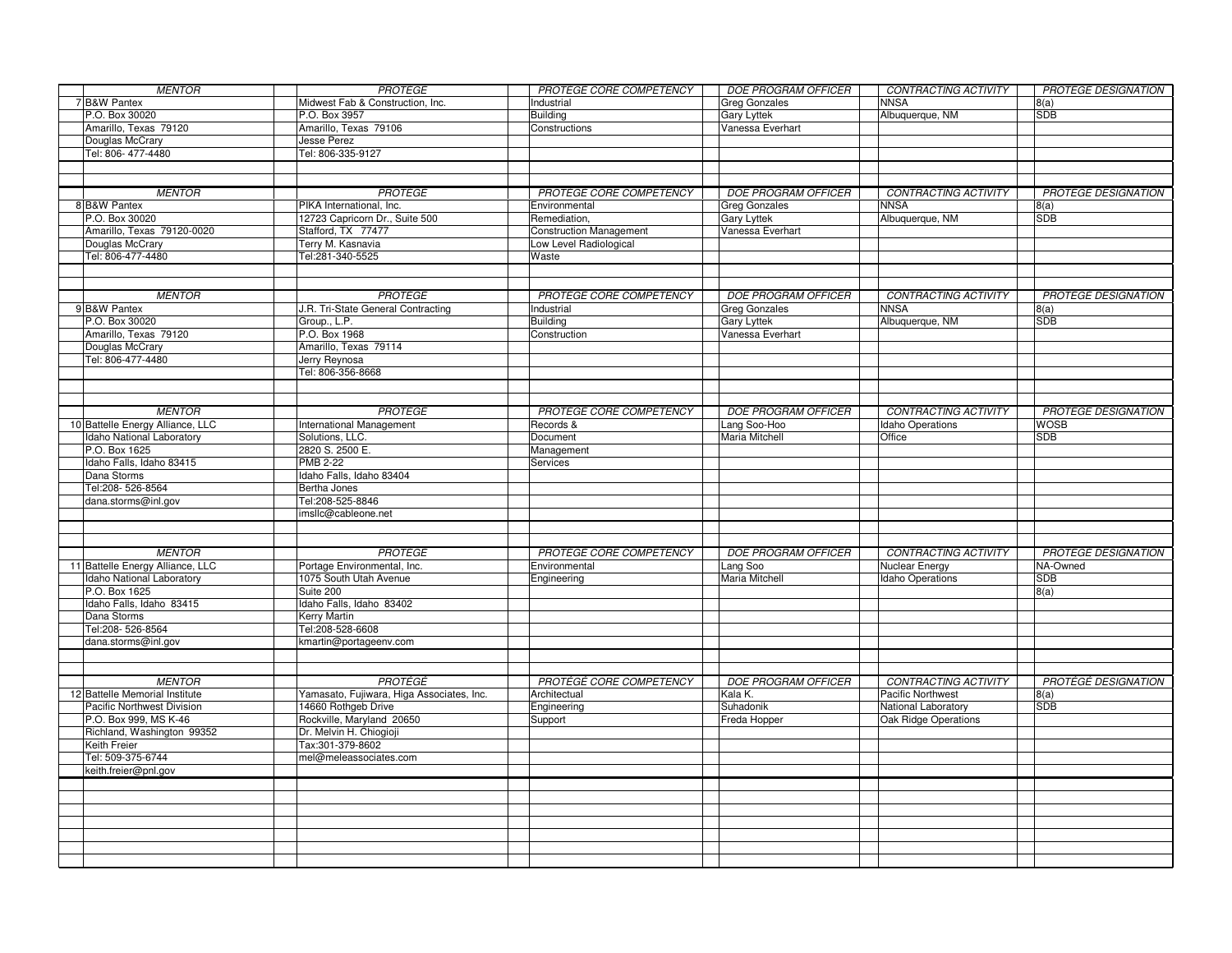| <b>MENTOR</b>                            | PROTÉGÉ                            | PROTÉGÉ CORE COMPETENCY               | <b>DOE PROGRAM OFFICER</b> | CONTRACTING ACTIVITY        | <b>PROTÉGÉ DESIGNATION</b> |
|------------------------------------------|------------------------------------|---------------------------------------|----------------------------|-----------------------------|----------------------------|
| 13 Battelle Memorial Institute           | Idea Entity Corporation            | Computer                              | Freda H. Hopper            | Pacific Northwest           | 8(a)                       |
| Pacific Northwest National Laboratory    | 12826 SE 40th Lane                 | Programming                           | Kerry T. Cullerton         | National Laboratory         | <b>SDB</b>                 |
| P.O. Box 999, MS J1-24                   | Suite A-11                         | <b>Computer Systems</b>               |                            |                             |                            |
| Richland, Washington 99352               | Bellevue, Washington 98006         | Design                                |                            |                             |                            |
| Kerry T. Cullerton                       | Venu Yerra                         |                                       |                            |                             |                            |
| Tel: 509-371-7534                        | Tel: 425-454-2905                  |                                       |                            |                             |                            |
| Fax: 509-371-7536                        | Fax: 425-458-6995                  |                                       |                            |                             |                            |
| kerry.cullerton@pnl.gov                  | <b>NAISC Codes:</b>                |                                       |                            |                             |                            |
|                                          |                                    |                                       |                            |                             |                            |
|                                          |                                    |                                       |                            |                             |                            |
|                                          |                                    |                                       |                            |                             |                            |
| <b>MENTOR</b>                            | <b>PROTÉGÉ</b>                     | <b>PROTÉGÉ CORE COMPETENCY</b>        | <b>DOE PROGRAM OFFICER</b> | CONTRACTING ACTIVITY        | <b>PROTÉGÉ DESIGNATION</b> |
| 14 Battelle Memorial Institute           | The Flynt Group, Inc.              | Management                            | Freda H. Hopper            | Pacific Northwest           | <b>SDVOSB</b>              |
| Pacific Northwest National Laboratory    | 14690 Leipard Lane                 | Development & Training                | Kerry T. Cullerton         | National Laboratory         |                            |
| P.O. Box 999, MS J1-24                   | Platte City, Missouri 64079        | <b>Management Consulting Services</b> |                            |                             |                            |
| Richland, Washington 99352               | Dr. Bill Flynt                     |                                       |                            |                             |                            |
| Kerry T. Cullerton                       | Tel: 816-304-1294                  |                                       |                            |                             |                            |
| Tel: 509-371-7534                        | Fax: 816-270-0696                  |                                       |                            |                             |                            |
| Fax: 509-371-7536                        | bill.flynt@flyntgroup.com          |                                       |                            |                             |                            |
| kerry.cullerton@pnl.gov                  |                                    |                                       |                            |                             |                            |
|                                          |                                    |                                       |                            |                             |                            |
|                                          |                                    |                                       |                            |                             |                            |
| <b>MENTOR</b>                            | PROTÉGÉ                            | <b>PROTÉGÉ CORE COMPETENCY</b>        | <b>DOE PROGRAM OFFICER</b> | <b>CONTRACTING ACTIVITY</b> | <b>PROTÉGÉ DESIGNATION</b> |
| 15 Bechtel BWXT Jacobs Company, LLC      | Restoration Services, Inc.         | Restoration                           | <b>Kay Rash</b>            | EM/Oak Ridge                | <b>WOSB</b>                |
| <b>Technology Park</b>                   | 100 Westview Lane                  | Services                              | Freda Hopper               |                             |                            |
| P.O. Box 4699                            | Oak Ridge, Tennessee 37831         |                                       |                            |                             |                            |
| Oak Ridge, Tennessee 37831               | Richardson D. Ferguson             |                                       |                            |                             |                            |
| McArthur Moore                           | Tel:865-241-1148                   |                                       |                            |                             |                            |
| Tel: 865- 576-3847                       | rferguson@rsienv.com               |                                       |                            |                             |                            |
| Fax:865-241-9330                         |                                    |                                       |                            |                             |                            |
| mzo@bjcllc.org                           |                                    |                                       |                            |                             |                            |
|                                          |                                    |                                       |                            |                             |                            |
|                                          |                                    |                                       |                            |                             |                            |
|                                          |                                    |                                       |                            |                             |                            |
|                                          |                                    |                                       |                            |                             |                            |
| <b>MENTOR</b>                            | <b>PROTÉGÉ</b>                     | PROTÉGÉ CORE COMPETENCY               | <b>DOE PROGRAM OFFICER</b> | CONTRACTING ACTIVITY        | <b>PROTÉGÉ DESIGNATION</b> |
| 16 Bechtel Marine Propulsion Corporation | McFarland Technology, Inc.         | Software                              | <b>Gary Lyttek</b>         | <b>NNSA</b>                 | <b>WOSB</b>                |
| PO Box 79                                | 225 High Street, Suite A           | Engineering                           | <b>Greg Gonzales</b>       | Pittsburg, PA               | 8(a)                       |
| West Mifflin, Pennsylvania 15122         | Post Office Box 252                | Web Design                            |                            |                             |                            |
| <b>Bruce Becker</b>                      | New Wilmington, Pennsylvania 16142 | Mobile and Data Base Applications     |                            |                             |                            |
| Tel: 412-476-6637                        | Barbara McFarland                  |                                       |                            |                             |                            |
| Fax: 412-476-7320                        | Tel: 724-699-3841                  |                                       |                            |                             |                            |
| beckerbd@bettis.gov                      | Fax: 866-823-1543                  |                                       |                            |                             |                            |
|                                          |                                    |                                       |                            |                             |                            |
|                                          |                                    |                                       |                            |                             |                            |
| <b>MENTOR</b>                            | PROTÉGÉ                            | PROTÉGÉ CORE COMPETENCY               | <b>DOE PROGRAM OFFICER</b> | <b>CONTRACTING ACTIVITY</b> | <b>PROTÉGÉ DESIGNATION</b> |
| 17 Bechtel Marine Propulsion Corporation | Enfield Enterprises, Inc.          | Non-Residential                       | <b>Gary Lyttek</b>         | <b>NNSA</b>                 | <b>HUBZONE</b>             |
| PO Box 79                                | 30 Magaziner Place                 | Construction                          | Greg Gonzales              | Pittsburg, PA               |                            |
| West Mifflin, Pennsylvania 15122         | Springfield, Massachusetts 01104   |                                       |                            |                             |                            |
| Nicole Mauro                             | Daniel Eastman                     |                                       |                            |                             |                            |
| Tel: 412-476-6637                        | Tel: 413-788-2688                  |                                       |                            |                             |                            |
| Fax: 412-476-7320                        | Fax: 413-788-2479                  |                                       |                            |                             |                            |
| beckerbd@bettis.gov                      | enfroofing@aol.com                 |                                       |                            |                             |                            |
|                                          |                                    |                                       |                            |                             |                            |
|                                          |                                    |                                       |                            |                             |                            |
|                                          |                                    |                                       |                            |                             |                            |
|                                          |                                    |                                       |                            |                             |                            |
|                                          |                                    |                                       |                            |                             |                            |
|                                          |                                    |                                       |                            |                             |                            |
|                                          |                                    |                                       |                            |                             |                            |
|                                          |                                    |                                       |                            |                             |                            |
|                                          |                                    |                                       |                            |                             |                            |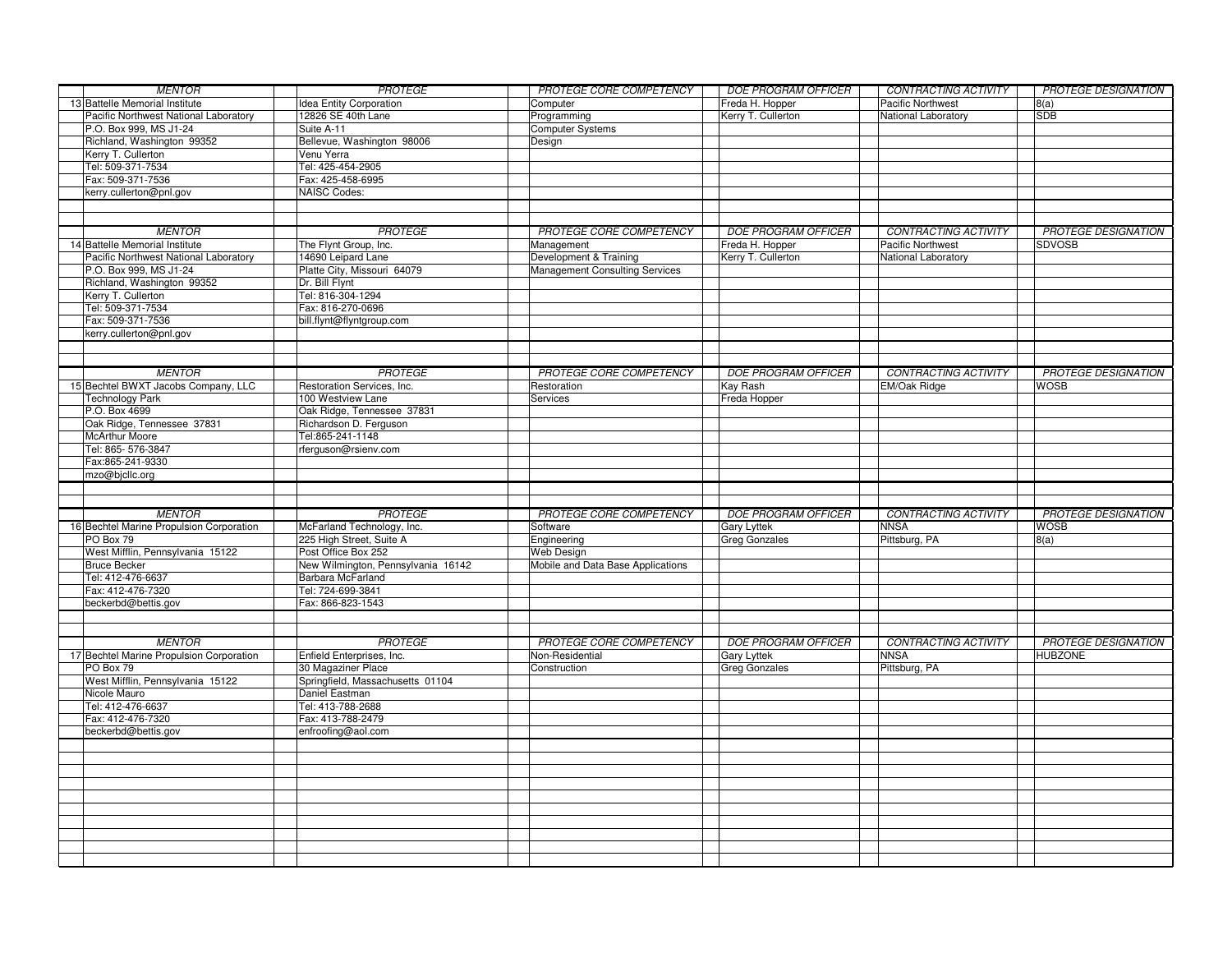| <b>MENTOR</b>                         | PROTÉGÉ                                        | PROTÉGÉ CORE COMPETENCY                     | DOE PROGRAM OFFICER        | CONTRACTING ACTIVITY               | <b>PROTÉGÉ DESIGNATION</b> |
|---------------------------------------|------------------------------------------------|---------------------------------------------|----------------------------|------------------------------------|----------------------------|
| 18 Booze Allen Hamilton, Inc.         | Performance Results                            |                                             | <b>Birdie Hamilton-Ray</b> | RW/HDQTRS.                         | <b>SDB</b>                 |
| <b>Suite 5300</b>                     | Corporation                                    |                                             | Karen Pigee                |                                    |                            |
| 955 L'Enfant Plaza North, SW          | 2605 Cranberry Square                          |                                             |                            |                                    |                            |
| Washington. DC 20024                  | Morgantown, W. Virginia 26508                  |                                             |                            |                                    |                            |
| Dr. Stephen Whitfield                 | <b>M.Brent Armstrong</b>                       |                                             |                            |                                    |                            |
| Tel: 202-406-3939                     | Tel: 304-777-4119                              |                                             |                            |                                    |                            |
| Fax: 202-406-3909                     | Fax:304-291-5885                               |                                             |                            |                                    |                            |
| whitfield_stephen@bah.com             | barmstrong@prc8a.com                           |                                             |                            |                                    |                            |
|                                       |                                                |                                             |                            |                                    |                            |
|                                       |                                                |                                             |                            |                                    |                            |
| <b>MENTOR</b>                         | PROTÉGÉ                                        | PROTÉGÉ CORE COMPETENCY                     | <b>DOE PROGRAM OFFICER</b> | <b>CONTRACTING ACTIVITY</b>        | <b>PROTÉGÉ DESIGNATION</b> |
| 19 Brookhaven Science Associates, LLC | 3 Gals Industrial, LLC                         | <b>Industrial Tools</b>                     | Jill Clough-Johnston       | Brookhaven                         | <b>WOSB</b>                |
| 50 Brookhaven Ave, Building 355       | P.O. Box 177                                   | <b>Industrial Supplies</b>                  |                            | <b>Science Associates</b>          |                            |
| Upton, New York 11973                 | Oyster Bay, NY 11771                           | Products                                    |                            |                                    |                            |
| Jill Clough-Johnston                  | Linda Cazzola                                  |                                             |                            |                                    |                            |
| Tel: 613-344-3173                     | Tel: 516-428-2996                              |                                             |                            |                                    |                            |
| Fax: 613-244-5878                     | Fax: 516-922-1297                              |                                             |                            |                                    |                            |
| clough@bnl.gov                        | lindac@3galsindustrials.com                    |                                             |                            |                                    |                            |
|                                       |                                                |                                             |                            |                                    |                            |
|                                       |                                                |                                             |                            |                                    |                            |
| <b>MENTOR</b>                         | PROTÉGÉ                                        |                                             | <b>DOE PROGRAM OFFICER</b> |                                    | <b>PROTÉGÉ DESIGNATION</b> |
| 20 Brookhaven Science Associates, LLC | Klasm International, Inc., dba Global Datasec, | PROTÉGÉ CORE COMPETENCY<br>Data Replication | Jill Clough-Johnston       | CONTRACTING ACTIVITY<br>Broolhaven |                            |
|                                       |                                                |                                             |                            |                                    | 8(a)                       |
| 50 Brookhaven Ave, Building 355       | 1001 Rockville Pike                            | <b>Network Security</b>                     |                            | <b>Science Associates</b>          |                            |
| Upton, New York 11973                 | Rockville, Maryland 20852-1388                 | <b>Technology Engineering</b>               |                            |                                    |                            |
| Jill Clough-Johnston                  | Sumanth C. Krishnamurthy                       |                                             |                            |                                    |                            |
| Tel: 613-344-3173                     | Tel: (202) 852-1388                            |                                             |                            |                                    |                            |
| Fax: 613-244-5878                     | Fax: (202) 601-0008                            |                                             |                            |                                    |                            |
| clough@bnl.gov                        | sumanth@globaldatasec.com                      |                                             |                            |                                    |                            |
|                                       |                                                |                                             |                            |                                    |                            |
|                                       |                                                |                                             |                            |                                    |                            |
|                                       |                                                |                                             |                            |                                    |                            |
| <b>MENTOR</b>                         | PROTÉGÉ                                        | PROTÉGÉ CORE COMPETENCY                     | <b>DOE PROGRAM OFFICER</b> | <b>CONTRACTING ACTIVITY</b>        | <b>PROTÉGÉ DESIGNATION</b> |
| 21 BWXT Y-12, LLC.                    | <b>Tennessee State University</b>              | Technology                                  | Gary Lyttek                | NNSA/Oak Ridge                     | <b>HBCU</b>                |
| P.O. Box 2002                         | 3500 John Merrit Blvd                          | Research                                    | Freda Hopper               |                                    |                            |
| Oak Ridge, Tennessee 37831            | Nashville, Tennessee 37209-1561                |                                             |                            |                                    |                            |
| Gloria D. Mencer                      | Dr. Maria Thompson                             |                                             |                            |                                    |                            |
| Tex:865-576-2090                      | Tel:615-963-7644                               |                                             |                            |                                    |                            |
| mencergd@y12.doe.gov                  | mthompson@tnstate.edu                          |                                             |                            |                                    |                            |
|                                       |                                                |                                             |                            |                                    |                            |
|                                       |                                                |                                             |                            |                                    |                            |
| <b>MENTOR</b>                         | PROTÉGÉ                                        | <b>PROTÉGÉ CORE COMPETENCY</b>              | <b>DOE PROGRAM OFFICER</b> | CONTRACTING ACTIVITY               | <b>PROTÉGÉ DESIGNATION</b> |
| 22 BWXT Y-12, LLC                     | South Carolina State U                         | Technology                                  | <b>Gary Lyttek</b>         | NNSA/Oak Ridge                     | <b>HBCU</b>                |
| P.O. Box 2002                         | 300 College Street, NE                         | Research                                    | Freda Hopper               |                                    |                            |
| Oak Ridge, Tennessee 37831            | Orangeburg, South Carolina 29117               |                                             |                            |                                    |                            |
| Gloria D. Mencer                      | Dr. Kenneth Lewis                              |                                             |                            |                                    |                            |
| Tel:865-576-2090                      | Tel:865-574-9879                               |                                             |                            |                                    |                            |
| mencergd@y12.doe.gov                  | KL1@12.doe.gov                                 |                                             |                            |                                    |                            |
|                                       |                                                |                                             |                            |                                    |                            |
|                                       |                                                |                                             |                            |                                    |                            |
| <b>MENTOR</b>                         | PROTÉGÉ                                        | PROTÉGÉ CORE COMPETENCY                     | <b>DOE PROGRAM OFFICER</b> | CONTRACTING ACTIVITY               | <b>PROTÉGÉ DESIGNATION</b> |
| 23 BWXT Y-12, LLC                     | <b>Fisk University</b>                         | Scientific Research                         | Gary Lyttek                | NNSA.Oak Ridge                     | <b>HBCU</b>                |
| P.O. Box 2002                         | 1000 17th Avenue North                         |                                             | Freda Hopper               |                                    |                            |
| Oak Ridge, Tennessee 37831            | Nashville, Tennessee 37208                     |                                             |                            |                                    |                            |
| Gloria D. Mencer                      | Hazel O'Leary                                  |                                             |                            |                                    |                            |
| Tel:865-576-2090                      | Tel:615-329-8500                               |                                             |                            |                                    |                            |
| mencergd@y12.doe.gov                  |                                                |                                             |                            |                                    |                            |
|                                       |                                                |                                             |                            |                                    |                            |
|                                       |                                                |                                             |                            |                                    |                            |
|                                       |                                                |                                             |                            |                                    |                            |
|                                       |                                                |                                             |                            |                                    |                            |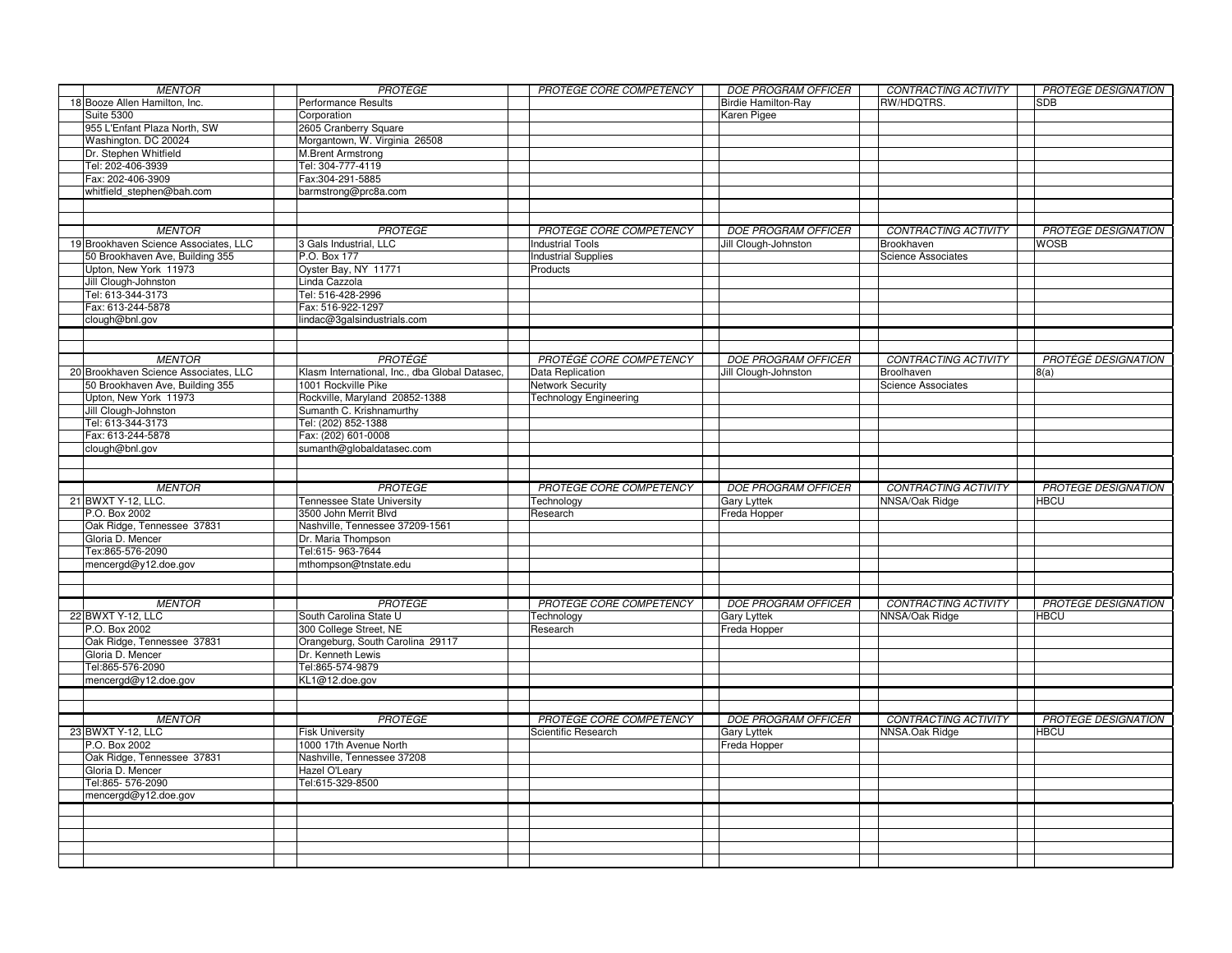| <b>MENTOR</b>              | PROTÉGÉ                        | PROTÉGÉ CORE COMPETENCY        | DOE PROGRAM OFFICER        | CONTRACTING ACTIVITY        | PROTÉGÉ DESIGNATION        |
|----------------------------|--------------------------------|--------------------------------|----------------------------|-----------------------------|----------------------------|
| 24 BWXT Y-12, LLC          | Alabama State University       | Technology                     | Gary Lyttek                | NNSA/Oak Ridge              | <b>HBCU</b>                |
| P.O. Box 2002              | P.O. Box 271                   | Research                       | Freda Hopper               |                             |                            |
| Oak Ridge, Tennessee 37831 | Montgomery, Alabama 36101      |                                |                            |                             |                            |
| Gloria D. Mencer           | Dr. Percy J. Vaughn, Jr.       |                                |                            |                             |                            |
| Tel: 865-576-2090          | Tel:334-229-4124               |                                |                            |                             |                            |
| mencergd@y12.doe.gov       |                                |                                |                            |                             |                            |
|                            |                                |                                |                            |                             |                            |
|                            |                                |                                |                            |                             |                            |
| <b>MENTOR</b>              | PROTÉGÉ                        | <b>PROTÉGÉ CORE COMPETENCY</b> | <b>DOE PROGRAM OFFICER</b> | CONTRACTING ACTIVITY        | <b>PROTÉGÉ DESIGNATION</b> |
| 25 BWXT Y-12, LLC          | Microwave Synergy, Inc.        | Micro-Wave                     | <b>Gary Lyttek</b>         | NNSA/Oak Ridge              | <b>WOSB</b>                |
| P.O. Box 2002              | P.O. Box 81136                 | Processing                     | Freda Hopper               |                             | <b>SDB</b>                 |
| Oak Ridge, Tennessee 37831 | Chattanooga, Tennessee 37414   | Application                    |                            |                             |                            |
| Gloria D. Mencer           | Karen M. Morrow                |                                |                            |                             |                            |
| Tel: 865-576-2090          | Tel:423-648-3898               |                                |                            |                             |                            |
| mencergd@y12.doe.gov       | mstanmorrow@msn.com            |                                |                            |                             |                            |
|                            |                                |                                |                            |                             |                            |
|                            |                                |                                |                            |                             |                            |
|                            |                                |                                |                            |                             |                            |
| <b>MENTOR</b>              | PROTÉGÉ                        | PROTÉGÉ CORE COMPETENCY        | <b>DOE PROGRAM OFFICER</b> | <b>CONTRACTING ACTIVITY</b> | <b>PROTÉGÉ DESIGNATION</b> |
| 26 BWXT Y-12, LLC          | DCS Electronics, Inc.          | Electronic                     | Gary Lyttek                | NNSA/Oak Ridge              | 8(a)                       |
| P.O. Box 2002              | 1911 Big Springs Road          | Equipment                      | Freda Hopper               |                             | <b>WOSB</b>                |
| Oak Ridge, Tennessee 37831 | Maryville, Tennessee 37801     | Design &                       |                            |                             | <b>SDB</b>                 |
| Gloria D. Mencer           | Christime Teran Munday-Combs   | Fabrication                    |                            |                             |                            |
| Tel: 865-576-2090          | Tel: 865-982-9517              | Steel/Aluminum                 |                            |                             |                            |
| mencergd@y12.doe.gov       |                                |                                |                            |                             |                            |
|                            |                                |                                |                            |                             |                            |
|                            |                                |                                |                            |                             |                            |
| <b>MENTOR</b>              | PROTÉGÉ                        | PROTÉGÉ CORE COMPETENCY        | <b>DOE PROGRAM OFFICER</b> | <b>CONTRACTING ACTIVITY</b> | <b>PROTÉGÉ DESIGNATION</b> |
| 27 BWXT Y-12, LLC          | Elvado Environmental, LLC      | Environmental                  | Gary Lyttek                | NNSA/Oak Ridge              | 8(a)                       |
| P.O. Box 2002              | 9724 Kingston Pike             | Waste Management               | Freda Hopper               |                             | <b>WOSB</b>                |
| Oak Ridge, Tennessee 37831 | Knoxville, Tennessee 37922     |                                |                            |                             | <b>SDB</b>                 |
| Gloria D. Mencer           | Jill A. Mortimore              |                                |                            |                             |                            |
| Tel: 865-576-2090          | Tel:865-357-1502               |                                |                            |                             |                            |
| mencergd@y12.doe.gov       | illmortimore@knology.net       |                                |                            |                             |                            |
|                            |                                |                                |                            |                             |                            |
|                            |                                |                                |                            |                             |                            |
| <b>MENTOR</b>              | PROTÉGÉ                        | PROTÉGÉ CORE COMPETENCY        | <b>DOE PROGRAM OFFICER</b> | <b>CONTRACTING ACTIVITY</b> | <b>PROTÉGÉ DESIGNATION</b> |
| 28 BWXT Y-12, LLC          | McConnell Jones Lanier         | Accounting                     | <b>Gary Lyttek</b>         | NNSA/Oak Ridge              | 8(a)                       |
| P.O. Box 2002              | &Murphy LLC                    | Engineering                    | Freda Hopper               |                             | <b>SDB</b>                 |
| Oak Ridge, Tennessee 37831 | 3040 Post Oak Blvd, Suite 1600 | <b>Technical Services</b>      |                            |                             | <b>WOSB</b>                |
| Gloria D. Mencer           | Houston, Texas 77056           |                                |                            |                             |                            |
| Tel: 865-576-2090          | Sharon Murphy                  |                                |                            |                             |                            |
| mencergd@y12.doe.gov       | smurphy@mjlm.com               |                                |                            |                             |                            |
|                            |                                |                                |                            |                             |                            |
|                            |                                |                                |                            |                             |                            |
| <b>MENTOR</b>              | PROTÉGÉ                        | PROTÉGÉ CORE COMPETENCY        | <b>DOE PROGRAM OFFICER</b> | <b>CONTRACTING ACTIVITY</b> | <b>PROTÉGÉ DESIGNATION</b> |
| 29 BWXT Y-12, LLC          | RAM/VITEC, Inc.                | Technical                      | <b>Gary Lyttek</b>         | NNSA/Oak Ridge              | 8(a)                       |
| P.O. Box 2002              | 576 Oak Ridge Turnpike         | <b>Business Development</b>    | Freda Hopper               |                             | <b>SDB</b>                 |
| Oak Ridge, Tennessee 37831 | Oak Ridge, Tennessee 37830     |                                |                            |                             |                            |
| Gloria D. Mencer           | Horace Miller                  |                                |                            |                             |                            |
| Tel: 865-576-2090          | Tel 865-384-5488               |                                |                            |                             |                            |
| mencergd@y12.doe.gov       |                                |                                |                            |                             |                            |
|                            |                                |                                |                            |                             |                            |
|                            |                                |                                |                            |                             |                            |
|                            |                                |                                |                            |                             |                            |
|                            |                                |                                |                            |                             |                            |
|                            |                                |                                |                            |                             |                            |
|                            |                                |                                |                            |                             |                            |
|                            |                                |                                |                            |                             |                            |
|                            |                                |                                |                            |                             |                            |
|                            |                                |                                |                            |                             |                            |
|                            |                                |                                |                            |                             |                            |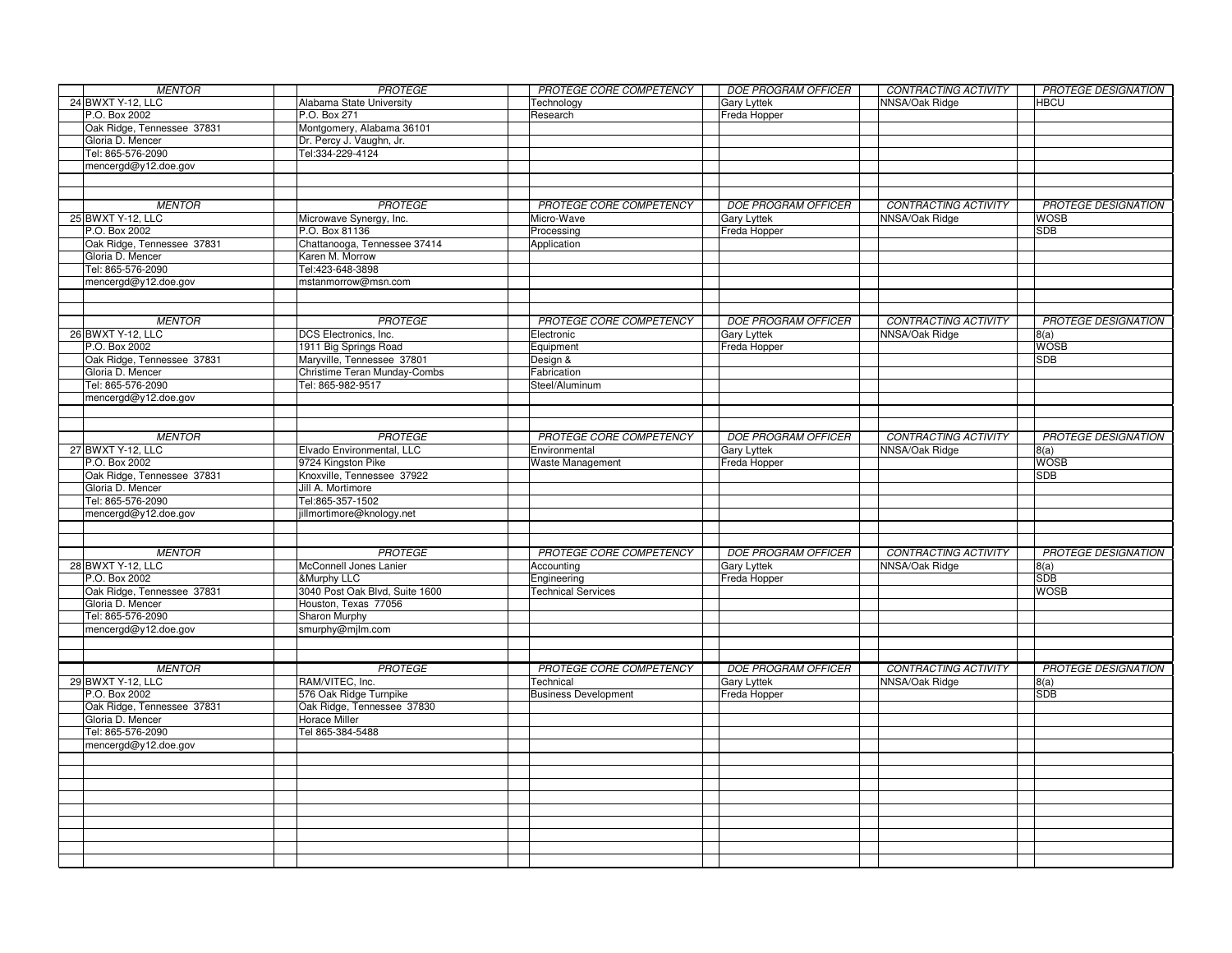| <b>MENTOR</b>              | <i>PROTÉGÉ</i>                        | PROTÉGÉ CORE COMPETENCY   | DOE PROGRAM OFFICER        | CONTRACTING ACTIVITY        | PROTÉGÉ DESIGNATION        |
|----------------------------|---------------------------------------|---------------------------|----------------------------|-----------------------------|----------------------------|
| 30 BWXT Y-12, LLC          | Cavanagh Services Group, Inc.         | Hazardous Waste           | <b>Gary Lyttek</b>         | NNSA/Oak Ridge              | 8(a)                       |
| P.O. Box 2002              | 180 South 300 West                    | Trucking                  | Freda Hopper               |                             | <b>SDB</b>                 |
| Oak Ridge, Tennessee 37831 | Suite 290                             | <b>Treatment Services</b> |                            |                             | <b>WOSB</b>                |
| Gloria D. Mencer           | Salt Lake City, Utah 84101            |                           |                            |                             |                            |
| Tel: 865-576-2090          | Susan P. Rive                         |                           |                            |                             |                            |
| mencergd@12.doe.gov        | Tel: 801-532-2272                     |                           |                            |                             |                            |
|                            | srice@cav-services.com                |                           |                            |                             |                            |
|                            |                                       |                           |                            |                             |                            |
|                            |                                       |                           |                            |                             |                            |
|                            |                                       |                           |                            |                             |                            |
| <b>MENTOR</b>              | <b>PROTÉGÉ</b>                        | PROTÉGÉ CORE COMPETENCY   | <b>DOE PROGRAM OFFICER</b> | <b>CONTRACTING ACTIVITY</b> | <b>PROTÉGÉ DESIGNATION</b> |
| 31 BWXT Y-12, LLC          | BR <sub>2</sub> C                     | Software Engineer         | Gary Lyttek                | NNSA/Oak Ridge              | <b>SDB</b>                 |
| P.O. Box 2002              | 555 Sparkman Drive, Suite 1268        | System Support            | Freda Hopper               |                             |                            |
| Oak Ridge, Tennessee 37831 | Huntsville, Alabama 35816             |                           |                            |                             |                            |
| Gloria D. Mencer           | <b>Beverly Rodriguez</b>              |                           |                            |                             |                            |
| Tel: 865-576-2090          | Tel:256-721-6567                      |                           |                            |                             |                            |
| mencergd@12.doe.gov        | brodiguez@br2corp.com                 |                           |                            |                             |                            |
|                            |                                       |                           |                            |                             |                            |
|                            |                                       |                           |                            |                             |                            |
| <b>MENTOR</b>              | PROTÉGÉ                               | PROTÉGÉ CORE COMPETENCY   | <b>DOE PROGRAM OFFICER</b> | <b>CONTRACTING ACTIVITY</b> | <b>PROTÉGÉ DESIGNATION</b> |
| 32 BWXT Y-12, LLC          | Norfolk State University              |                           |                            |                             |                            |
| P.O. Box 2002              | 700 Park Avenue                       |                           |                            |                             |                            |
| Oak Ridge, Tennessee 37831 | Norfolk, Virginia 23504               |                           |                            |                             |                            |
| Gloria D. Mencer           | Dr. Adebisi Oladipupo                 |                           |                            |                             |                            |
| Tel: 865-576-2090          | Tel: 757-823-2144                     |                           |                            |                             |                            |
| mencergd@12.doe.gov        |                                       |                           |                            |                             |                            |
|                            |                                       |                           |                            |                             |                            |
|                            |                                       |                           |                            |                             |                            |
|                            |                                       |                           |                            |                             |                            |
| <b>MENTOR</b>              | PROTÉGÉ                               | PROTÉGÉ CORE COMPETENCY   | <b>DOE PROGRAM OFFICER</b> | <b>CONTRACTING ACTIVITY</b> | <b>PROTÉGÉ DESIGNATION</b> |
| 33 BWXT Y-12, LLC          | Visionary Solutions LLC               |                           |                            |                             |                            |
|                            |                                       |                           |                            |                             |                            |
| P.O. Box 2002              | 111 Union Valley Road, Suite B        |                           |                            |                             |                            |
| Oak Ridge, Tennessee 37831 | Oak Ridge, Tennessee 37830            |                           |                            |                             |                            |
| Gloria D. Mencer           | Cavanaugh Mims                        |                           |                            |                             |                            |
| Tel: 865-576-2090          | Tel: (865) 482-8670                   |                           |                            |                             |                            |
| mencergd@12.doe.gov        |                                       |                           |                            |                             |                            |
|                            |                                       |                           |                            |                             |                            |
|                            |                                       |                           |                            |                             |                            |
| <b>MENTOR</b>              | <b>PROTÉGÉ</b>                        | PROTÉGÉ CORE COMPETENCY   | <b>DOE PROGRAM OFFICER</b> | <b>CONTRACTING ACTIVITY</b> | <b>PROTÉGÉ DESIGNATION</b> |
| 34 BWXT Y-12, LLC          | Omega Consultants, Inc.               |                           | <b>Gary Lyttek</b>         | NNSA.Oak Ridge              | <b>SDB</b>                 |
| P.O. Box 2002              | 11211 Threadstone Lane                |                           | Freda Hopper               |                             |                            |
| Oak Ridge, Tennessee 37831 | Knoxville, Tennessee 37932            |                           |                            |                             |                            |
| Gloria D. Mencer           |                                       |                           |                            |                             |                            |
| Tel: 865-576-2090          | Tim Trapuzzano<br>Tel: (865) 392-9097 |                           |                            |                             |                            |
|                            |                                       |                           |                            |                             |                            |
| mencergd@12.doe.gov        | timtrap@omegaconsultants.us           |                           |                            |                             |                            |
|                            |                                       |                           |                            |                             |                            |
|                            |                                       |                           |                            |                             |                            |
| <b>MENTOR</b>              | <b>PROTÉGÉ</b>                        | PROTÉGÉ CORE COMPETENCY   | <b>DOE PROGRAM OFFICER</b> | <b>CONTRACTING ACTIVITY</b> | PROTÉGÉ DESIGNATION        |
| 35 BWXT Y-12, LLC          | Spectra Tech, Inc.                    |                           | <b>Gary Lyttek</b>         | NNSA/Oak Ridge              | <b>SDB</b>                 |
| P.O. Box 2002              | 132 Jefferson Court                   |                           | Freda Hopper               |                             |                            |
| Oak Ridge, Tennessee 37831 | Oak Ridge, Tennessee 37830            |                           |                            |                             |                            |
| Gloria D. Mencer           | Loon Young                            |                           |                            |                             |                            |
| Tel: 865-576-2090          | Tel: (865) 483-7210                   |                           |                            |                             |                            |
| mencergd@12.doe.gov        | lyong@spectratechine.com              |                           |                            |                             |                            |
|                            |                                       |                           |                            |                             |                            |
|                            |                                       |                           |                            |                             |                            |
|                            |                                       |                           |                            |                             |                            |
|                            |                                       |                           |                            |                             |                            |
|                            |                                       |                           |                            |                             |                            |
|                            |                                       |                           |                            |                             |                            |
|                            |                                       |                           |                            |                             |                            |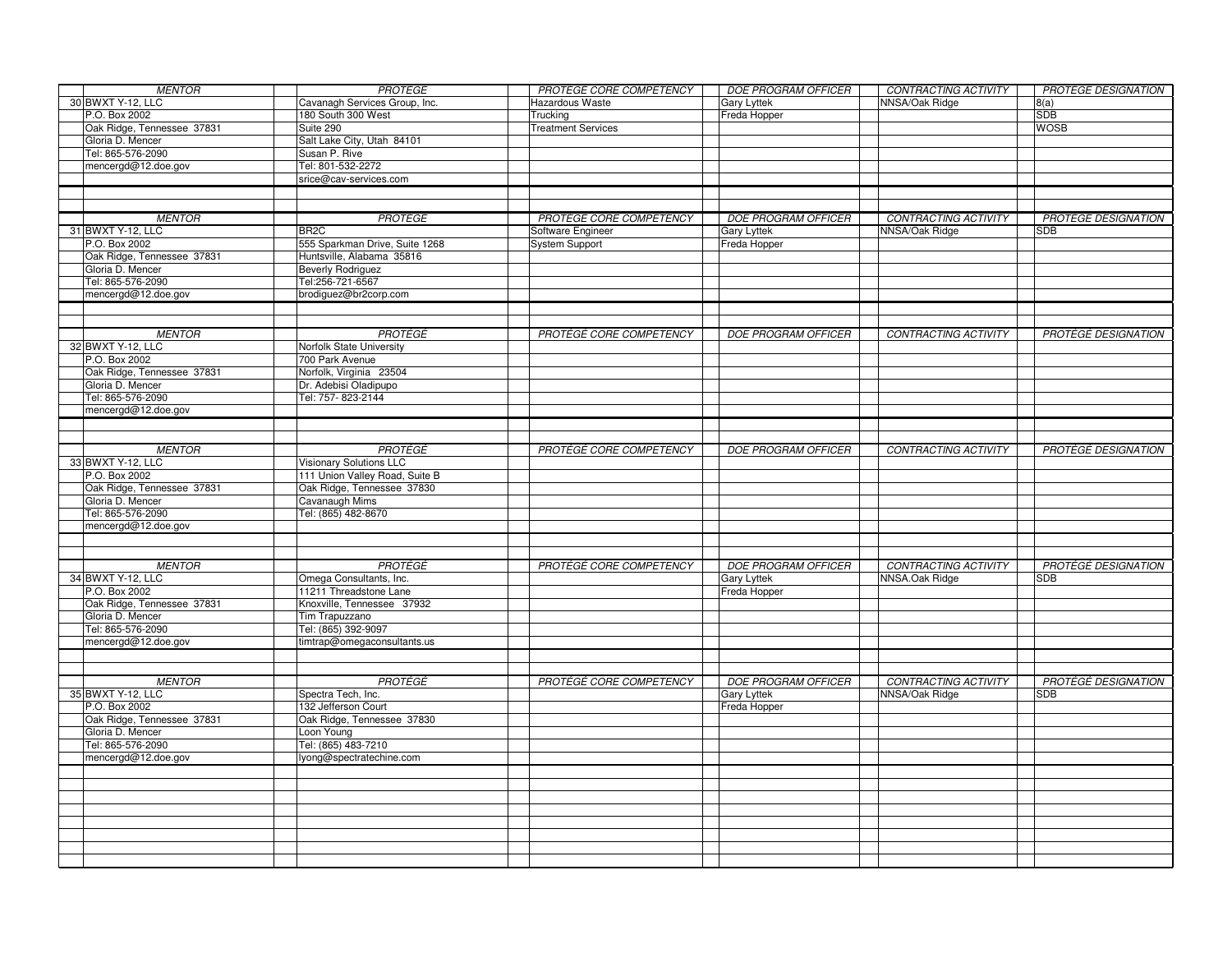| <b>MENTOR</b>                         | <i>PROTÉGÉ</i>                 | PROTÉGÉ CORE COMPETENCY        | DOE PROGRAM OFFICER        | CONTRACTING ACTIVITY        | PROTÉGÉ DESIGNATION        |
|---------------------------------------|--------------------------------|--------------------------------|----------------------------|-----------------------------|----------------------------|
| 36 BWXT Y-12, LLC                     | Street Legal Industries, Inc.  |                                | Gary Lyttek                | NNSA/Oak Ridge              | SDB                        |
| P.O. Box 2002                         | 102 A Jefferson Court          |                                | Freda Hopper               |                             |                            |
| Oak Ridge, Tennessee 37831            | Oak Ridge, Tennessee 37830     |                                |                            |                             |                            |
| Gloria D. Mencer                      | Lisa Bisese                    |                                |                            |                             |                            |
| Tel: 865-576-2090                     | Tel: (865) 483-6373            |                                |                            |                             |                            |
| mencergd@12.doe.gov                   | lisa@slind.net                 |                                |                            |                             |                            |
|                                       |                                |                                |                            |                             |                            |
|                                       |                                |                                |                            |                             |                            |
| <b>MENTOR</b>                         | <b>PROTÉGÉ</b>                 | PROTÉGÉ CORE COMPETENCY        | <b>DOE PROGRAM OFFICER</b> | <b>CONTRACTING ACTIVITY</b> | <b>PROTÉGÉ DESIGNATION</b> |
| 37 CH2M Hill Tank Operations          | Best Value Technology, Inc.    | Environmental                  | Kay Rash                   | EM                          | <b>SDVOSB</b>              |
| Company, Inc.                         | 15855 Parnell CT.              | Engineering                    | Col Reid                   | Richland, Washington        |                            |
| 2440 Stevens Center Place             | Haymarket, Virginia 20169      |                                |                            |                             |                            |
| P.O. Box 1500                         | Dan Zimmerman                  |                                |                            |                             |                            |
| Richland, Washington 99352            | President                      |                                |                            |                             |                            |
| Jeffrey Kerridge                      | Tel 703-229-4200               |                                |                            |                             |                            |
|                                       |                                |                                |                            |                             |                            |
| Tel: 303-771-0900                     | zman@bvti.com                  |                                |                            |                             |                            |
| jeffery.kerridge@CH2M.com             | NAICS Codes: 263220            |                                |                            |                             |                            |
| NAICS Codes: 562910                   |                                |                                |                            |                             |                            |
|                                       |                                |                                |                            |                             |                            |
|                                       |                                |                                |                            |                             |                            |
| <b>MENTOR</b>                         | <b>PROTÉGÉ</b>                 | PROTÉGÉ CORE COMPETENCY        | <b>DOE PROGRAM OFFICER</b> | <b>CONTRACTING ACTIVITY</b> | <b>PROTÉGÉ DESIGNATION</b> |
| 38 CH2M Hill Plateau Remediation, Co. | Project Services Group, LLC    | Environmental                  | <b>Kay Rash</b>            | EM/Office of River          | <b>SDB</b>                 |
| 3190 George Washington Way, Suite B   | 780 Buford Highway, Suite 202A | Services                       |                            | Protection                  |                            |
| Richland, Washington 99354            | Suwanee, Georgia 30024         | <b>Project Management</b>      |                            |                             |                            |
| Jeffrey Kerridge                      | Brian P. White                 |                                |                            |                             |                            |
| Tel: 303-771-0900                     | Tel: 770-454-0398              |                                |                            |                             |                            |
| jeffery.kerrifge@CH2M.com             | brian.white@psginfo            |                                |                            |                             |                            |
| NAICS Codes: 562910                   | NAICS Code: 236220             |                                |                            |                             |                            |
|                                       |                                |                                |                            |                             |                            |
|                                       |                                |                                |                            |                             |                            |
| <b>MENTOR</b>                         | <b>PROTÉGÉ</b>                 | PROTÉGÉ CORE COMPETENCY        | <b>DOE PROGRAM OFFICER</b> | <b>CONTRACTING ACTIVITY</b> | <b>PROTÉGÉ DESIGNATION</b> |
| 39 DyMcDermott Petroleum              | Gem Technology, Inc.           | Engineering                    | Anita Bedrosian            | FE/                         | <b>SDB</b>                 |
|                                       | 23 Douglas Road                | Construction                   | Geralyn Champagne-         | Strategic                   |                            |
|                                       |                                |                                |                            |                             |                            |
| Operations, Company                   |                                |                                |                            |                             |                            |
| 850 South Clearview Parkway           | Fifth Floor                    | <b>Technical Services</b>      | Funk                       | Petroleum                   |                            |
| New Orleans, Louisiana                | Miami, Florida 33145-3056      |                                |                            |                             |                            |
| Michael Vermeulen                     | Livia Arnaiz                   |                                |                            |                             |                            |
| Tel:504-734-4625                      | Tel: 305-447-1344              |                                |                            |                             |                            |
| michael.vermeulen@spr.doe.gov         | joeeaston@gemtechnology.com    |                                |                            |                             |                            |
|                                       |                                |                                |                            |                             |                            |
|                                       |                                |                                |                            |                             |                            |
| <b>MENTOR</b>                         | PROTÉGÉ                        | PROTÉGÉ CORE COMPETENCY        | <b>DOE PROGRAM OFFICER</b> | CONTRACTING ACTIVITY        | <b>PROTÉGÉ DESIGNATION</b> |
| 40 DyMcDermott Petroleum              | NU Technologies, Inc.          | Electronic                     | Anita Bedrosian            | FE/                         | <b>SDB</b>                 |
| Operations, Company                   | 11413 S. Easterlyn Circle      | Products                       | Geralyn Champagne-         | Strategic                   |                            |
| 850 South Clearview Parkway           | New Orleans, Louisiana 70128   |                                | Funk                       | Petroleum                   |                            |
| New Orleans, Louisiana                | Arnold Fletcher, Jr.           |                                |                            |                             |                            |
| Michael Vermeulen                     | Tel: 504-245-1244              |                                |                            |                             |                            |
| Tel: 504-734-4625                     | nutech@bellsouth.net           |                                |                            |                             |                            |
| michael.vermeulen@spr.doe.gov         |                                |                                |                            |                             |                            |
|                                       |                                |                                |                            |                             |                            |
|                                       |                                |                                |                            |                             |                            |
| <b>MENTOR</b>                         | PROTÉGÉ                        | <b>PROTÉGÉ CORE COMPETENCY</b> | <b>DOE PROGRAM OFFICER</b> | <b>CONTRACTING ACTIVITY</b> | <b>PROTÉGÉ DESIGNATION</b> |
| 41 DyMcDermott Petroleum              | BGI Contractors, Inc.          | Industrial &                   | Anita Bedrosian            | FE/                         | SDB                        |
| Operations, Company                   | P.O. Box 22077                 | Commerical                     | Geralyn Champagne-         | Strategic                   |                            |
| 850 South Clearview Parkway           | Beaumont, Texas 77720          | Construction                   | Funk                       | petroleum                   |                            |
| New Orleans, Louisiana                | A.B. Bernard, Jr.              |                                |                            |                             |                            |
| Michael Vermeulen                     | Tel: 409-833-0303              |                                |                            |                             |                            |
| Tel: 504-734-4625                     |                                |                                |                            |                             |                            |
|                                       | mail@bgicontractors.com        |                                |                            |                             |                            |
| michael.vermeulen@spr.doe.gov         |                                |                                |                            |                             |                            |
|                                       |                                |                                |                            |                             |                            |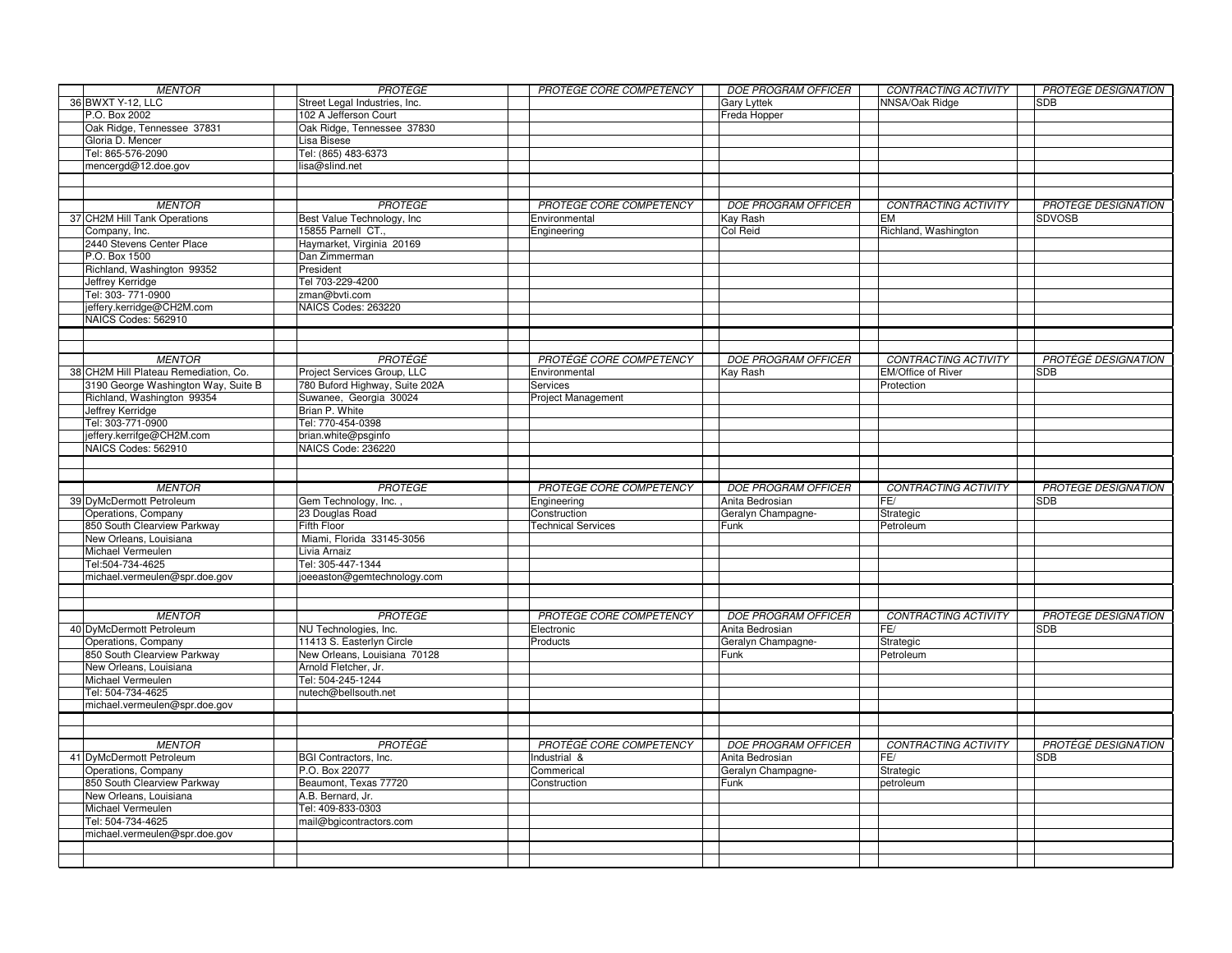| <b>MENTOR</b>                       | PROTÉGÉ                                 | PROTÉGÉ CORE COMPETENCY  | <b>DOE PROGRAM OFFICER</b> | CONTRACTING ACTIVITY        | PROTÉGÉ DESIGNATION                       |
|-------------------------------------|-----------------------------------------|--------------------------|----------------------------|-----------------------------|-------------------------------------------|
| 42 Energx, LLC                      | WASTREN Advantage, Inc.                 | Waste Mamagement         | Judith S. Wilson           | <b>EM</b>                   | <b>HUBZone</b>                            |
| 8787 Turnpike Drive, Suite 200      | 1862 Shyville Road, Suite 212           | Remediation              | Freda Hopper               | Oak Ridge                   |                                           |
| Westminster, Colorado 80031         | Pikerton, Ohio 45661                    | Decontamination          | Kay Rash                   | <b>Operations Off</b>       |                                           |
| Dr. Anthony Buhl                    | Steve A. Moore                          | Decommissioning          |                            |                             |                                           |
| Tel: 865-809-6204                   | Tel: 740-289-9761                       |                          |                            |                             |                                           |
|                                     | Fax:740-289-9759                        |                          |                            |                             |                                           |
|                                     | steve.moore@wastrenadvantage.com        |                          |                            |                             |                                           |
|                                     |                                         |                          |                            |                             |                                           |
|                                     |                                         |                          |                            |                             |                                           |
|                                     |                                         |                          |                            |                             |                                           |
| <b>MENTOR</b>                       | <b>PROTÉGÉ</b>                          | PROTÉGÉ CORE COMPETENCY  | <b>DOE PROGRAM OFFICER</b> | CONTRACTING ACTIVITY        | PROTÉGÉ DESIGNATION                       |
| 43 Energy Enterprise Solutions, LLC | Trowbridge and Trowbridge, LLC          | Other related            | Kevin R. Cook, Jr.         | Office of the Chief         | <b>WOSB</b>                               |
| 20440 Century Blvd, Suite 150       | 2406 Colston Drive, Suite 201           | <b>Computer Services</b> |                            | <b>Information Officer</b>  |                                           |
| Germantown, Maryland 20874          | Silver Spring, Maryland 20910           |                          |                            |                             |                                           |
| Firmadge W. Crutchfield             | Karen Trowbridge                        |                          |                            |                             |                                           |
| Tel: 301-916-0050                   | Tel: 240-672-6123                       |                          |                            |                             |                                           |
| Fax: 301-916-0066                   | Fax: 301-769-5789                       |                          |                            |                             |                                           |
| firmadge.crutchfield@eesllc.net     | ktrowbridge@tandt-llc.com               |                          |                            |                             |                                           |
|                                     | NAICS Codes: 541519                     |                          |                            |                             |                                           |
|                                     |                                         |                          |                            |                             |                                           |
|                                     |                                         |                          |                            |                             |                                           |
| <b>MENTOR</b>                       | <b>PROTÉGÉ</b>                          | PROTÉGÉ CORE COMPETENCY  | <b>DOE PROGRAM OFFICER</b> | CONTRACTING ACTIVITY        | <b>PROTÉGÉ DESIGNATION</b>                |
| 44 Energy Solutions Federal         | Los Alamos Technical                    | Radioactive              | <b>Kay Rash</b>            | <b>EM</b>                   | <b>SDB</b>                                |
| Services, Inc.                      | Associates, Inc.                        | Waste Management         | Freda Hopper               |                             |                                           |
| 1009 Commerce Park Drive            | 999 Central Avenue                      | Engineering              |                            |                             |                                           |
| Suite 100                           | Los Alamos, New Mexico 87544            | Decontamination          |                            |                             |                                           |
| Oak Ridge, Tennessee 37830          | Daniel Carlson                          |                          |                            |                             |                                           |
| Steven L. Priest                    | Tel:505-662-1857                        |                          |                            |                             |                                           |
| Tel: 867-771-3975                   | dcarlson@lata.com                       |                          |                            |                             |                                           |
| slpriest@energysolutions.com        |                                         |                          |                            |                             |                                           |
|                                     |                                         |                          |                            |                             |                                           |
|                                     |                                         |                          |                            |                             |                                           |
|                                     |                                         |                          |                            |                             |                                           |
| <b>MENTOR</b>                       | <b>PROTÉGÉ</b>                          | PROTÉGÉ CORE COMPETENCY  | <b>DOE PROGRAM OFFICER</b> | <b>CONTRACTING ACTIVITY</b> | <b>PROTÉGÉ DESIGNATION</b>                |
|                                     |                                         |                          |                            |                             |                                           |
| 45 Fermi Research Alliance LLC      | Vanguard Safeco                         | Laboratory               | Martin Rubenstein          | <b>OS</b>                   | <b>SDB</b>                                |
| Batavia, Illinois                   | 107 N. Elathrop Avenue                  | Equipment                | Larry Thompson             | Chicago, Ops.               |                                           |
| P.O. Box 500                        | Savannah, Georgia 31415                 | Safety                   | Joseph Collins             |                             |                                           |
| Batavia, Illinois 60510             | <b>Sylvester Formey</b>                 | Supplies                 |                            |                             |                                           |
| Joseph Collins                      | Tel: 912-236-1766                       |                          |                            |                             |                                           |
| Tel: 630-840-4169                   | Fax:912-238-3072                        |                          |                            |                             |                                           |
| Fax:630-840-5427                    | sylvester@vangdist.com                  |                          |                            |                             |                                           |
| jcollins@fnal.gov                   |                                         |                          |                            |                             |                                           |
|                                     |                                         |                          |                            |                             |                                           |
|                                     |                                         |                          |                            |                             |                                           |
| <b>MENTOR</b>                       | <b>PROTÉGÉ</b>                          |                          |                            | <b>CONTRACTING ACTIVITY</b> |                                           |
|                                     |                                         | PROTÉGÉ CORE COMPETENCY  | DOE PROGRAM OFFICER        | EM/Richland                 | <b>PROTÉGÉ DESIGNATION</b><br><b>WOSB</b> |
| 46 Fluor Hanford, Inc               | Randolph Construction<br>Services, Inc. | Waste                    | Kay Rash                   |                             |                                           |
| 2420 Stevens Center                 |                                         | Management               | Melanie P.                 |                             | <b>SDB</b>                                |
| Richland, Washington 99354          | 116 West Bonneville                     |                          | Fletcher                   |                             |                                           |
| Susan Stein                         | Pasco, Washington 99301                 |                          |                            |                             |                                           |
| Tel: 509-376-6353                   | Lori Cook                               |                          |                            |                             |                                           |
|                                     | Tel: 509-545-5404                       |                          |                            |                             |                                           |
|                                     | jnadams@randolphcs.com                  |                          |                            |                             |                                           |
|                                     |                                         |                          |                            |                             |                                           |
|                                     |                                         |                          |                            |                             |                                           |
|                                     |                                         |                          |                            |                             |                                           |
|                                     |                                         |                          |                            |                             |                                           |
|                                     |                                         |                          |                            |                             |                                           |
|                                     |                                         |                          |                            |                             |                                           |
|                                     |                                         |                          |                            |                             |                                           |
|                                     |                                         |                          |                            |                             |                                           |
|                                     |                                         |                          |                            |                             |                                           |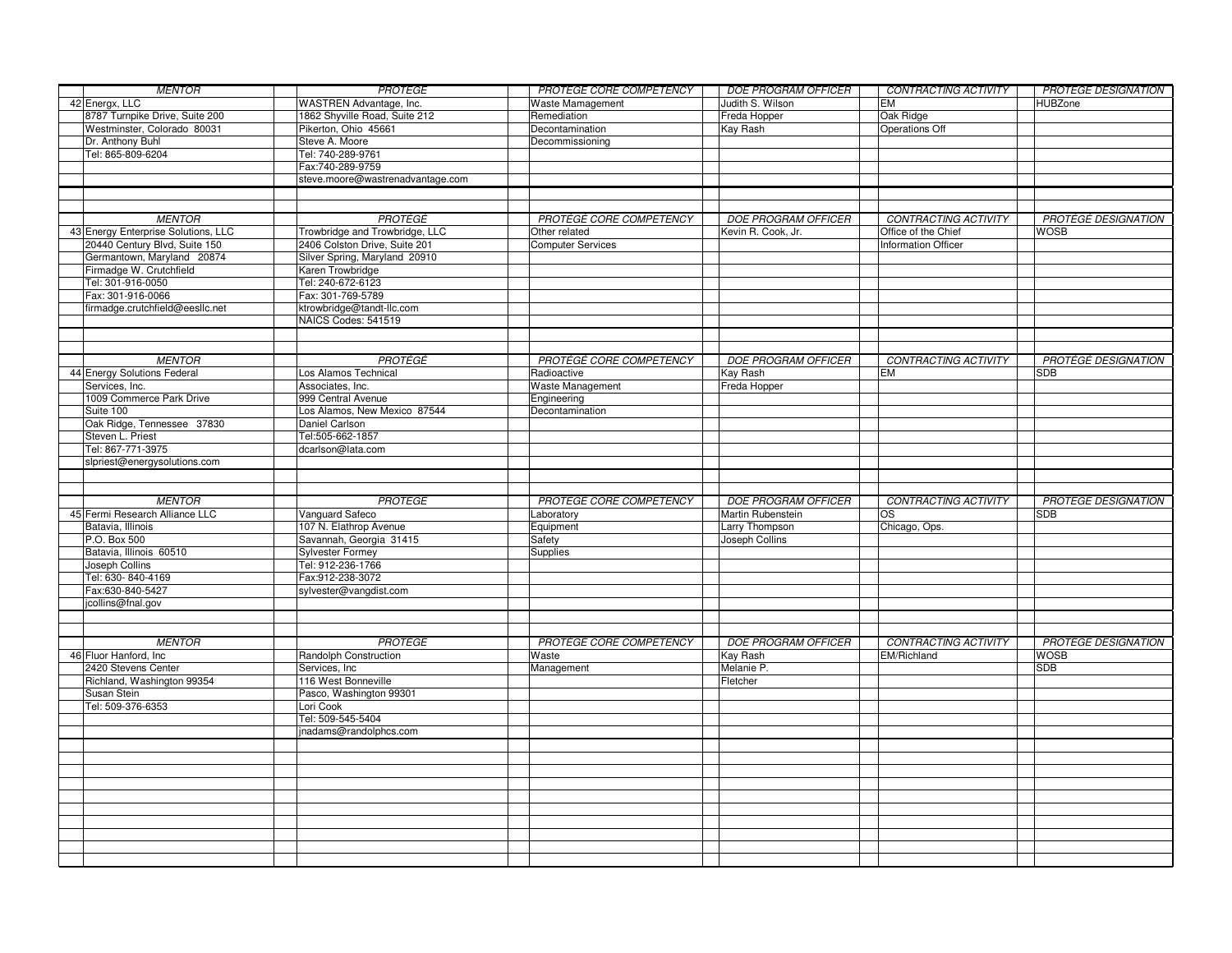| <b>MENTOR</b>                            | <i>PROTÉGÉ</i>                 | PROTÉGÉ CORE COMPETENCY                | DOE PROGRAM OFFICER        | CONTRACTING ACTIVITY        | PROTÉGÉ DESIGNATION        |
|------------------------------------------|--------------------------------|----------------------------------------|----------------------------|-----------------------------|----------------------------|
| 47 Framatome ANP, Inc.,                  | Porter House, Inc.             | Technical &                            | Kay Rash                   | EM/Oak Ridge                | <b>SDB</b>                 |
| AREVA and Siemens, Co.                   | 211 Pleasant Home Road         | Engineering                            | Freda Hopper               |                             |                            |
| 7207 IBM Drive, CLT-ID                   | Ste. A-2                       | Services                               |                            |                             |                            |
| Charlotte, North Carolina                | Augusta, Georgia               |                                        |                            |                             |                            |
| <b>Robert Edmonds</b>                    | David Porter                   |                                        |                            |                             |                            |
| Tel:704-805-2080                         | Tel:706-863-8835               |                                        |                            |                             |                            |
| robert.edmonds@framatome-anp.com         | dporter@porterhouseinc.com     |                                        |                            |                             |                            |
|                                          |                                |                                        |                            |                             |                            |
|                                          |                                |                                        |                            |                             |                            |
| <b>MENTOR</b>                            | PROTÉGÉ                        | PROTÉGÉ CORE COMPETENCY                | <b>DOE PROGRAM OFFICER</b> | <b>CONTRACTING ACTIVITY</b> | PROTÉGÉ DESIGNATION        |
| 48 Jacobs Engineering Group, Inc.        | <b>E2 Consulting Engineers</b> | Engineering                            | Martin Rubenstein          | SC/Oak Ridge                | <b>SDB</b>                 |
| 125 Broadway Avenue                      | 1900 Powell Street             | Services                               | Freda Hopper               |                             |                            |
| Oak Ridge, Tennessee 37831               | Suite 250                      |                                        |                            |                             |                            |
|                                          |                                |                                        |                            |                             |                            |
| Steve Hodges                             | Emeryville, California 94608   |                                        |                            |                             |                            |
| Tel:865-220-4837                         | Hersh Saluja                   |                                        |                            |                             |                            |
| steve.hodges@jacobs.com                  | Tel:510-652-1164               |                                        |                            |                             |                            |
|                                          | hersh.saluja@e2.com            |                                        |                            |                             |                            |
|                                          |                                |                                        |                            |                             |                            |
|                                          |                                |                                        |                            |                             |                            |
| <b>MENTOR</b>                            | <b>PROTÉGÉ</b>                 | PROTÉGÉ CORE COMPETENCY                | <b>DOE PROGRAM OFFICER</b> | <b>CONTRACTING ACTIVITY</b> | <b>PROTÉGÉ DESIGNATION</b> |
| 49 Jefferson Science Associates, LLC     | <b>Techno General Services</b> | Engineering                            | Martin Rubenstein          | SC/Oak Ridge                | <b>SDB</b>                 |
| 12000 Jefferson Avenue                   | Company                        | Review                                 | Freda Hopper               |                             |                            |
| Newport News, Virginia 23606             | <b>1840 Terminal Drive</b>     | Analysis                               |                            |                             |                            |
| Danny Lloyd                              | Richland, Washington 99354     |                                        |                            |                             |                            |
| Tel: 757-269-7121                        | Tel: 509-946-9808              |                                        |                            |                             |                            |
| Fax: 757-269-7057                        | Fax: 509-543-8344              |                                        |                            |                             |                            |
| lloyd@jlab.org                           | NAICS Codes: 236220            |                                        |                            |                             |                            |
| NAICS Codes: 541710                      |                                |                                        |                            |                             |                            |
|                                          |                                |                                        |                            |                             |                            |
|                                          |                                |                                        |                            |                             |                            |
|                                          |                                |                                        |                            |                             |                            |
|                                          |                                |                                        |                            |                             |                            |
| <b>MENTOR</b>                            | <b>PROTÉGÉ</b>                 | PROTÉGÉ CORE COMPETENCY                | <b>DOE PROGRAM OFFICER</b> | <b>CONTRACTING ACTIVITY</b> | <b>PROTÉGÉ DESIGNATION</b> |
| 50 Jefferson Science Associates, LLC     | JLWS Enterprises, Inc.         | Supplier                               | Martin Rubenstein          | SC/Oak Ridge                | 8(a)                       |
| 12000 Jefferson Avenue                   | 1130 Tabb Street               | <b>Toner Cartridges</b>                | Freda Hopper               |                             | <b>SDB</b>                 |
| Newport News, Virginia 23606             | Suite C                        | <b>Office Supplies</b>                 |                            |                             |                            |
| Danny Lloyd                              | Norfolk, Virginia 23504        |                                        |                            |                             |                            |
| Tel: 757-269-7121                        | Tel:757-314-2071               |                                        |                            |                             |                            |
| Fax:757-269-7057                         | Fax: 757-314-4240              |                                        |                            |                             |                            |
| lloyd@jlab.org                           | NAICS Codes: 337214,           |                                        |                            |                             |                            |
| NAICS Code 541710                        |                                |                                        |                            |                             |                            |
|                                          |                                |                                        |                            |                             |                            |
|                                          |                                |                                        |                            |                             |                            |
| <b>MENTOR</b>                            | <b>PROTÉGÉ</b>                 | PROTÉGÉ CORE COMPETENCY                | <b>DOE PROGRAM OFFICER</b> | <b>CONTRACTING ACTIVITY</b> | <b>PROTÉGÉ DESIGNATION</b> |
| 51 Lawrence Berkeley National Laboratory | <b>CE2 Corporation</b>         |                                        | Larry Thompson             | Lawrence Berkeley           | 8(a)                       |
| University of California                 | 4457 Willow Road               | <b>Engineering Services</b>            | Hanh Le                    | Laboratory                  | <b>SDB</b>                 |
| One Cyclotron Road                       | Suite 220                      |                                        |                            |                             |                            |
| Berkeley, California 94720               | Pleasanton, California 94588   | <b>Environment Consulting Services</b> |                            |                             |                            |
| Hanh Le                                  | Clyde Wong                     |                                        |                            |                             |                            |
| Tel: 510-486-4596                        | Tel: 510-816-1517              |                                        |                            |                             |                            |
| Fax: 510-486-7692                        | Fax: 925-463-7351              |                                        |                            |                             |                            |
| hmle@lbl.gov                             | NAICS Codes: 541330, 541211    |                                        |                            |                             |                            |
|                                          |                                |                                        |                            |                             |                            |
| <b>MENTOR</b>                            | PROTÉGÉ                        | PROTÉGÉ CORE COMPETENCY                | <b>DOE PROGRAM OFFICER</b> | CONTRACTING ACTIVITY        | <b>PROTÉGÉ DESIGNATION</b> |
| 52 Lawrence Livermore Nat Security, LLC  | <b>Dynamac Corporation</b>     | Defense                                | Gary Lyttek                | <b>NNSA</b>                 | <b>SDB</b>                 |
| 7000 East Avenue M/S L-650               | 2275 Research Blvb, Suit 300   | <b>Facilities</b>                      | <b>Stan Howell</b>         | LLNS, LLC                   | <b>WOSB</b>                |
| Livermore, California 94551              | Rockville, Maryland 20850      | Environmental                          |                            |                             |                            |
| James Swanson                            | Kip Duncan                     | Management                             |                            |                             |                            |
| Tel:925-423-4535                         | Tel: 301-417-6134              |                                        |                            |                             |                            |
| Fax:925-423-9559                         | Fax:301-417-6132               |                                        |                            |                             |                            |
| swanson6@llnl.gov                        | kduncan@dynamac.com            |                                        |                            |                             |                            |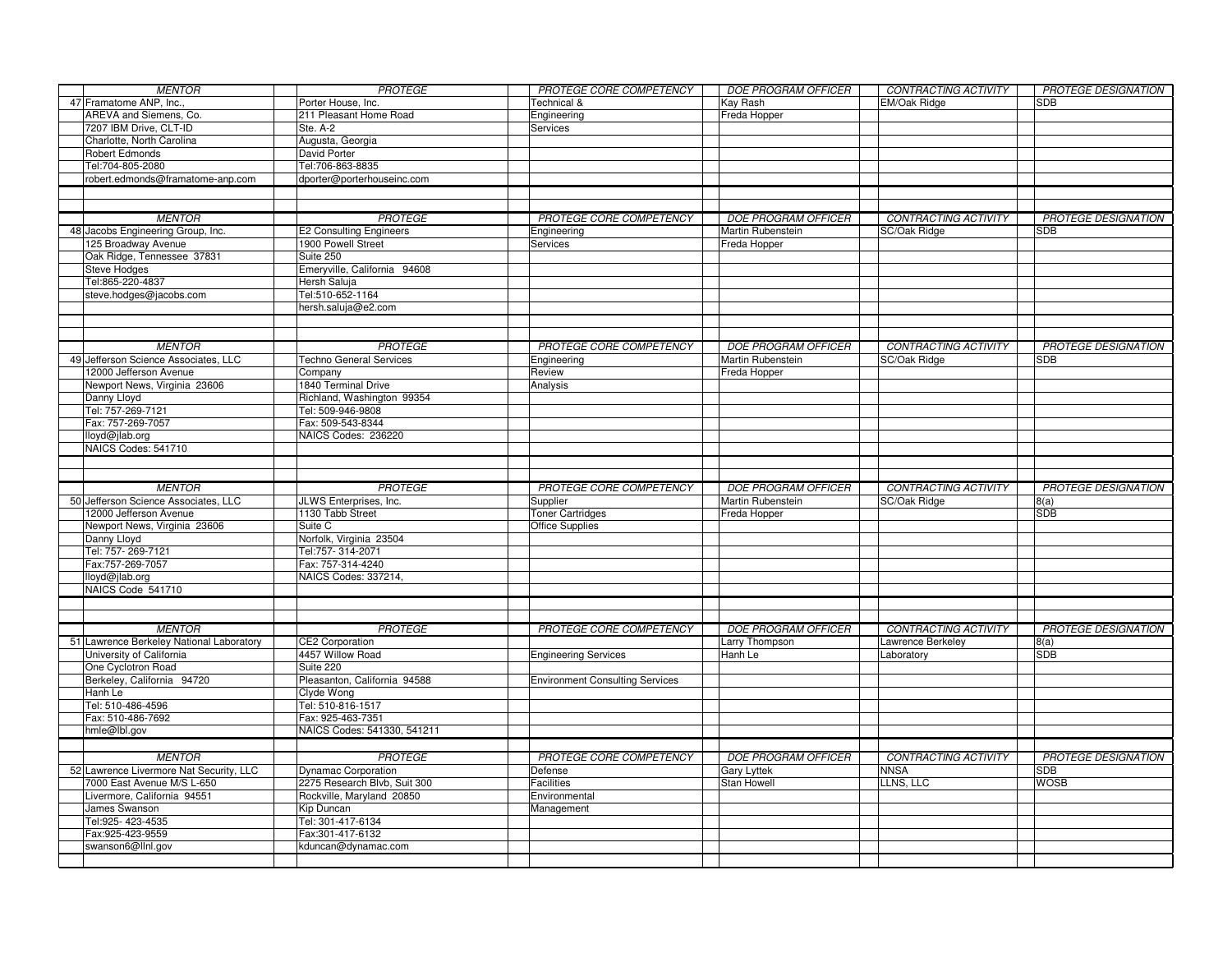| <b>MENTOR</b>                           | <i>PROTÉGÉ</i>                      | PROTÉGÉ CORE COMPETENCY        | DOE PROGRAM OFFICER        | CONTRACTING ACTIVITY        | PROTÉGÉ DESIGNATION        |
|-----------------------------------------|-------------------------------------|--------------------------------|----------------------------|-----------------------------|----------------------------|
| 53 Lawrence Livermore Nat Security, LLC | <b>MJ Avila Company</b>             | Commercial                     | <b>Gary Lyttek</b>         | <b>NNSA</b>                 | 8(a)                       |
| 7000 East Avenue M/S L-650              | 8258 West Rialto St                 | Construction                   | <b>Stan Howell</b>         | LLNS, LLC                   | <b>WOSB</b>                |
| Livermore, California 94551             | Fresno, California 93723            |                                |                            |                             | <b>HUBZone</b>             |
| Stan Howell                             | Mary Jo Avila                       |                                |                            |                             | <b>SDB</b>                 |
| Tel:925-422-8997                        | Tel: 559-276-1258                   |                                |                            |                             |                            |
| Fax:925-422-3253                        | Fax: 559-846-7610                   |                                |                            |                             |                            |
| howell6@llnl.gov                        |                                     |                                |                            |                             |                            |
|                                         |                                     |                                |                            |                             |                            |
|                                         |                                     |                                |                            |                             |                            |
| <b>MENTOR</b>                           | PROTÉGÉ                             | <b>PROTÉGÉ CORE COMPETENCY</b> | <b>DOE PROGRAM OFFICER</b> | CONTRACTING ACTIVITY        | PROTÉGÉ DESIGNATION        |
| 54 Los Alamos National Security, LLC.   | TSAY Construction and Services, LLC | Construction                   | Dennis Roybal              | LANL                        | NA-Owned                   |
| Service Management Division             | P.O. Box 1079                       | Services                       | <b>Greg Gonzales</b>       | <b>NNSA</b>                 | <b>SDB</b>                 |
| Los Alamos National Laboratory          | San Juan Pueblo, New Mexico         |                                | Anthony Lovato             | Albuquerque                 |                            |
| P.O. Box 1663                           | Ron Lovato                          |                                |                            |                             |                            |
| Los Alamos, New Mexico 87545            | Tel: 505-747-0700                   |                                |                            |                             |                            |
| Kevin Chalmers                          | d.wiese@tsaycorp.net                |                                |                            |                             |                            |
| Tel: 505-667-4419                       |                                     |                                |                            |                             |                            |
| Fax: 505-667-9819                       |                                     |                                |                            |                             |                            |
| chakners@lanl,gov                       |                                     |                                |                            |                             |                            |
|                                         |                                     |                                |                            |                             |                            |
|                                         |                                     |                                |                            |                             |                            |
| <b>MENTOR</b>                           | <b>PROTEGE</b>                      | PROTEGE CORE COMPETENCY        | <b>DOE PROGRAM OFFICER</b> | CONTRACTING ACTIVITY        | <b>PROTEGE DESIGNATION</b> |
| 55 Los Alamos National Security, LLC.   | Performance Maintenance, Inc.       | eCommerce                      | Dennis Roybal              | <b>LANL</b>                 | 8(a)                       |
| Los Alamos National Laboratory          | P.O. Box 1730                       |                                | <b>Greg Gonzales</b>       | <b>NNSA</b>                 | <b>WOSB</b>                |
| P.O. Box 1663                           | Santa Cruz, New Mexico 87567        | eSourcing                      |                            |                             | <b>HUBZone SB</b>          |
| Los Alamos, New Mexico 87545            | Eric Quintana                       | <b>Supplier Cataloging</b>     | <b>Anthony Lovato</b>      | Albuquerque                 | <b>SDB</b>                 |
| Nick Perry                              | Tel: 505-747-2466                   |                                |                            |                             |                            |
|                                         |                                     |                                |                            |                             |                            |
| Tel: 505-665-8073                       | Fax: 505-753-0891                   |                                |                            |                             |                            |
| Fax: 505-665-6907<br>nperry@lanl.gov    | pmi@wildblue.net                    |                                |                            |                             |                            |
|                                         |                                     |                                |                            |                             |                            |
|                                         |                                     |                                |                            |                             |                            |
|                                         |                                     |                                |                            |                             |                            |
|                                         |                                     |                                |                            |                             |                            |
| <b>MENTOR</b>                           | <b>PROTÉGÉ</b>                      | PROTÉGÉ CORE COMPETENCY        | <b>DOE PROGRAM OFFICER</b> | <b>CONTRACTING ACTIVITY</b> | <b>PROTÉGÉ DESIGNATION</b> |
| 56 Los Alamos National Security, LLC.   | North Wind, Inc.                    | Environmental                  | Dennis Roybal              | <b>LANL</b>                 | 8(a)                       |
| P.O. Box 1663 Mail Stop P128            | 1350 Central Avenue                 | Management                     | <b>Greg Gonzales</b>       | <b>NNSA</b>                 | <b>WOSB</b>                |
| Los Alamos, New Mexico 87545            | Los Alamos, New Mexico 87544        | <b>Facility Management</b>     | Anthony Lovato             | Albuquerque                 | <b>SDB</b>                 |
| <b>Kevin Chalmers</b>                   | Pete Maggiore                       |                                |                            |                             |                            |
| Tel:505-667-9182                        | Tel: 505-661-4290                   |                                |                            |                             |                            |
| Fax: 505-667-3348                       | Fax: 505-661-4298                   |                                |                            |                             |                            |
| chalmers@lanl.gov                       | pmaggiore@northwind-inc.com         |                                |                            |                             |                            |
|                                         |                                     |                                |                            |                             |                            |
| <b>MENTOR</b>                           | <b>PROTÉGÉ</b>                      | PROTÉGÉ CORE COMPETENCY        | <b>DOE PROGRAM OFFICER</b> | <b>CONTRACTING ACTIVITY</b> | <b>PROTÉGÉ DESIGNATION</b> |
| 57 Los Alamos National Security, LLC    | <b>Trillacorpe Construction</b>     | General                        | Dennis Roybal              | LANL                        | <b>SDVOSB</b>              |
| P.O. Box 1163, Mail Stop E550           | 30100 Telegraph Road, Suite 366     | Construction                   | <b>Greg Gonzales</b>       | <b>NNSA</b>                 |                            |
| Los Alamos, New Mexico 87545            | Bingham Farms, Michigan 48025       | Consturction                   | Anthony Lovato             | Albuquerque                 |                            |
| Joyce Matthews                          | Ed Dunne                            | Management                     |                            |                             |                            |
| Tel: 505-606-1610                       | Tel: 248-498-0585                   | <b>Facility Management</b>     |                            |                             |                            |
| Fax: 505-667-8641                       | Fax: 248-433-2037                   |                                |                            |                             |                            |
| jlmatthe@lanl.gov                       | edunne@trillacorpeconstruction.com  |                                |                            |                             |                            |
|                                         |                                     |                                |                            |                             |                            |
|                                         |                                     |                                |                            |                             |                            |
| <b>MENTOR</b>                           | PROTÉGÉ                             | PROTÉGÉ CORE COMPETENCY        | <b>DOE PROGRAM OFFICER</b> | <b>CONTRACTING ACTIVITY</b> | <b>PROTÉGÉ DESIGNATION</b> |
| 58 Los Alamos National Security, LLC    | SDV Construction, Inc.              | Industrial                     | Dennis Roybal              | LANL                        | <b>SDVOSB</b>              |
| P.O. Box 1163, Mail Stop E550           | 6436 Edith Blvd                     | Commercial                     | <b>Greg Gonzales</b>       | <b>NNSA</b>                 |                            |
| Los Alamos, New Mexico 87545            | Albuquerque, New Mexico 87107       | <b>Building Construction</b>   | Anthony Lovato             | Albuquerque                 |                            |
| Joyce Matthews                          | Kirk McWethy                        |                                |                            |                             |                            |
| Tel: 505-606-1610                       | Tel: 505-883-3176                   |                                |                            |                             |                            |
| Fax: 505-667-8641                       | Fax: 505-8888914                    |                                |                            |                             |                            |
| jlmatthe@lanl.gov                       | kirk@sdvconstruction.com            |                                |                            |                             |                            |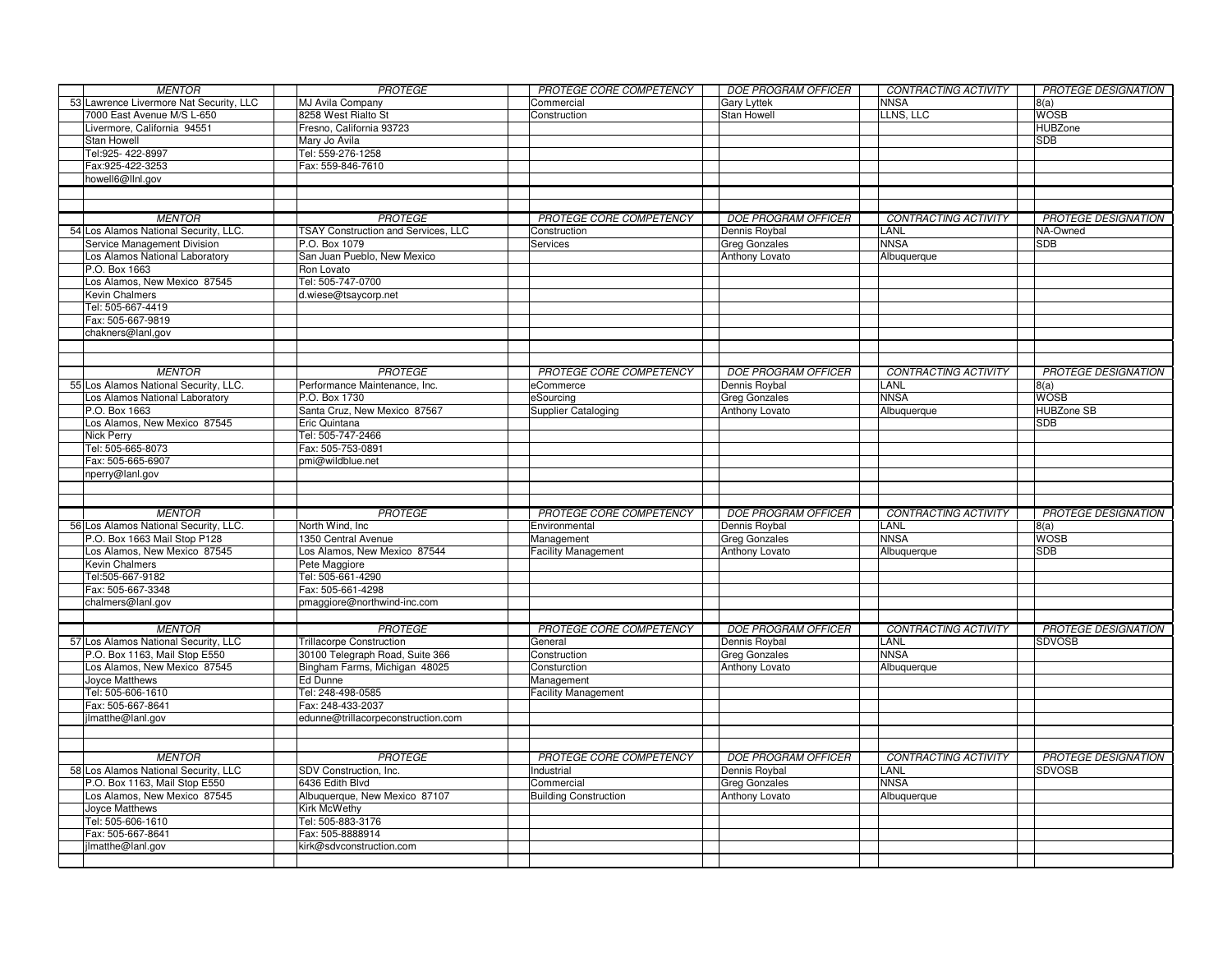| <b>MENTOR</b>                        | <i>PROTÉGÉ</i>                     | PROTÉGÉ CORE COMPETENCY                   | DOE PROGRAM OFFICER        | CONTRACTING ACTIVITY        | PROTÉGÉ DESIGNATION        |
|--------------------------------------|------------------------------------|-------------------------------------------|----------------------------|-----------------------------|----------------------------|
| 59 Mission Support Alliance, LLC     | <b>HPM Corporation</b>             | <b>Enviromental Safety</b>                | Sally A. Sieracki          | Environmental               | 8(a)                       |
| 2490 Stevents Drive                  | 2625 W. Entiat Avenue              | and Health                                | Kay Rash                   | Management                  | <b>WOSB</b>                |
| <b>MS-H7-08</b>                      | Kennewick, Washington 99336        | <b>Emergency Preparedness</b>             |                            |                             |                            |
| P.O. Box 650                         | Laura Mills                        | Occupational Medicine Capabilities        |                            |                             |                            |
| Richland, Washington 99354           | Tel: 509-376-2759                  |                                           |                            |                             |                            |
| <b>Richard Meyer</b>                 | Imills@hpmcorporation.com          |                                           |                            |                             |                            |
| Tel: 376-2759                        |                                    |                                           |                            |                             |                            |
| richard_j_rich_meyer@rl.gov          |                                    |                                           |                            |                             |                            |
|                                      |                                    |                                           |                            |                             |                            |
|                                      |                                    |                                           |                            |                             |                            |
| <b>MENTOR</b>                        | PROTÉGÉ                            | PROTÉGÉ CORE COMPETENCY                   | <b>DOE PROGRAM OFFICER</b> | <b>CONTRACTING ACTIVITY</b> | <b>PROTÉGÉ DESIGNATION</b> |
| 60 Mission Support Alliance, LLC     | WESTECH International, Inc.        |                                           | Sally A. Sieracki          | Environmental               | <b>WOSB</b>                |
| 2490 Stevents Drive                  | 2500 Louisiana Blvd, NE, Suite 325 | <b>Systems Engineering</b>                | Kay Rash                   | Management                  |                            |
| <b>MS-H7-08</b>                      | Albuquerque, New Mexico 87110-4398 | Data Management                           |                            |                             |                            |
| P.O. Box 650                         | Marcia Yoos                        | <b>Engineering Services &amp; Support</b> |                            |                             |                            |
| Richland, Washington 99354           | Tel: 505-837-9424                  |                                           |                            |                             |                            |
| <b>Richard Meyer</b>                 | myoos@westech-intl.com             |                                           |                            |                             |                            |
| Tel: 376-2759                        |                                    |                                           |                            |                             |                            |
| richard_j_rich_meyer@rl.gov          |                                    |                                           |                            |                             |                            |
|                                      |                                    |                                           |                            |                             |                            |
|                                      |                                    |                                           |                            |                             |                            |
| <b>MENTOR</b>                        | <b>PROTEGE</b>                     | PROTEGE CORE COMPETENCY                   | <b>DOE PROGRAM OFFICER</b> | CONTRACTING ACTIVITY        | <b>PROTEGE DESIGNATION</b> |
| 61 North Wind, Inc.                  | Environmental Dimensions, Inc.,    | Environemtal                              | David Hepner               | <b>EM</b>                   | 8(a)                       |
| 1425 Higham Street                   | P.O. Box 6250                      | Management                                | Kay Rash                   | Savannah River              | <b>WOSB</b>                |
| Idaho Falls, Idaho 83434             | Albuquerque, New Mexico 87197      |                                           | Dennis Roybal              |                             |                            |
| Sylvia Median                        | Patricia Badshaw                   |                                           |                            |                             |                            |
| Tel: 208-528-8718                    | Tel: 505-341-3578                  |                                           |                            |                             |                            |
|                                      |                                    |                                           |                            |                             |                            |
|                                      |                                    |                                           |                            |                             |                            |
| <b>MENTOR</b>                        | PROTÉGÉ                            | PROTÉGÉ CORE COMPETENCY                   | <b>DOE PROGRAM OFFICER</b> | <b>CONTRACTING ACTIVITY</b> | <b>PROTÉGÉ DESIGNATION</b> |
| 62 Oak Ridge Associated Universities | <b>Integrated Solutions</b>        | Environmental                             | Martin Rubenstein          | SC/Oak Ridge                | <b>SDB</b>                 |
| P.O. Box 117                         | & Services, Inc.                   | Services                                  | Freda Hopper               |                             |                            |
| Oak Ridge, Tennessee 37831           | 318 North Gay Street, Suite 202    | <b>Water Analysis</b>                     |                            |                             |                            |
| <b>Ernest Whitaker</b>               | Knoxville, Tennessee 37917         | <b>Industrial Supplies</b>                |                            |                             |                            |
| Tel: 865-576-9224                    | Tel:865-524-5223                   |                                           |                            |                             |                            |
| Fax:865-576-9358                     | Fax: 865-576-9385                  |                                           |                            |                             |                            |
| ernestwhitaker@orise.orau.gov        | tjones@intsolutions.net            |                                           |                            |                             |                            |
|                                      |                                    |                                           |                            |                             |                            |
|                                      |                                    |                                           |                            |                             |                            |
| <b>MENTOR</b>                        | <b>PROTÉGÉ</b>                     | <b>PROTÉGÉ CORE COMPETENCY</b>            | <b>DOE PROGRAM OFFICER</b> | CONTRACTING ACTIVITY        | <b>PROTÉGÉ DESIGNATION</b> |
| 63 Oak Ridge Associated Universities | StaffME.Net                        | Staff                                     | Martin Rubenstein          | SC/Oak Ridge                | SDB                        |
| P.O. Box 117                         | 123 Center Park Dr, Suite 203      | Augmentation                              | Freda Hopper               |                             |                            |
| Oak Ridge, Tennessee 37831           | Knoxville, Tennessee 37922         | Professional                              |                            |                             |                            |
| <b>Ernest Whitaker</b>               | Terri Gingrich                     | Medical                                   |                            |                             |                            |
| Tel: 865-576-9224                    | Tel: 865-392-9000 Ext 101          | Clerical                                  |                            |                             |                            |
| Fax:865-576-9358                     | Fax: 865-392-9001                  |                                           |                            |                             |                            |
| ernestwhitaker@orise.orau.gov        | terri.gingrich@staffme.net         |                                           |                            |                             |                            |
|                                      |                                    |                                           |                            |                             |                            |
|                                      |                                    |                                           |                            |                             |                            |
| <b>MENTOR</b>                        | PROTÉGÉ                            | PROTÉGÉ CORE COMPETENCY                   | <b>DOE PROGRAM OFFICER</b> | <b>CONTRACTING ACTIVITY</b> | <b>PROTÉGÉ DESIGNATION</b> |
| 64 Oak Ridge Associated Universities | Chainbridge Technologies           | <b>Material Testing</b>                   | Ernest W. Whitaker         | ORAU                        | 8(a)                       |
| P.O. Box 117                         | 8229 Boone Blvd Suite 100          | Management                                | Freda Hopper               | Oak Rridge Ops.             | <b>SDB</b>                 |
| Oak Ridge, Tennessee 37831-0117      | Vienna, Virginia 22182             | Systems                                   |                            |                             |                            |
| Steve Dickinson                      | Chris Lee                          |                                           |                            |                             |                            |
| Tel: 865-214-5221                    | Tel: 703-752-2750                  |                                           |                            |                             |                            |
| whitakee@orau.gov                    | Fax: 703-848-4586                  |                                           |                            |                             |                            |
|                                      | clee@chainbridgetech.com           |                                           |                            |                             |                            |
|                                      |                                    |                                           |                            |                             |                            |
|                                      |                                    |                                           |                            |                             |                            |
|                                      |                                    |                                           |                            |                             |                            |
|                                      |                                    |                                           |                            |                             |                            |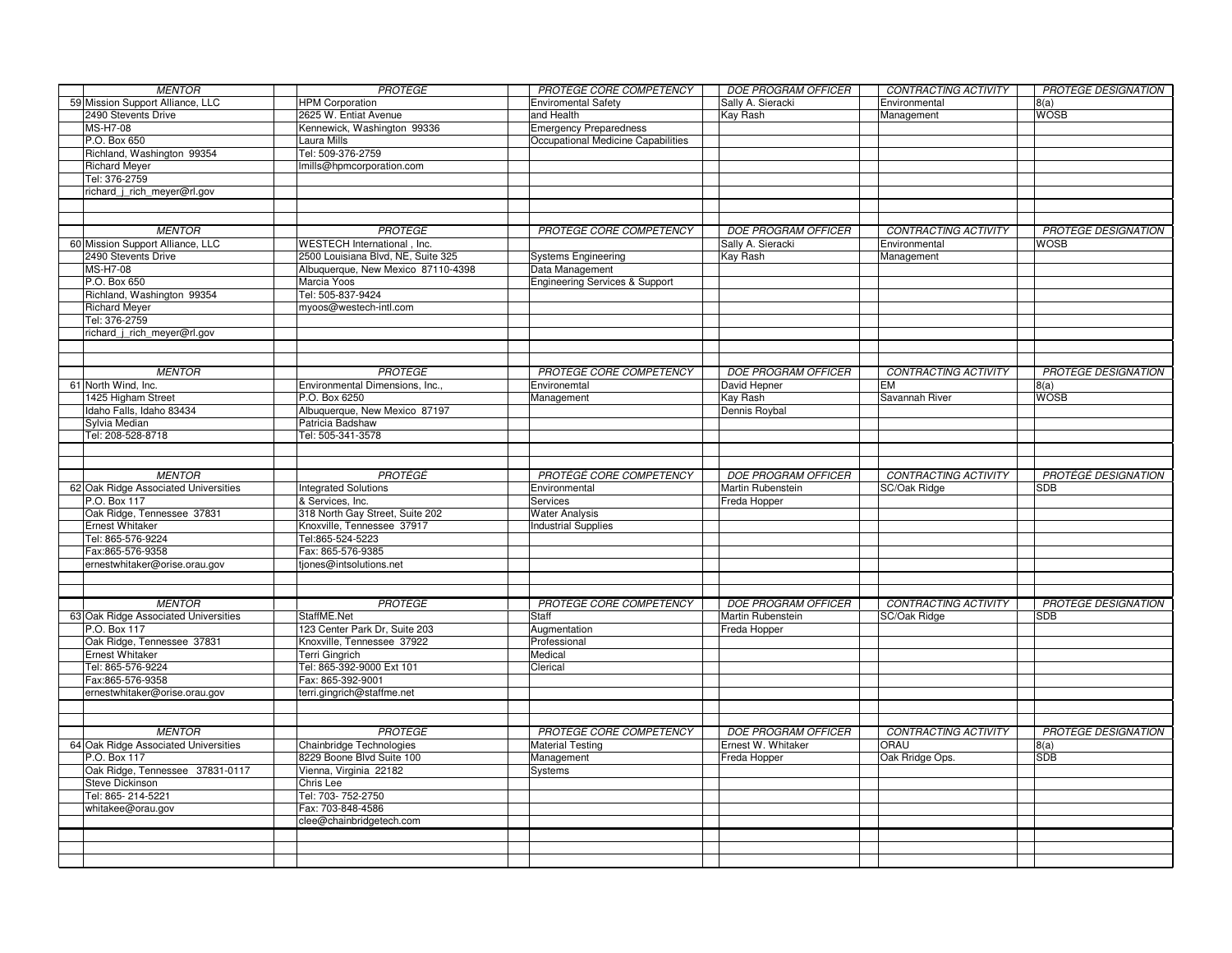| <b>MENTOR</b>                            | PROTÉGÉ                         | PROTÉGÉ CORE COMPETENCY                  | <b>DOE PROGRAM OFFICER</b> | CONTRACTING ACTIVITY        | <b>PROTÉGÉ DESIGNATION</b> |
|------------------------------------------|---------------------------------|------------------------------------------|----------------------------|-----------------------------|----------------------------|
| 65 Oak Ridge Associated Universities     | PTG Organizational Solutions    | <b>IT Development</b>                    | Freda Hopper               | SC/Oak Ridge                | <b>WOSB</b>                |
| P.O. Box 117                             | P.O. Box 4128                   |                                          |                            |                             | <b>HUBZone</b>             |
| Oak Ridge, Tennessee 37831               | Oak Ridge, Tennessee 37831      |                                          |                            |                             |                            |
| <b>Ernest Whitaker</b>                   | Dr.L.O. Rabinowitz              |                                          |                            |                             |                            |
| Tel: 865-576-9224                        | Tel: 865-481-0596               |                                          |                            |                             |                            |
| Fax:865-576-9358                         | Fax: 865-482-9210               |                                          |                            |                             |                            |
| ernestwhitaker@orise.orau.gov            | lou@ptg-hr.com                  |                                          |                            |                             |                            |
|                                          |                                 |                                          |                            |                             |                            |
|                                          |                                 |                                          |                            |                             |                            |
| <b>MENTOR</b>                            | PROTÉGÉ                         | PROTÉGÉ CORE COMPETENCY                  | <b>DOE PROGRAM OFFICER</b> | <b>CONTRACTING ACTIVITY</b> | <b>PROTÉGÉ DESIGNATION</b> |
| 66 Oak Ridge Associated Universities     | Natl Resources Management, LLC  | Drafting &                               | Freda Hopper               | SC/Oak Ridge                | 8(a)                       |
| P.O. Box 117                             | P.O. Box 23858                  | Engineering                              | Ernest W. Whitaker         |                             | <b>WOSB</b>                |
| Oak Ridge, Tennessee 37831               | Knoxville, Tennessee 37933-1858 | <b>Computer Facilities Management</b>    |                            |                             |                            |
| <b>Ernest Whitaker</b>                   | Vonnie Oaks                     | <b>Inidustrial Building Construction</b> |                            |                             |                            |
| Tel: 865-576-9224                        | Tel: 865-675-4888               | <b>Environmental Consulting</b>          |                            |                             |                            |
| Fax:865-576-9358                         | Fax: 865-675-1424               |                                          |                            |                             |                            |
| ernestwhitaker@orise.orau.gov            | oaksv@NRM-LLC.com               |                                          |                            |                             |                            |
|                                          |                                 |                                          |                            |                             |                            |
|                                          |                                 |                                          |                            |                             |                            |
| <b>MENTOR</b>                            | PROTÉGÉ                         | <b>PROTÉGÉ CORE COMPETENCY</b>           | <b>DOE PROGRAM OFFICER</b> | CONTRACTING ACTIVITY        | <b>PROTÉGÉ DESIGNATION</b> |
| 67 Pacific Northwest National Laboratory | ProWorks Corporation            | CAD                                      | Martin Rubenstein          | SC/Oak Ridge                | <b>SDB</b>                 |
| <b>Battelle Memorial Institute</b>       | 61600 SW. Western Blvd          | Graphs                                   | Freda Hopper               |                             |                            |
| Pacific Northwest Division               | Suite 230                       | Charts                                   |                            |                             |                            |
| P.O. Box 999                             | Corvallis, Oregon 97333         |                                          |                            |                             |                            |
| Richland, Washington 99352               | Susan Prothero                  |                                          |                            |                             |                            |
| Andrea R. Melius                         | Tel: 541-752-9885               |                                          |                            |                             |                            |
|                                          |                                 |                                          |                            |                             |                            |
| Tel:509-376-3721                         | susan@proworks.com              |                                          |                            |                             |                            |
| andrea@pnl.gov                           |                                 |                                          |                            |                             |                            |
|                                          |                                 |                                          |                            |                             |                            |
|                                          |                                 |                                          |                            |                             |                            |
|                                          |                                 |                                          |                            |                             |                            |
| <b>MENTOR</b>                            | PROTÉGÉ                         | PROTÉGÉ CORE COMPETENCY                  | <b>DOE PROGRAM OFFICER</b> | <b>CONTRACTING ACTIVITY</b> | <b>PROTÉGÉ DESIGNATION</b> |
| 68 Parsons Infrastructure & Technology   | <b>Rem Engineering Services</b> | Engineering                              | Maryjane Roland            | <b>FE/Natl Energy</b>       | <b>SDB</b>                 |
| Group, Inc.,                             | 3552 Collins Ferry Road         | Services                                 | Larry Sullivan             | <b>Technology Lab</b>       |                            |
| Room 308, Building #92                   | Morgantown, W. Virginia 26505   | Design                                   |                            |                             |                            |
| P.O. Box 618                             |                                 |                                          |                            |                             |                            |
| South Park, Pennsylvania 15129           |                                 |                                          |                            |                             |                            |
| Debra Smerkol                            |                                 |                                          |                            |                             |                            |
| Tel:412--386-5759                        |                                 |                                          |                            |                             |                            |
| debra.smerkol@NETL.DOE.GOV               |                                 |                                          |                            |                             |                            |
|                                          |                                 |                                          |                            |                             |                            |
|                                          |                                 |                                          |                            |                             |                            |
| <b>MENTOR</b>                            | PROTÉGÉ                         | PROTÉGÉ CORE COMPETENCY                  | <b>DOE PROGRAM OFFICER</b> | <b>CONTRACTING ACTIVITY</b> | <b>PROTÉGÉ DESIGNATION</b> |
| 69 Parsons Infrasture & Technology       | Omicron Safety and Risk         | Safety Analysis                          | David Hepner               | Savannah River              | <b>SDB</b>                 |
| Group, Inc.                              | Technologies, Inc.,             | Design Safety                            | Charlene Smith             | Site                        |                            |
| 2331 S. Centennial Avenue                | 2500 Louisiana Boulevard        | <b>Risk Analysis</b>                     |                            |                             |                            |
| Aiken, South Carolina 29803              | Suite 410                       | Liquid Waste Removal                     |                            |                             |                            |
| David Amerine                            | Albuquerque, New Mexico 87110   |                                          |                            |                             |                            |
| Tel:803-502-9421                         | Louis F. Restrepo               |                                          |                            |                             |                            |
| Fax: 803-502-9541                        | Tel: 505-883-0553               |                                          |                            |                             |                            |
| dave.amerine@persons.com                 | Fax: 505-883-0588               |                                          |                            |                             |                            |
|                                          | crestrepo@omicron.net           |                                          |                            |                             |                            |
|                                          |                                 |                                          |                            |                             |                            |
|                                          |                                 |                                          |                            |                             |                            |
|                                          |                                 |                                          |                            |                             |                            |
|                                          |                                 |                                          |                            |                             |                            |
|                                          |                                 |                                          |                            |                             |                            |
|                                          |                                 |                                          |                            |                             |                            |
|                                          |                                 |                                          |                            |                             |                            |
|                                          |                                 |                                          |                            |                             |                            |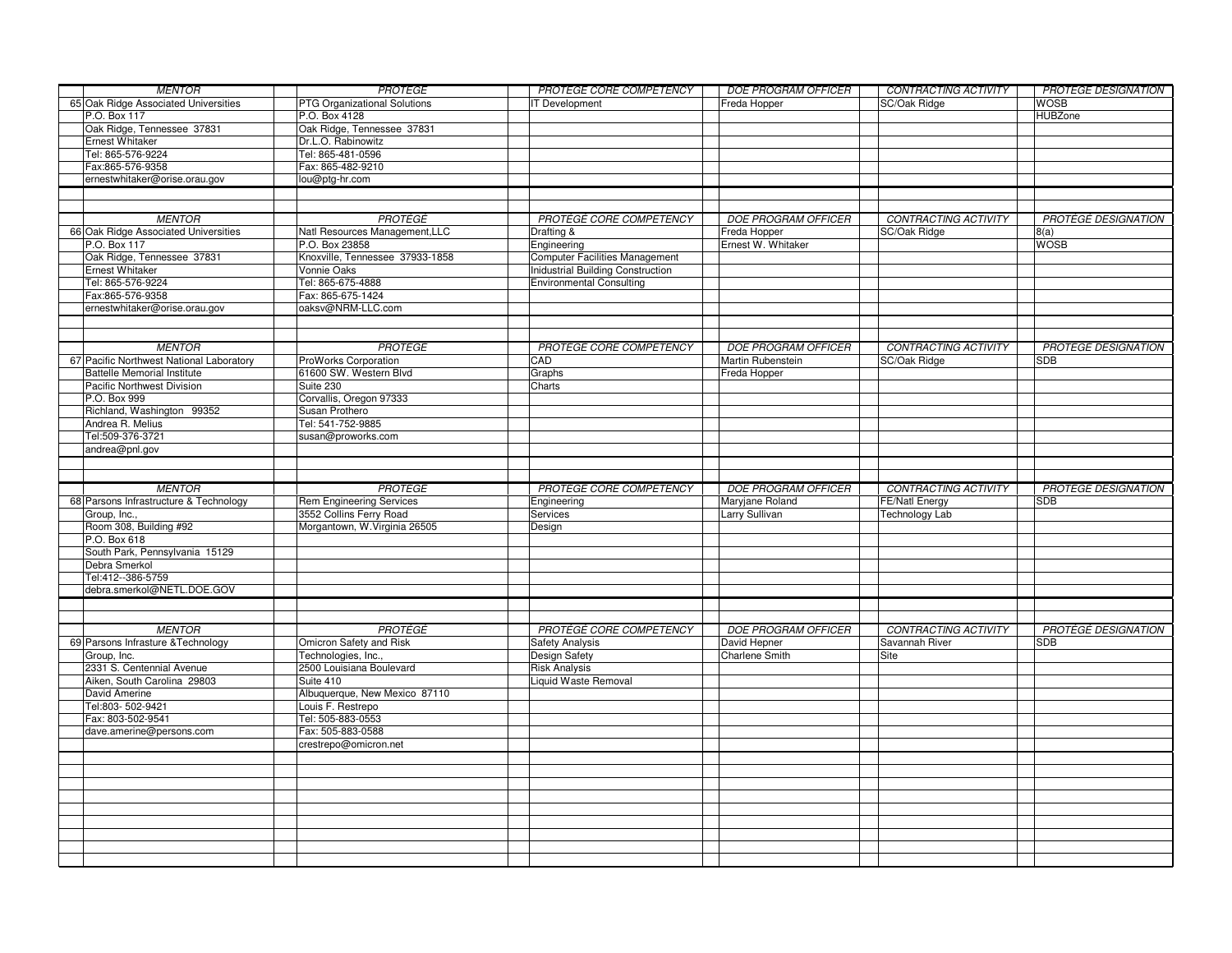| <b>MENTOR</b>                                        | PROTÉGÉ                                   | PROTÉGÉ CORE COMPETENCY | <b>DOE PROGRAM OFFICER</b> | CONTRACTING ACTIVITY        | PROTÉGÉ DESIGNATION        |
|------------------------------------------------------|-------------------------------------------|-------------------------|----------------------------|-----------------------------|----------------------------|
| 70 Princeton Plasma Physics Laboratory               | Zenex Precision Products                  | Engineering             | Arlene White               | Princeton Plasma            | <b>SDB</b>                 |
| Princeton, New Jersey                                | Corporation                               | Design                  | Physics Lab                | Physics Lab                 |                            |
| James Forrestal Campus                               | 69 George Street                          | Tooling                 | Princeton, New Jersey      |                             |                            |
| US Route 1 North at Sayre Drive                      | Paterson, New Jersey 07503                |                         |                            |                             |                            |
| Princeton, New Jersey 08543                          | Robert Wronski                            |                         |                            |                             |                            |
| <b>Arlene White</b>                                  | Tel: 973-523-6910                         |                         |                            |                             |                            |
| Tel:609-243-2080                                     |                                           |                         |                            |                             |                            |
| Fax: 609-243-2021                                    |                                           |                         |                            |                             |                            |
| awhite@pppl.gov                                      |                                           |                         |                            |                             |                            |
|                                                      |                                           |                         |                            |                             |                            |
|                                                      |                                           |                         |                            |                             |                            |
|                                                      |                                           |                         |                            |                             |                            |
| <b>MENTOR</b>                                        | PROTÉGÉ                                   | PROTÉGÉ CORE COMPETENCY | <b>DOE PROGRAM OFFICER</b> | <b>CONTRACTING ACTIVITY</b> | <b>PROTÉGÉ DESIGNATION</b> |
| 71 Princeton Plasma Physics Laboratory               | A. Pomerantz & Company                    | <b>Office Equipment</b> | <b>Arlene White</b>        | Princeton Plasma            | <b>VOSDSB</b>              |
| Princeton, New Jersey                                | 701 Market Street                         | Packaged Furniture      | Larry Thompson             | Physic Lab                  | <b>HUBZone</b>             |
| US Route 1 North at Sayre Drive                      | Philadelphia, Pennsylvania 19106          |                         |                            | Chicago Ops Off             |                            |
| Princeton, New Jersey 08543                          | <b>Holly Gack</b>                         |                         |                            |                             |                            |
| <b>Arlene White</b>                                  | Tel: 215-408-2100                         |                         |                            |                             |                            |
| Tel: 609-243-2080                                    |                                           |                         |                            |                             |                            |
| Fax: 609-243-2021                                    |                                           |                         |                            |                             |                            |
| awhite@pppl.gov                                      |                                           |                         |                            |                             |                            |
|                                                      |                                           |                         |                            |                             |                            |
|                                                      |                                           |                         |                            |                             |                            |
| <b>MENTOR</b>                                        | <b>PROTÉGÉ</b>                            | PROTÉGÉ CORE COMPETENCY | <b>DOE PROGRAM OFFICER</b> | CONTRACTING ACTIVITY        | PROTÉGÉ DESIGNATION        |
| 72 Sandia National Laboratories                      | Network Architects                        | <b>T Support</b>        | Gary Lyttek                | NNSA/Sandia                 | 8(a)                       |
| P.O. Box 5800                                        | 1720 Louisiana, New Mexico                |                         | <b>Gregory Gonzales</b>    |                             | <b>SDB</b>                 |
| Albuquerque, New Mexico 87185                        | Albuquerque, New Mexico                   |                         | Lillian Retallack          |                             |                            |
| Nora Armijo                                          | Debbie Maestas-Traynor                    |                         |                            |                             |                            |
| Tel: 505-845-9855                                    | Tel:505-256-9047                          |                         |                            |                             |                            |
| mnarmij@sandia.gov                                   | dmaestas@netarch.com                      |                         |                            |                             |                            |
|                                                      |                                           |                         |                            |                             |                            |
|                                                      |                                           |                         |                            |                             |                            |
|                                                      |                                           |                         |                            |                             |                            |
|                                                      |                                           |                         |                            |                             |                            |
| <b>MENTOR</b>                                        | PROTÉGÉ                                   | PROTÉGÉ CORE COMPETENCY | <b>DOE PROGRAM OFFICER</b> | <b>CONTRACTING ACTIVITY</b> | <b>PROTÉGÉ DESIGNATION</b> |
| 73 Savannah River Nuclear Solutions, LLC             | Still-Water Tool & Manufacturing, CO      |                         | Kay Rash                   | <b>EM</b>                   | <b>SDB</b>                 |
| Building 730-4B, 2143                                | 375 Cannon Bridge Road                    |                         | David Hepner               | Savannah River              |                            |
| Aiken, South Carolina 29808                          | P.O. Box 464                              |                         | <b>Gary Lyttek</b>         | <b>NNSA</b>                 |                            |
| Diane B. Still                                       | Orangeburg, South Carolina 29115          |                         |                            |                             |                            |
| Tel:803-952-6172 Ext 3                               | Kim McCuney                               |                         |                            |                             |                            |
| Robert Harris                                        | Tel:803-534-8555                          |                         |                            |                             |                            |
| Tel:803-952-6162                                     | Fax:803-952-6297                          |                         |                            |                             |                            |
| Fax:803-952-6297                                     |                                           |                         |                            |                             |                            |
| bob.harris@srs.com                                   |                                           |                         |                            |                             |                            |
|                                                      |                                           |                         |                            |                             |                            |
|                                                      |                                           |                         |                            |                             |                            |
| <b>MENTOR</b>                                        | <b>PROTÉGÉ</b>                            | PROTÉGÉ CORE COMPETENCY | <b>DOE PROGRAM OFFICER</b> | <b>CONTRACTING ACTIVITY</b> | <b>PROTÉGÉ DESIGNATION</b> |
| 74 Savannah River Nuclear Solutions, LLC             | KQ Services, Inc.                         |                         | Kay Rash                   | <b>EM</b>                   | <b>SDB</b>                 |
|                                                      | 7274 Bankhead Hyw.                        |                         | David Hepner               | Savannah River              |                            |
| Building 730-4B, 2143<br>Aiken, South Carolina 29808 | Suite B                                   |                         |                            |                             |                            |
| Diane B. Still                                       | Douglasville, Georgia 30134               |                         |                            |                             |                            |
| Tel:803-952-6172 Ext 3                               | Jerome Millender                          |                         |                            |                             |                            |
| Fax:803-952-6159                                     | Tel:770-489-0244                          |                         |                            |                             |                            |
|                                                      |                                           |                         |                            |                             |                            |
| bob.haris@srs.gov                                    | Fax:770-489-6603<br>jerome@kqservices.com |                         |                            |                             |                            |
|                                                      |                                           |                         |                            |                             |                            |
|                                                      |                                           |                         |                            |                             |                            |
|                                                      |                                           |                         |                            |                             |                            |
|                                                      |                                           |                         |                            |                             |                            |
|                                                      |                                           |                         |                            |                             |                            |
|                                                      |                                           |                         |                            |                             |                            |
|                                                      |                                           |                         |                            |                             |                            |
|                                                      |                                           |                         |                            |                             |                            |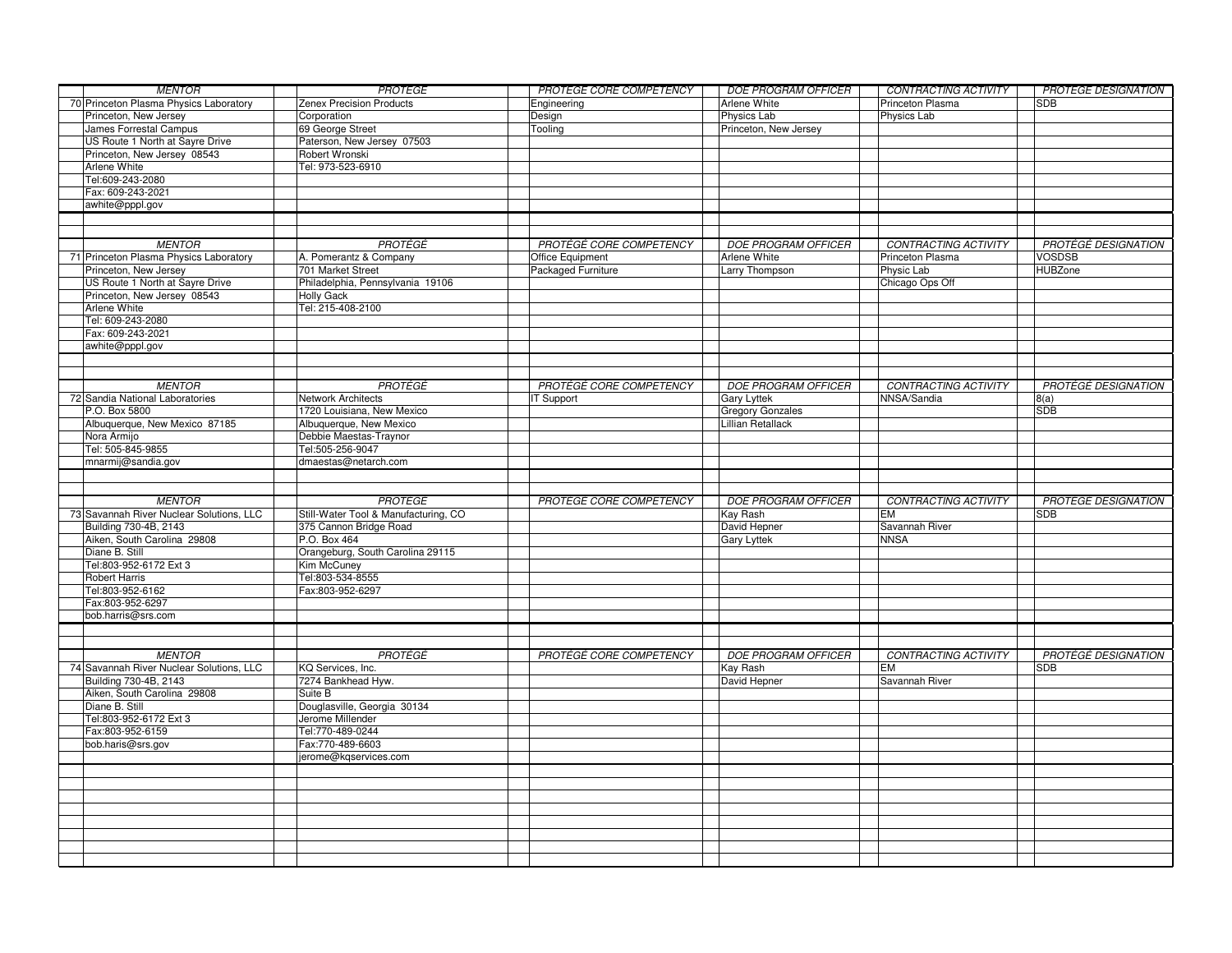| <b>MENTOR</b>                            | PROTÉGÉ                             | PROTÉGÉ CORE COMPETENCY | <b>DOE PROGRAM OFFICER</b> | CONTRACTING ACTIVITY        | <b>PROTÉGÉ DESIGNATION</b> |
|------------------------------------------|-------------------------------------|-------------------------|----------------------------|-----------------------------|----------------------------|
| 75 Savannah River Nuclear Solutions, LLC | J&B Construction&Services, Inc      |                         | <b>Gary Lyttek</b>         | <b>NNSA</b>                 | <b>SDB</b>                 |
| Company, Inc.                            | 3550 Gordon Highway                 |                         | Kay Rash                   | <b>EM</b>                   |                            |
| Building 730-4B, 2143                    | Grovetown, Georgia 30801            |                         | David Hepner               | Savannah River              |                            |
| Aiken, SC 29808                          | H. Jerome Jones                     |                         |                            |                             |                            |
| Diane B. Still                           | (706) 650-1512                      |                         |                            |                             |                            |
| (803) 952-6172 Ext 3                     | jbconctSvc@aol.com                  |                         |                            |                             |                            |
| <b>Robert Harris</b>                     |                                     |                         |                            |                             |                            |
| (803) 952-6162                           |                                     |                         |                            |                             |                            |
| bob.harris@srs.com                       |                                     |                         |                            |                             |                            |
|                                          |                                     |                         |                            |                             |                            |
|                                          |                                     |                         |                            |                             |                            |
| <b>MENTOR</b>                            | PROTÉGÉ                             | PROTÉGÉ CORE COMPETENCY | <b>DOE PROGRAM OFFICER</b> | <b>CONTRACTING ACTIVITY</b> | <b>PROTÉGÉ DESIGNATION</b> |
| 76 Savannah River Nuclear Solutions, LLC | <b>Astrid Contract Technical</b>    |                         | <b>Kay Rash</b>            | <b>EM</b>                   | <b>SDB</b>                 |
| Building 730-4B, 2143                    | Services, Inc.                      |                         | David Hepner               | <b>NNSA</b>                 |                            |
| Aiken, South Carolina 29808              | 797 South Main Street               |                         |                            | Savannah River              |                            |
|                                          |                                     |                         | <b>Gary Lyttek</b>         |                             |                            |
| Diane B. Still                           | New Ellenton, SC 29809              |                         |                            |                             |                            |
| Tel:803-952-6172 Ext 3                   | Astrid A. Stuard                    |                         |                            |                             |                            |
| <b>Robert Harris</b>                     | Tel:803-652-8600                    |                         |                            |                             |                            |
| Tel:803-952-6162                         | astrid@actsuncirporated.com         |                         |                            |                             |                            |
| bob.harris@srs.com                       |                                     |                         |                            |                             |                            |
|                                          |                                     |                         |                            |                             |                            |
|                                          |                                     |                         |                            |                             |                            |
| <b>MENTOR</b>                            | PROTÉGÉ                             | PROTÉGÉ CORE COMPETENCY | <b>DOE PROGRAM OFFICER</b> | <b>CONTRACTING ACTIVITY</b> | PROTÉGÉ DESIGNATION        |
| 77 Savannah River Nuclear Solutions, LLC | Performance Results Corporation     | Soft-Ware               | Freda H. Hopper            | Pacific Northwest           | 8(a)                       |
| <b>Bldg 730-4B</b>                       | 2605 Cranberry Square               | Development             | kala Suhadolnik            | Division                    | <b>SDB</b>                 |
| Aiken, South Carolina 29808              | Morgantown, W. Virgina 26508-4199   | Web-Based Design        |                            |                             |                            |
| Sharon Campbell                          | Kathy Clinton                       |                         |                            |                             |                            |
| Tel: 803-952-6112                        | Tel: 304-291-2100                   |                         |                            |                             |                            |
| Fax: 803-952-6092                        | Fax: 304-291-5885                   |                         |                            |                             |                            |
|                                          |                                     |                         |                            |                             |                            |
|                                          |                                     |                         |                            |                             |                            |
| sharon-pmmd.campbell@srs.gov             | kclinton@prc8a.com                  |                         |                            |                             |                            |
|                                          |                                     |                         |                            |                             |                            |
|                                          |                                     |                         |                            |                             |                            |
| <b>MENTOR</b>                            | PROTÉGÉ                             | PROTÉGÉ CORE COMPETENCY | <b>DOE PROGRAM OFFICER</b> | <b>CONTRACTING ACTIVITY</b> | <b>PROTÉGÉ DESIGNATION</b> |
| 78 Savannah River Nuclear Solutions, LLC | Professional Buyers Advantaged      | <b>Office Supplies</b>  | Dave W. Hepner             | Savannah River              | 8(a)                       |
| <b>Bldg 730-4B</b>                       | 1200 Main Street, Ste. 701 G        | Office Furniture        | Sharon Campbell            | Nuclear Solutions,          | <b>HUBZone</b>             |
| Aiken, South Carolina 29808              | Columbia, South Carolina 29201-3234 |                         |                            | ГC                          | <b>SDB</b>                 |
| Sharon Campbell                          | James M. McQuilla                   |                         |                            |                             |                            |
| Tel: 803-952-6112                        | Tel: 888-834-0617 X1                |                         |                            |                             |                            |
| Fax: 803-952-6092                        | ames@pbaworks4u.com                 |                         |                            |                             |                            |
| sharon-pmmd.campbell@srs.gov             |                                     |                         |                            |                             |                            |
|                                          |                                     |                         |                            |                             |                            |
|                                          |                                     |                         |                            |                             |                            |
| <b>MENTOR</b>                            | <b>PROTÉGÉ</b>                      | PROTÉGÉ CORE COMPETENCY | <b>DOE PROGRAM OFFICER</b> | <b>CONTRACTING ACTIVITY</b> | <b>PROTÉGÉ DESIGNATION</b> |
| 79 Savannah River Nuclear Solutions, LLC | Metro Atlantic Utility Contractors  | Electrical              | Dave W. Hepner             | Savannah River              | 8(a)                       |
| <b>Bldg 730-4B</b>                       | 2318 Mellon CT.                     | Contracting             | Sharon Campbell            | Nuclear Solutions,          | <b>SDB</b>                 |
| Aiken, South Carolina 29808              | Decatur, Georgia 30035-3807         | Water & Sewer           |                            | ГC                          |                            |
| Sharon Campbell                          | Paul Lewis                          | Construction            |                            |                             |                            |
| Tel: 803-952-6112                        | Tel: 770-323-0094                   |                         |                            |                             |                            |
| Fax: 803-952-6092                        | metroatautility@mindspring.com      |                         |                            |                             |                            |
| sharon-pmmd.campbell@srs.gov             |                                     |                         |                            |                             |                            |
|                                          |                                     |                         |                            |                             |                            |
|                                          |                                     |                         |                            |                             |                            |
|                                          |                                     |                         |                            |                             |                            |
|                                          |                                     |                         |                            |                             |                            |
|                                          |                                     |                         |                            |                             |                            |
|                                          |                                     |                         |                            |                             |                            |
|                                          |                                     |                         |                            |                             |                            |
|                                          |                                     |                         |                            |                             |                            |
|                                          |                                     |                         |                            |                             |                            |
|                                          |                                     |                         |                            |                             |                            |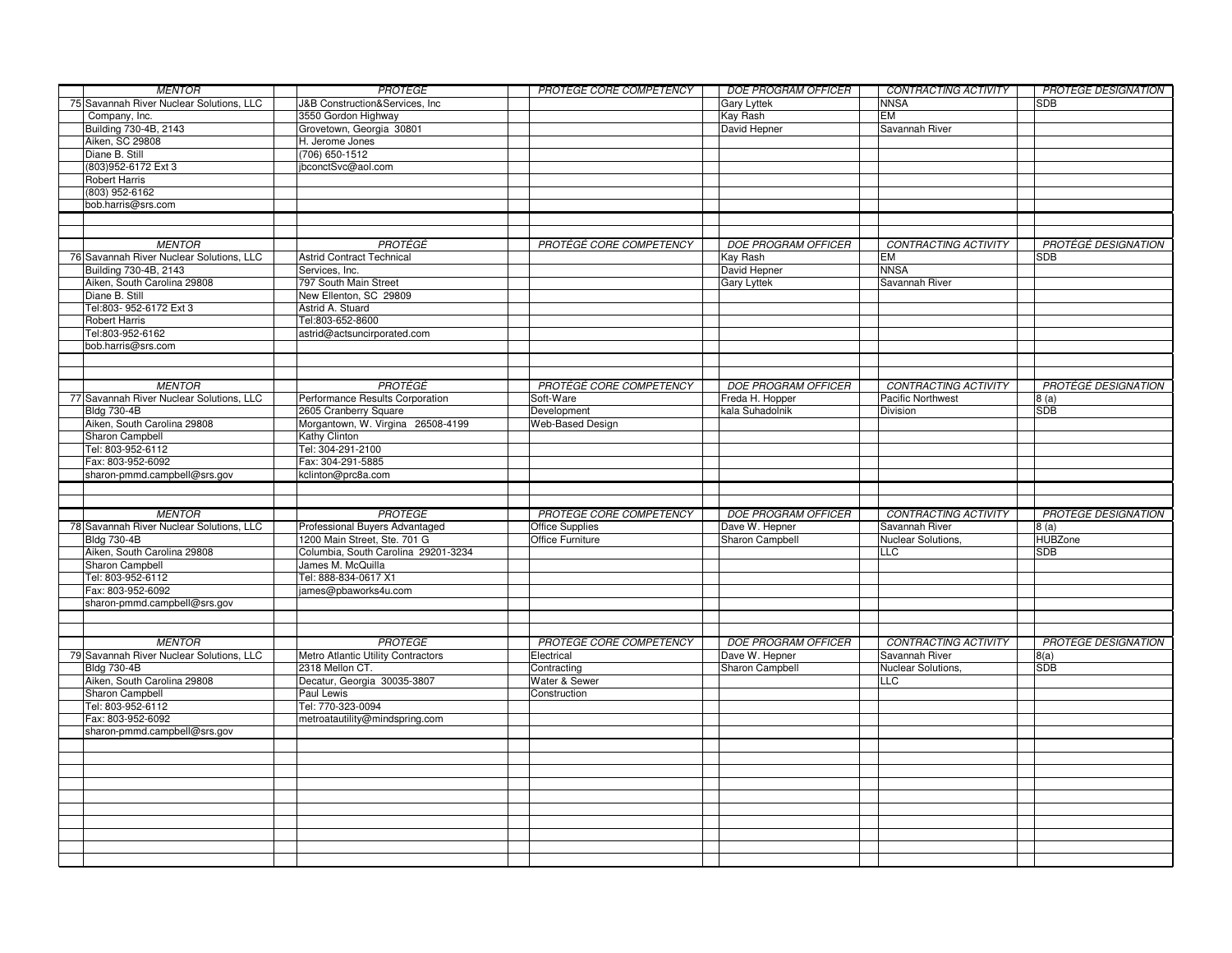| <b>MENTOR</b>                            | PROTÉGÉ                            | PROTÉGÉ CORE COMPETENCY                                 | <b>DOE PROGRAM OFFICER</b> | CONTRACTING ACTIVITY        | <b>PROTÉGÉ DESIGNATION</b> |
|------------------------------------------|------------------------------------|---------------------------------------------------------|----------------------------|-----------------------------|----------------------------|
| 80 Savannah River Nuclear Solutions, LLC | <b>GEM Technoligies</b>            | <b>Facility Support</b>                                 | Dave W. Hepner             | Savannah River              | <b>SDB</b>                 |
| <b>Bldg 730-4B</b>                       | <b>Michael Evans</b>               | Construction                                            | Sharon Campbell            | Nuclear Solutions,          |                            |
| Aiken, South Carolina 29808              | 408 N. Cedar Bluff Rd, Ste 451     | <b>Industrial Building</b>                              |                            | <b>LLC</b>                  |                            |
| Sharon Campbell                          | Knoxville, Tennessee 37923-3607    | <b>Highway Construction</b>                             |                            |                             |                            |
| Tel: 803-952-6112                        | Tel: 865-560-9434                  |                                                         |                            |                             |                            |
| Fax: 803-952-6092                        | Fax: 865-560-9404                  |                                                         |                            |                             |                            |
| sharon-pmmd.campbell@srs.gov             | mevans@gemserve.com                |                                                         |                            |                             |                            |
|                                          | NAICS: 561210, 237310              |                                                         |                            |                             |                            |
|                                          |                                    |                                                         |                            |                             |                            |
|                                          |                                    |                                                         |                            |                             |                            |
|                                          |                                    |                                                         |                            |                             |                            |
|                                          |                                    |                                                         |                            |                             |                            |
| <b>MENTOR</b>                            | PROTÉGÉ                            | PROTÉGÉ CORE COMPETENCY                                 | <b>DOE PROGRAM OFFICER</b> | <b>CONTRACTING ACTIVITY</b> | <b>PROTÉGÉ DESIGNATION</b> |
| 81 Savannah River Nuclear Solutions, LLC | J.A. White & Associates            | Professional                                            | Dave W. Hepner             | Savannah River              | <b>SDB</b>                 |
| <b>Bldg 730-4B</b>                       | 1341 Gamer Lane, Ste. 104          | Services                                                | Sharon Campbell            | Nuclear Solutions,          |                            |
| Aiken, South Carolina 29808              | Columbia, South Carolina 29210     | Scientific &                                            |                            |                             |                            |
| Sharon Campbell                          | Jeffery A. White                   | <b>Technical Services</b>                               |                            |                             |                            |
| Tel: 803-952-6112                        | Tel: 803-407-1399                  |                                                         |                            |                             |                            |
| Fax: 803-952-6092                        | jawhite@jawhite.com                |                                                         |                            |                             |                            |
| sharon-pmmd.campbell@srs.gov             |                                    |                                                         |                            |                             |                            |
|                                          |                                    |                                                         |                            |                             |                            |
|                                          |                                    |                                                         |                            |                             |                            |
| <b>MENTOR</b>                            | PROTÉGÉ                            | <b>PROTÉGÉ CORE COMPETENCY</b>                          | <b>DOE PROGRAM OFFICER</b> | <b>CONTRACTING ACTIVITY</b> | <b>PROTÉGÉ DESIGNATION</b> |
| 82 Savannah River Nuclear Solutions, LLC | <b>Total Site Services, LLC</b>    | <b>Industrial Building</b>                              | Susan Johnson              | <b>Washington River</b>     |                            |
| <b>Bldg 730-4B</b>                       | P.O. Box 696                       | Construction                                            | Melissa Garrard            | Protection                  | 8(a)<br><b>WOSB</b>        |
|                                          |                                    |                                                         |                            |                             |                            |
| Aiken, South Carolina 29808              | Richland, Washington 99352         |                                                         |                            | Solutions, LLC              |                            |
| Sharon Campbell                          | Lisa Chapman-Rosa                  |                                                         |                            |                             |                            |
| Tel: 803-952-6112                        | Tel: 509-371-1000                  |                                                         |                            |                             |                            |
| Fax: 803-952-6092                        | Fax: 509-371-1200                  |                                                         |                            |                             |                            |
| sharon-pmmd.campbell@srs.gov             | tsservices8a@aol.com               |                                                         |                            |                             |                            |
|                                          |                                    |                                                         |                            |                             |                            |
|                                          | NAICS Codes: 236210                |                                                         |                            |                             |                            |
|                                          |                                    |                                                         |                            |                             |                            |
|                                          |                                    |                                                         |                            |                             |                            |
| <b>MENTOR</b>                            | <b>PROTÉGÉ</b>                     |                                                         | <b>DOE PROGRAM OFFICER</b> | <b>CONTRACTING ACTIVITY</b> | <b>PROTÉGÉ DESIGNATION</b> |
| 83 Savannah River Nuclear Solutions, LLC | Total Site Containment Co, LLC     | PROTÉGÉ CORE COMPETENCY<br><b>Building Construction</b> | Parodio D. Maith           | Environmental               | <b>WOSB</b>                |
| <b>Bldg 730-4B</b>                       | 2275 Highway 20                    | <b>Excavation and Grading</b>                           | Sharon Campbell            |                             |                            |
|                                          |                                    |                                                         |                            | Management                  |                            |
| Aiken, South Carolina 29808              | Grayson, Georgia 30017-1622        |                                                         |                            |                             |                            |
| Sabrina Elam                             | Lynda Murren                       |                                                         |                            |                             |                            |
| Tel: 803-952-9980                        | Tel: 404-863-3458                  |                                                         |                            |                             |                            |
| Fax: 803-952-6092                        | Fax: 678-578-2052                  |                                                         |                            |                             |                            |
| sharon-pmmd.campbell@srs.gov             |                                    |                                                         |                            |                             |                            |
|                                          |                                    |                                                         |                            |                             |                            |
|                                          |                                    |                                                         |                            |                             |                            |
| <b>MENTOR</b>                            | PROTÉGÉ                            | PROTÉGÉ CORE COMPETENCY                                 | <b>DOE PROGRAM OFFICER</b> | <b>CONTRACTING ACTIVITY</b> | <b>PROTÉGÉ DESIGNATION</b> |
| 84 Savannah River Nuclear Solutions, LLC | <b>Diversity Sources Unlimited</b> | Security and                                            | Parodio D. Maith           | Environmental               | <b>WOSB</b>                |
| <b>Bldg 730-4B</b>                       | 3046 Old US Highway 70 W           | Non-Security Staffing                                   | Sharon Campbell            | Management                  |                            |
| Aiken, South Carolina 29808              | Clayton, North Carolina 27520-6570 |                                                         |                            |                             |                            |
| Sabrina Elam                             | <b>Danieal Avery</b>               |                                                         |                            |                             |                            |
| Tel: 803-952-9980                        | Tel: 919-320-7565                  |                                                         |                            |                             |                            |
| Fax: 803-952-6092                        | Fax: 866-262-7565                  |                                                         |                            |                             |                            |
| sharon-pmmd.campbell@srs.gov             | davery@diversitysources.com        |                                                         |                            |                             |                            |
|                                          |                                    |                                                         |                            |                             |                            |
|                                          |                                    |                                                         |                            |                             |                            |
|                                          |                                    |                                                         |                            |                             |                            |
|                                          |                                    |                                                         |                            |                             |                            |
|                                          |                                    |                                                         |                            |                             |                            |
|                                          |                                    |                                                         |                            |                             |                            |
|                                          |                                    |                                                         |                            |                             |                            |
|                                          |                                    |                                                         |                            |                             |                            |
|                                          |                                    |                                                         |                            |                             |                            |
|                                          |                                    |                                                         |                            |                             |                            |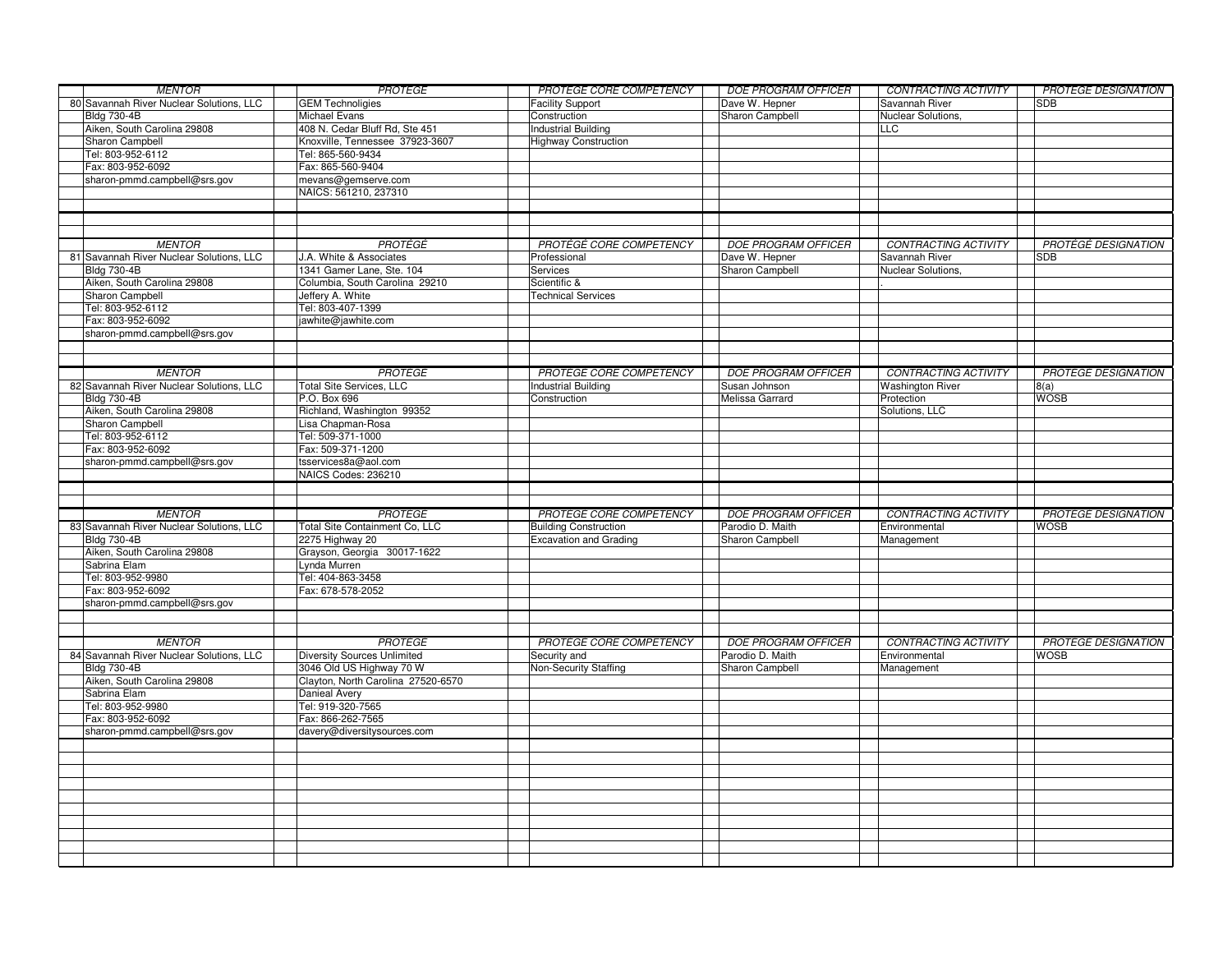| <b>MENTOR</b>                               | <b>PROTÉGÉ</b>                             | PROTÉGÉ CORE COMPETENCY       | DOE PROGRAM OFFICER        | CONTRACTING ACTIVITY        | PROTÉGÉ DESIGNATION                      |
|---------------------------------------------|--------------------------------------------|-------------------------------|----------------------------|-----------------------------|------------------------------------------|
| 85 Savannah River Remediation LLC           | Navarro Research&Engineering Inc           | <b>Engineering Services</b>   | <b>Charlene Smith</b>      | Envorinmental               | <b>WOSB</b>                              |
| Bldg. 766-H 2472                            | 669 Emory Valley Road                      | <b>Biotechnology Research</b> | Phillip T. Mottel          | Management                  |                                          |
| Aiken, South Carolina 29808                 | Oak Ridge, Tennessee 37830                 | and Development               |                            |                             |                                          |
| Phillip T. Mottel                           | Susan Navarro-Valenti                      |                               |                            |                             |                                          |
| Tel: 803-208-3781                           | Tel: 865-220-9650                          |                               |                            |                             |                                          |
| Fax: 803-208-1248                           | Fax: 865-220-9651                          |                               |                            |                             |                                          |
| phil.mottel@srs.gov                         | navarro@navarro-inc.com                    |                               |                            |                             |                                          |
|                                             |                                            |                               |                            |                             |                                          |
|                                             |                                            |                               |                            |                             |                                          |
| <b>MENTOR</b>                               | PROTÉGÉ                                    | PROTÉGÉ CORE COMPETENCY       | <b>DOE PROGRAM OFFICER</b> | <b>CONTRACTING ACTIVITY</b> | PROTÉGÉ DESIGNATION                      |
| 86 Science Applications International Corp. | Software Control International             | Hardware                      | Martin Rubenstein          | SC/Oak Ridge                | 8(a)                                     |
| 151 Lafayette Drive                         | 801 North Fairfax Street                   | Software                      | Freda Hopper               |                             | <b>SDB</b>                               |
| P.O. Box 2501                               | Suite 300                                  |                               |                            |                             | <b>WOSB</b>                              |
|                                             |                                            | Support                       |                            |                             |                                          |
| Oak Ridge, Tennessee 37831                  | Alexandria, Virginia 22314                 |                               |                            |                             |                                          |
| Terrell L. Hicks<br>Tel: 865-425-5202       | Gerald L. Pizer<br>Tel: 703-739-660 X 3005 |                               |                            |                             |                                          |
|                                             |                                            |                               |                            |                             |                                          |
| Fax: 865-425-5202                           | Fax:703-739-6601                           |                               |                            |                             |                                          |
| terrell.l.hicks@saic.com                    | GPIZER@SCIWORLD.COM                        |                               |                            |                             |                                          |
|                                             |                                            |                               |                            |                             |                                          |
|                                             |                                            |                               |                            |                             |                                          |
| <b>MENTOR</b>                               | PROTÉGÉ                                    | PROTÉGÉ CORE COMPETENCY       | <b>DOE PROGRAM OFFICER</b> | <b>CONTRACTING ACTIVITY</b> | <b>PROTÉGÉ DESIGNATION</b>               |
| 87 Science Applications                     | Mele Associates, Inc.                      | Construction                  | Martin Rubenstein          | SC/Oak Ridge                | <b>SDB</b>                               |
| <b>International Corp</b>                   | 14660 Rothgeb Drive                        | Management                    | Freda Hopper               |                             |                                          |
| 151 Lafayette Drive                         | Suite 102                                  |                               |                            |                             |                                          |
| P.O. Box 2501                               | Rockville, Maryland 20850                  |                               |                            |                             |                                          |
| Oak Ridge, Tennessee 37831                  | Melvin H. Chiogioji                        |                               |                            |                             |                                          |
| Terrell L. Hicks                            | Tel:240-453-6990                           |                               |                            |                             |                                          |
| Tel: 865-425-5202                           | Fax:240-453-6991                           |                               |                            |                             |                                          |
| Fax:865-425-5244                            | mel@meleassociates.com                     |                               |                            |                             |                                          |
| terrell.l.hicks@saic.com                    |                                            |                               |                            |                             |                                          |
|                                             |                                            |                               |                            |                             |                                          |
|                                             |                                            |                               |                            |                             |                                          |
|                                             |                                            |                               |                            |                             |                                          |
|                                             |                                            |                               |                            |                             |                                          |
| <b>MENTOR</b>                               | PROTÉGÉ                                    | PROTÉGÉ CORE COMPETENCY       | <b>DOE PROGRAM OFFICER</b> | <b>CONTRACTING ACTIVITY</b> | <b>PROTÉGÉ DESIGNATION</b><br><b>SBD</b> |
| 88 Sentech, Inc.                            | New West Technologies, LLC.                | Technical                     | <b>Turnetta Cook</b>       | EE/Golden Field             |                                          |
| 7475 Wisconsin Avenue                       | 383 Inverness Parkway                      | Management                    | Aleta Boylan               | Office/Hdqtrs.              |                                          |
| Suite 900                                   | Suite 330                                  | Assistance                    |                            |                             |                                          |
| Bethesda, Maryland 20814                    | Englewood, Colorado 80112                  |                               |                            |                             |                                          |
| Rajat K. Sen                                | James S. Williamson                        |                               |                            |                             |                                          |
| Tel: 301-654-7224                           | Tel:303-792-3736                           |                               |                            |                             |                                          |
| Fax: 301-792-3732                           | Fax:303-792-3759                           |                               |                            |                             |                                          |
| rsen@sentech.org                            | jsw@newwesttech.us                         |                               |                            |                             |                                          |
|                                             |                                            |                               |                            |                             |                                          |
|                                             |                                            |                               |                            |                             |                                          |
| <b>MENTOR</b>                               | <b>PROTÉGÉ</b>                             | PROTÉGÉ CORE COMPETENCY       | <b>DOE PROGRAM OFFICER</b> | <b>CONTRACTING ACTIVITY</b> | <b>PROTÉGÉ DESIGNATION</b>               |
| 89 Shaw Environmental & Infrastructure      | TN & Associates, Inc.                      | Environmental                 | David Hepner               | Savannah River              | 8(a)                                     |
| 11 Northeastern Blvd                        | 510 E. 17th Street PMB 109                 | Restoration                   | <b>Gary Lyttek</b>         | Operations                  | <b>WOSB</b>                              |
| Salem, New Hamshire 03079                   | Idaho Falls, Idaho 83404                   |                               |                            |                             |                                          |
| Gene Blake                                  | <b>Bill Mangan</b>                         |                               |                            |                             |                                          |
| Tel: 603-8704570                            | Tel: 208-850-8529                          |                               |                            |                             |                                          |
|                                             |                                            |                               |                            |                             |                                          |
|                                             |                                            |                               |                            |                             |                                          |
| <b>MENTOR</b>                               | <b>PROTÉGÉ</b>                             | PROTÉGÉ CORE COMPETENCY       | <b>DOE PROGRAM OFFICER</b> | <b>CONTRACTING ACTIVITY</b> | <b>PROTÉGÉ DESIGNATION</b>               |
| 90 Siemens Building Technology, Inc.        | Cable Links Construction Group             | Construction                  | Marilyn L. Dillon          | <b>DOE Headquarters</b>     | <b>SDVOSB</b>                            |
| 1000 Deerfield Parkway                      | 4175 West Sierra Madre, Suite 102          |                               | Aleta E. Boylan            |                             |                                          |
| Buffalo Grove, Illinois 60089-4513          | Fresno, California 93722                   |                               |                            |                             |                                          |
| J. Frederick Brunk                          | Dan Garcia Payne                           |                               |                            |                             |                                          |
| Tel: 847-215-1000                           | Tel: 559-277-8555                          |                               |                            |                             |                                          |
| Fax: 847-215-1093                           | Fax: 559-277-1555                          |                               |                            |                             |                                          |
| fred.brunk@siemens.com                      | dpayne@clcinc.us                           |                               |                            |                             |                                          |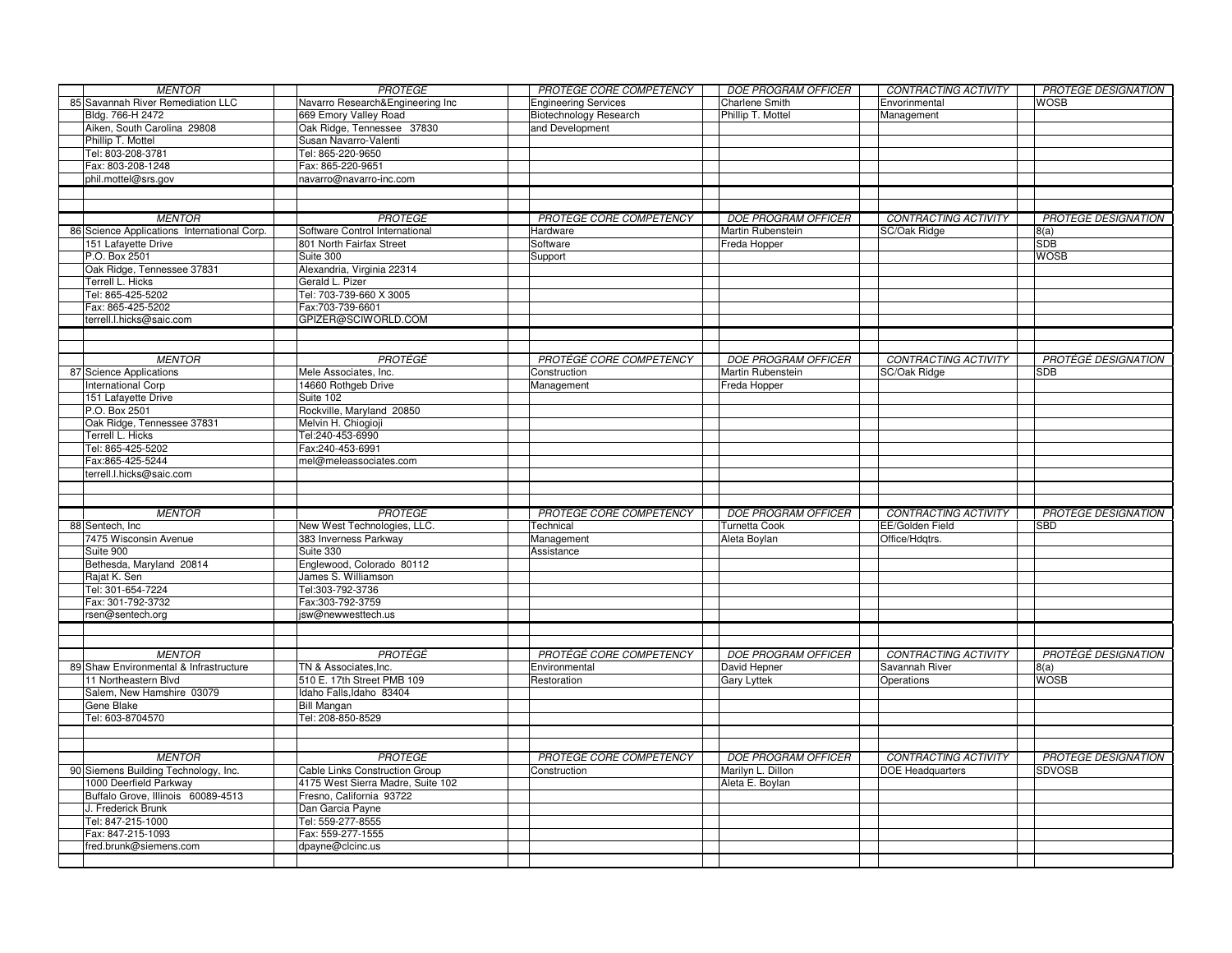| <b>MENTOR</b>                           | <b>PROTÉGÉ</b>                           | PROTÉGÉ CORE COMPETENCY   | <b>DOE PROGRAM OFFICER</b> | <b>CONTRACTING ACTIVITY</b> | <b>PROTÉGÉ DESIGNATION</b> |
|-----------------------------------------|------------------------------------------|---------------------------|----------------------------|-----------------------------|----------------------------|
| 91 Strategies and Learning              | The Water Lady                           | <b>Water Conditioning</b> | <b>Gary Lyttek</b>         | <b>NNSA</b>                 | 8(a)                       |
| Services, Inc.                          | P.O. Box 91604                           | <b>Water Systems</b>      | <b>Gregory Gonzales</b>    | /Albuquerque                | <b>SDB</b>                 |
| 6100 Seagull Lane, NE                   | Albuquerque, New Mexico 87199            |                           | Lillian Retallack          |                             |                            |
| Albuquerque, New Mexico 87109           | Anne Water                               |                           |                            |                             |                            |
| Vince Murphy                            | Tel: 505-856-0033                        |                           |                            |                             |                            |
| Tel:505-823-2000                        | jsw@newwesttech.us                       |                           |                            |                             |                            |
| rsen@sentech.org                        |                                          |                           |                            |                             |                            |
|                                         |                                          |                           |                            |                             |                            |
|                                         |                                          |                           |                            |                             |                            |
|                                         |                                          |                           |                            |                             |                            |
| <b>MENTOR</b>                           | <b>PROTÉGÉ</b>                           | PROTÉGÉ CORE COMPETENCY   | <b>DOE PROGRAM OFFICER</b> | CONTRACTING ACTIVITY        | <b>PROTÉGÉ DESIGNATION</b> |
| 92 Technologies & Management            | Performance Excellence                   | Supply Chain              | <b>Turnetta Cook</b>       | EE/                         | 8(a)                       |
| Services, Inc.                          | Partners, Inc.,                          | Management                |                            |                             | <b>SDB</b>                 |
| 18757 North Frederick Road              | 20911 Cabrillo Lane                      |                           |                            |                             |                            |
| Gaithersburg, Maryland 20879            | Huntington Beach, California 92646       |                           |                            |                             |                            |
| Vic Trunzo                              | Rachel E. Ramirez                        |                           |                            |                             |                            |
| Tel: 301-670-6390 Ext 167               | Tel:714-374-1140                         |                           |                            |                             |                            |
| vtrunzo@tms-hq.com                      | rachel.ramirez@verizon.net               |                           |                            |                             |                            |
|                                         |                                          |                           |                            |                             |                            |
|                                         |                                          |                           |                            |                             |                            |
| <b>MENTOR</b>                           | PROTÉGÉ                                  | PROTÉGÉ CORE COMPETENCY   | DOE PROGRAM OFFICER        | CONTRACTING ACTIVITY        | <b>PROTÉGÉ DESIGNATION</b> |
| 93 Tetra Tech, Inc.,                    | Epsilon Systems Solutions, Inc.          | Communication             | Kay Rash                   | EM/Oak Ridge                | <b>SDB</b>                 |
| 3200 George Washington Way              | Solutions, Inc.                          | Engineering               | Freda Hopper               | & Albuquerque               |                            |
| Suite G                                 | 1565 Hotel Circle South, Suite 200       |                           | <b>Greg Gonzales</b>       |                             |                            |
| Richland, Washington 99352              | San Diego, California 92108              |                           |                            |                             |                            |
| Ann Hofsford                            | Alan R. Stewart                          |                           |                            |                             |                            |
| Tel: 505-982-0898                       | astewart@epsilonsystems.com              |                           |                            |                             |                            |
| Fax:505-982-0584                        |                                          |                           |                            |                             |                            |
| catherine.cogbill@tetratech.com         |                                          |                           |                            |                             |                            |
|                                         |                                          |                           |                            |                             |                            |
|                                         |                                          |                           |                            |                             |                            |
| <b>MENTOR</b>                           | PROTÉGÉ                                  | PROTÉGÉ CORE COMPETENCY   | <b>DOE PROGRAM OFFICER</b> | <b>CONTRACTING ACTIVITY</b> | <b>PROTÉGÉ DESIGNATION</b> |
| 94 Time Solution Corp                   | <b>Construction Technology</b>           | Engineering               |                            | NNSA/Albuquerque            | <b>SDVOSB</b>              |
|                                         |                                          |                           | <b>Greg Gonzales</b>       |                             |                            |
| 3411 Candelaria Road, NE, Suite B       | Specialists, Inc.<br>3535 Princeton, NE, | Management                | <b>Gary Lyttek</b>         |                             |                            |
| Albuquerque, New Mexico 87107           |                                          |                           |                            |                             |                            |
| John A. Thies                           | Albuquerque, New Mexico 87107            |                           |                            |                             |                            |
| Tel: 505-291-1484                       | Marcos A.A.Gonzales                      |                           |                            |                             |                            |
| Fax: 505-291-5069                       | Tel: 505-884-2874                        |                           |                            |                             |                            |
| athies2405@aol.com                      | Fax: 505-242-408                         |                           |                            |                             |                            |
|                                         |                                          |                           |                            |                             |                            |
|                                         |                                          |                           |                            |                             |                            |
| <b>MENTOR</b>                           | PROTÉGÉ                                  | PROTÉGÉ CORE COMPETENCY   | <b>DOE PROGRAM OFFICER</b> | <b>CONTRACTING ACTIVITY</b> | <b>PROTÉGÉ DESIGNATION</b> |
| 95 Time Solution Corp                   | Vector Resources, Inc.                   | Engineering               | <b>Greg Gonzales</b>       | NNSA/Albuquerque            | WOSB                       |
| 3411 Candelaria Road, NE, Suite B       | 7713 Lafayette Forest Dr., Suite 33      | Management                | Gary Lyttek                |                             |                            |
| Albuquerque, New Mexico 87107           | Annandale, Virginia 22003                | Project                   |                            |                             |                            |
| John A. Thies                           | Stephanie Weisband                       | Management                |                            |                             |                            |
| Tel: 505-291-1484                       | Tel: 703-642-5848                        |                           |                            |                             |                            |
| Fax: 505-291-5069                       | Fax: 206-333-1371                        |                           |                            |                             |                            |
| athies2405@aol.com                      | sweisband@vector-resources.com           |                           |                            |                             |                            |
|                                         |                                          |                           |                            |                             |                            |
|                                         |                                          |                           |                            |                             |                            |
| <b>MENTOR</b>                           | <b>PROTÉGÉ</b>                           | PROTÉGÉ CORE COMPETENCY   | <b>DOE PROGRAM OFFICER</b> | <b>CONTRACTING ACTIVITY</b> | <b>PROTÉGÉ DESIGNATION</b> |
| 96 United States Enrichment Corporation | SaMays LLC                               | Environmental             | Freda Hopper               | Environmental               | <b>WOSB</b>                |
| P.O. Box 628, M/S 1223                  | 8656 Rush Road                           | Compliance                | David Senderling           | Management                  |                            |
| 3930 U.S. Rt. 23                        | Orient, OH 43146                         |                           |                            |                             |                            |
| Piketon, OH 45661                       | Sarah Mays                               |                           |                            |                             |                            |
| Wray Jordan                             | Tel: 614-378-0020                        |                           |                            |                             |                            |
| Tel: 740-897-2101                       | smays@samaysllc.com                      |                           |                            |                             |                            |
| jordanw@ports.usec.com                  |                                          |                           |                            |                             |                            |
|                                         |                                          |                           |                            |                             |                            |
|                                         |                                          |                           |                            |                             |                            |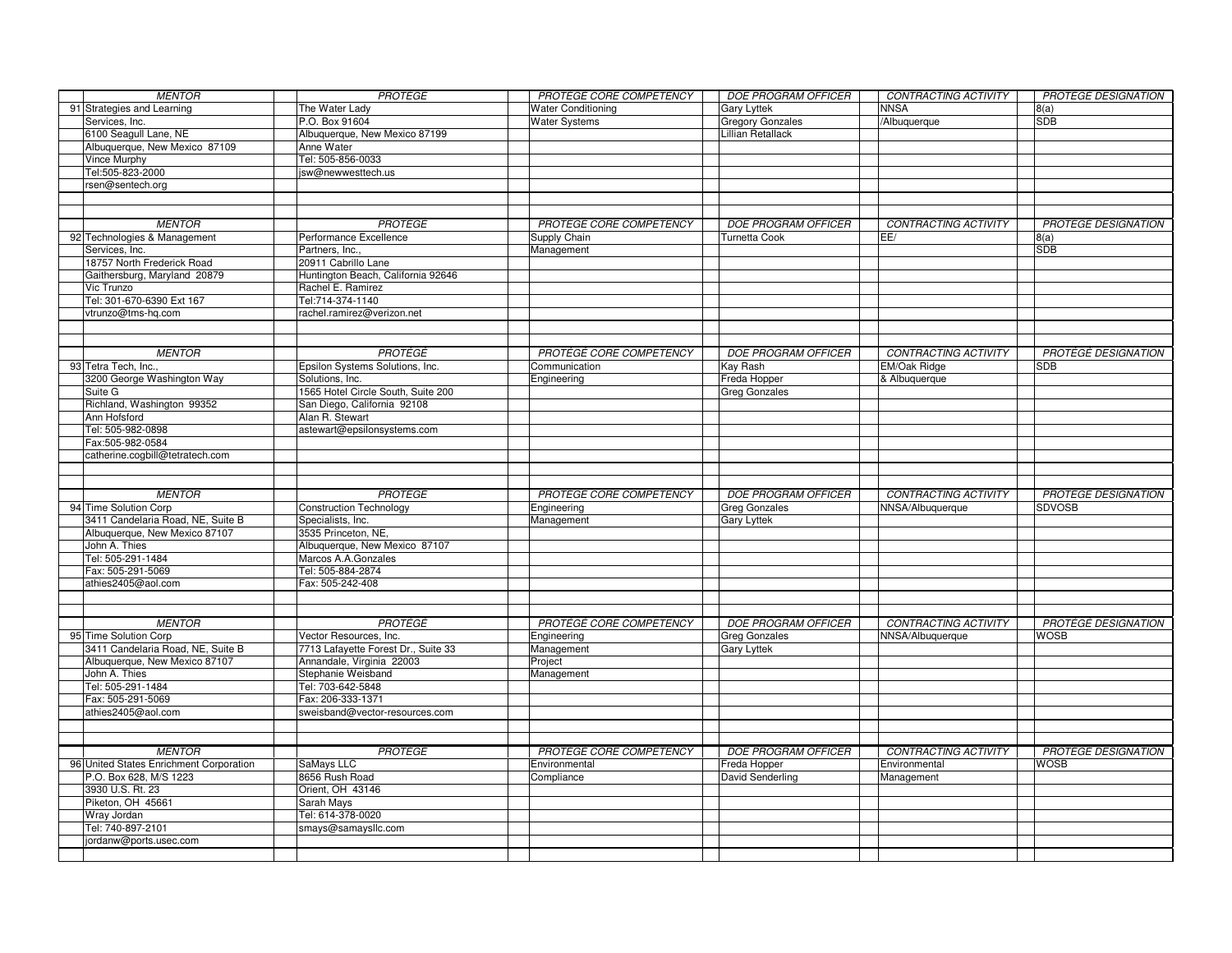| <b>MENTOR</b>                 | <b>PROTÉGÉ</b>                   | PROTÉGÉ CORE COMPETENCY | <b>DOE PROGRAM OFFICER</b> | CONTRACTING ACTIVITY        | <b>PROTÉGÉ DESIGNATION</b> |
|-------------------------------|----------------------------------|-------------------------|----------------------------|-----------------------------|----------------------------|
| 97 URS Group, Inc.            | <b>AMS</b> Consulting Group      | Management              | David Hepner               | <b>EM</b>                   | <b>SDB</b>                 |
| 2020 K Street, NW, Suite 300  | 1625 K Street, NW, Suite 205     | Assistance              | Kay Rash                   | Savannah River              |                            |
| Washington, D.C. 20006        | Washington, D.C. 20006           |                         |                            |                             |                            |
| Albert H. McCoubrey, III      | Arthur Allen                     |                         |                            |                             |                            |
| Tel: 202-772-0648             | Tel: 202-464-2031                |                         |                            |                             |                            |
| al mccoubrey@urscorp.com      | arthur@alliancems.net            |                         |                            |                             |                            |
|                               |                                  |                         |                            |                             |                            |
|                               |                                  |                         |                            |                             |                            |
| <b>MENTOR</b>                 | PROTÉGÉ                          | PROTÉGÉ CORE COMPETENCY | <b>DOE PROGRAM OFFICER</b> | <b>CONTRACTING ACTIVITY</b> | <b>PROTÉGÉ DESIGNATION</b> |
| 98 URS Washington Division    | <b>E2 Consulting Engineering</b> |                         | David Hepner               | EM                          | <b>SDB</b>                 |
|                               |                                  | Engineering             |                            |                             |                            |
| 106 Newberry Street, SW       | 407 Hayne Avenue, Suite B        | Consulting              | Kay Rash                   | Savannah River              |                            |
| Aiken, South Carolina 29801   | Aiken, South Carolina 29801      |                         |                            |                             |                            |
| Phil Mottel                   | Jack Bernard                     |                         |                            |                             |                            |
| Tel:803-502-5722              | Tel: 803-642-5990                |                         |                            |                             |                            |
| Fax:803-502-5702              | Fax: 803-642-8550                |                         |                            |                             |                            |
| phil.mottel@wsms.com          | jack.bernard@e2.com              |                         |                            |                             |                            |
|                               |                                  |                         |                            |                             |                            |
|                               |                                  |                         |                            |                             |                            |
| <b>MENTOR</b>                 | <b>PROTEGE</b>                   | PROTEGE CORE COMPETENCY | <b>DOE PROGRAM OFFICER</b> | <b>CONTRACTING ACTIVITY</b> | <b>PROTEGE DESIGNATION</b> |
| 99 UT-Battelle, LLC           | <b>Precision Engineering</b>     | Engineering             | Martin Rubenstein          | SC/Oak Ridge                | <b>SDB</b>                 |
| Oak Ridge National Laboratory | Contracting Services, Inc.       | Construction            | Freda Hopper               |                             |                            |
| One Bethel Valley Road        |                                  | Services                |                            |                             |                            |
| P.O. Box 2008                 |                                  |                         |                            |                             |                            |
| Oak Ridge, Tennessee 37831    |                                  |                         |                            |                             |                            |
| Keith Joy                     |                                  |                         |                            |                             |                            |
| Tel: 865-576-5484             |                                  |                         |                            |                             |                            |
| Fax:865-241-4095              |                                  |                         |                            |                             |                            |
| joyks@ornl.gov                |                                  |                         |                            |                             |                            |
|                               |                                  |                         |                            |                             |                            |
|                               |                                  |                         |                            |                             |                            |
| <b>MENTOR</b>                 | PROTÉGÉ                          | PROTÉGÉ CORE COMPETENCY | <b>DOE PROGRAM OFFICER</b> | CONTRACTING ACTIVITY        | <b>PROTÉGÉ DESIGNATION</b> |
| 100 UT-Battelle, LLC          | Brandan Enterprises, Inc.        | Engineering             | Martin Rubenstein          | SC/Oak Ridge                | <b>SDB</b>                 |
| Oak Ridge National Laboratory | P.O. Box 23661                   | Services                | Freda Hopper               |                             |                            |
|                               | Knoxville, Tennessee 37933       | Environmental           |                            |                             |                            |
|                               |                                  |                         |                            |                             |                            |
| One Bethel Valley Road        |                                  |                         |                            |                             |                            |
| P.O. Box 2008                 | Georges H. Brandan               | Services                |                            |                             |                            |
| Oak Ridge, Tennessee 37831    | Tel:865-671-0071                 |                         |                            |                             |                            |
| Keith Joy                     | gbrandan@bei-usa.com             |                         |                            |                             |                            |
| Tel: 865-576-5484             |                                  |                         |                            |                             |                            |
| Fax:865-241-4095              |                                  |                         |                            |                             |                            |
| joyks@ornl.gov                |                                  |                         |                            |                             |                            |
|                               |                                  |                         |                            |                             |                            |
| <b>MENTOR</b>                 | PROTÉGÉ                          | PROTÉGÉ CORE COMPETENCY | <b>DOE PROGRAM OFFICER</b> | CONTRACTING ACTIVITY        | <b>PROTÉGÉ DESIGNATION</b> |
| 101 UT - Battelle, LLC        | Martin Federal Consulting, LLC   | Information             | Freda Hopper               | SC                          | <b>SDVOSB</b>              |
| Oak Ridge National Laboratory | 121 North Tallassee St., Suite B | Technology              | Will D. Minter             | Oak Ridge National          |                            |
| One Bethel Valley Road        | Dadeville, Alabama 36853         |                         |                            | Laboratory                  |                            |
| P.O. Box 2008                 | Corey L. Martin                  |                         |                            |                             |                            |
| Oak Ridge, Tennessee 37831    | Tel: 256-825-3400                |                         |                            |                             |                            |
| Keith Joy                     |                                  |                         |                            |                             |                            |
| Tel: 865-576-5484             |                                  |                         |                            |                             |                            |
| Fax:865-241-4095              |                                  |                         |                            |                             |                            |
| joyks@ornl.gov                |                                  |                         |                            |                             |                            |
|                               |                                  |                         |                            |                             |                            |
|                               |                                  |                         |                            |                             |                            |
|                               |                                  |                         |                            |                             |                            |
|                               |                                  |                         |                            |                             |                            |
|                               |                                  |                         |                            |                             |                            |
|                               |                                  |                         |                            |                             |                            |
|                               |                                  |                         |                            |                             |                            |
|                               |                                  |                         |                            |                             |                            |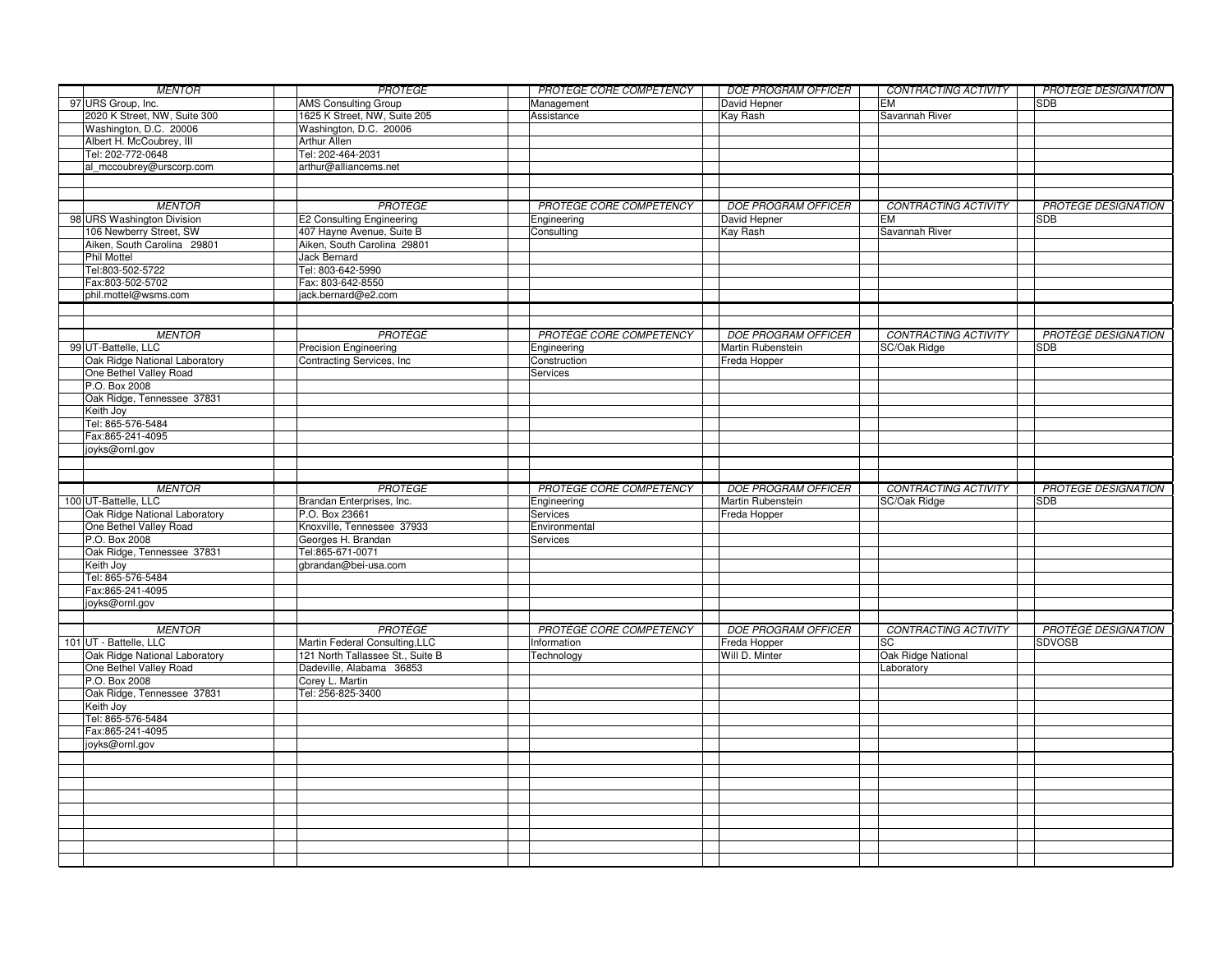| <b>MENTOR</b>                 | <b>PROTÉGÉ</b>                    | PROTÉGÉ CORE COMPETENCY        | <b>DOE PROGRAM OFFICER</b> | <b>CONTRACTING ACTIVITY</b> | <b>PROTÉGÉ DESIGNATION</b> |
|-------------------------------|-----------------------------------|--------------------------------|----------------------------|-----------------------------|----------------------------|
| 102 UT - Battelle, LLC        | C.Gibb Consultants                | Process                        | Freda Hopper               | SC                          | <b>WOSB</b>                |
| Oak Ridge National Laboratory | 2005 Saint Gregory's Court        | Improvement                    | Will D. Minter             | Oak Ridge National          |                            |
| One Bethel Valley Road        | Knoxville, Tennessee              | Facilitation                   |                            | Laboratory                  |                            |
| P.O. Box 2008                 | Carole E. Gibb                    |                                |                            |                             |                            |
| Oak Ridge, Tennessee 37831    | Tel: 865-765-8068                 |                                |                            |                             |                            |
| Keith Joy                     |                                   |                                |                            |                             |                            |
|                               |                                   |                                |                            |                             |                            |
| Tel: 865-576-5484             |                                   |                                |                            |                             |                            |
| Fax:865-241-4095              |                                   |                                |                            |                             |                            |
| joyks@ornl.gov                |                                   |                                |                            |                             |                            |
|                               |                                   |                                |                            |                             |                            |
|                               |                                   |                                |                            |                             |                            |
| <b>MENTOR</b>                 | <b>PROTÉGÉ</b>                    | PROTÉGÉ CORE COMPETENCY        | <b>DOE PROGRAM OFFICER</b> | CONTRACTING ACTIVITY        | <b>PROTÉGÉ DESIGNATION</b> |
| 103 UT - Battelle, LLC        | <b>XCEL Engineering, Inc.</b>     | Construction                   | Freda Hopper               | SC                          | <b>SDVOSB</b>              |
| Oak Ridge National Laboratory | 1066 Commerce Park Drive          | Management                     | Will D. Minter             | Oak Ridge National          |                            |
| One Bethel Valley Road        | Oak Ridge, Tennessee 37830        | Technical                      |                            | Laboratory                  |                            |
| P.O. Box 2008                 | Paul W. Rollinson                 |                                |                            |                             |                            |
|                               |                                   | Services                       |                            |                             |                            |
| Oak Ridge, Tennessee 37831    | Tel: 865-766-8541                 |                                |                            |                             |                            |
| Keith Joy                     |                                   |                                |                            |                             |                            |
| Tel: 865-576-5484             |                                   |                                |                            |                             |                            |
| Fax:865-241-4095              |                                   |                                |                            |                             |                            |
| joyks@ornl.gov                |                                   |                                |                            |                             |                            |
|                               |                                   |                                |                            |                             |                            |
|                               |                                   |                                |                            |                             |                            |
| <b>MENTOR</b>                 | PROTÉGÉ                           | PROTÉGÉ CORE COMPETENCY        | <b>DOE PROGRAM OFFICER</b> | <b>CONTRACTING ACTIVITY</b> | <b>PROTÉGÉ DESIGNATION</b> |
| 104 UT - Battelle, LLC        | LRS Federal, LLC.,                | Construction                   | Freda Hopper               | SC                          | <b>SDVOSB</b>              |
|                               |                                   |                                |                            |                             |                            |
| Oak Ridge National Laboratory | 2530 Riva Road, Suite 400         | Management                     | Will D. Minter             | Oak Ridge National          |                            |
| One Bethel Valley Road        | Annapolis, MD 21401-7414          |                                |                            | Laboratory                  |                            |
| P.O. Box 2008                 | Thomas E. Scott                   |                                |                            |                             |                            |
| Oak Ridge, Tennessee 37831    |                                   |                                |                            |                             |                            |
| Keith Joy                     |                                   |                                |                            |                             |                            |
| Tel: 865-576-5484             |                                   |                                |                            |                             |                            |
| Fax:865-241-4095              |                                   |                                |                            |                             |                            |
| joyks@ornl.gov                |                                   |                                |                            |                             |                            |
|                               |                                   |                                |                            |                             |                            |
|                               |                                   |                                |                            |                             |                            |
|                               |                                   |                                |                            |                             |                            |
| <b>MENTOR</b>                 | <b>PROTÉGÉ</b>                    | <b>PROTÉGÉ CORE COMPETENCY</b> | <b>DOE PROGRAM OFFICER</b> | <b>CONTRACTING ACTIVITY</b> | <b>PROTÉGÉ DESIGNATION</b> |
| 105 UT - Battelle, LLC        | Ingenium Professional Servi, Inc. | <b>Facility Operations</b>     | Freda Hopper               | SC                          | <b>SDVOSB</b>              |
| Oak Ridge National Laboratory | P.O. Box 24684                    | Regulatory                     | Will D. Minter             | Oak Ridge National          |                            |
| One Bethel Valley Road        | Knoxville, Tennessee              | Compliance                     |                            | Laboratory                  |                            |
| P.O. Box 2008                 | <b>Mike Schlitz</b>               | <b>Technical Design</b>        |                            |                             |                            |
| Oak Ridge, Tennessee 37831    | Tel: 865-556-1995                 |                                |                            |                             |                            |
| Keith Joy                     |                                   |                                |                            |                             |                            |
| Tel: 865-576-5484             |                                   |                                |                            |                             |                            |
| Fax:865-241-4095              |                                   |                                |                            |                             |                            |
|                               |                                   |                                |                            |                             |                            |
| joyks@ornl.gov                |                                   |                                |                            |                             |                            |
|                               |                                   |                                |                            |                             |                            |
|                               |                                   |                                |                            |                             |                            |
| <b>MENTOR</b>                 | PROTÉGÉ                           | PROTÉGÉ CORE COMPETENCY        | <b>DOE PROGRAM OFFICER</b> | <b>CONTRACTING ACTIVITY</b> | <b>PROTÉGÉ DESIGNATION</b> |
| 106 UT - Battelle, LLC        | Envision Engineering, Inc.        | Technical                      | Freda Hopper               | SC                          | <b>WOSB</b>                |
| Oak Ridge National Laboratory | 424 Popular Creek Rd              | Engineering                    | Will D. Minter             | Oak Ridge National          |                            |
| One Bethel Valley Road        | Olive Springs, Tennessee 37840    | Analysis                       |                            | Laboratory                  |                            |
| P.O. Box 2008                 | Christy Shaw                      |                                |                            |                             |                            |
| Oak Ridge, Tennessee 37831    |                                   |                                |                            |                             |                            |
| Keith Joy                     |                                   |                                |                            |                             |                            |
| Tel: 865-576-5484             |                                   |                                |                            |                             |                            |
|                               |                                   |                                |                            |                             |                            |
| Fax:865-241-4095              |                                   |                                |                            |                             |                            |
| joyks@ornl.gov                |                                   |                                |                            |                             |                            |
|                               |                                   |                                |                            |                             |                            |
|                               |                                   |                                |                            |                             |                            |
| <b>MENTOR</b>                 | <b>PROTÉGÉ</b>                    | PROTÉGÉ CORE COMPETENCY        | <b>DOE PROGRAM OFFICER</b> | <b>CONTRACTING ACTIVITY</b> | PROTÉGÉ DESIGNATION        |
|                               |                                   |                                |                            |                             |                            |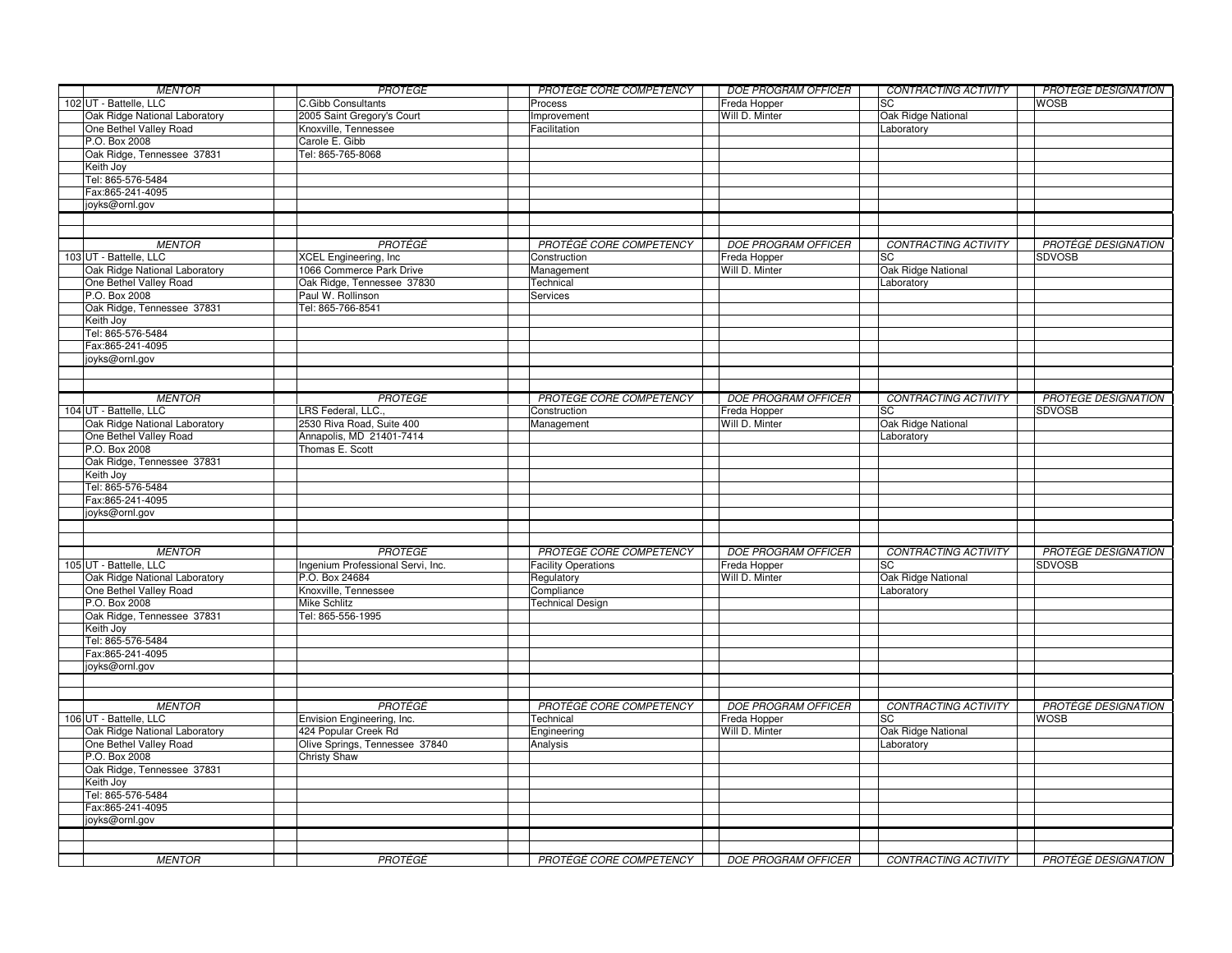| 107 UT - Battelle, LLC               | Echota Technologies, LLC          | <b>Training Services</b> | Freda Hopper               | <b>SC</b>                   | 8(a)                       |
|--------------------------------------|-----------------------------------|--------------------------|----------------------------|-----------------------------|----------------------------|
| Oak Ridge National Laboratory        | 3286 Northpark Boulevard, Suite A | <b>Security Services</b> | Will D. Minter             | Oak Ridge Natl              | <b>NAOSB</b>               |
| One Bethel Valley Road               | Alcoa, Tennessee 37701            |                          |                            | Laboratory                  |                            |
| P.O. Box 2008                        | Randell E. McGinnis               |                          |                            |                             |                            |
| Oak Ridge, Tennessee 37831           |                                   |                          |                            |                             |                            |
| Keith Joy                            |                                   |                          |                            |                             |                            |
| Tel: 865-576-5484                    |                                   |                          |                            |                             |                            |
| Fax:865-241-4095                     |                                   |                          |                            |                             |                            |
|                                      |                                   |                          |                            |                             |                            |
| joyks@ornl.gov                       |                                   |                          |                            |                             |                            |
|                                      |                                   |                          |                            |                             |                            |
|                                      |                                   |                          |                            |                             |                            |
| <b>MENTOR</b>                        | PROTÉGÉ                           | PROTÉGÉ CORE COMPETENCY  | <b>DOE PROGRAM OFFICER</b> | CONTRACTING ACTIVITY        | <b>PROTÉGÉ DESIGNATION</b> |
| 108 UT-Battelle, LLC                 | Jackson State University          | Scientific               | Martin Rubenstein          | SC/Oak Ridge                | <b>HBCU</b>                |
| Oak Ridge National Laboratory        | 1400 John R. Lynch Street         | Research                 | Freda Hopper               |                             |                            |
| One Bethel Valley Road               | Jackson State University          |                          |                            |                             |                            |
| P.O. Box 2008                        | Jackson, Mississippi 39217        |                          |                            |                             |                            |
| Oak Ridge, Tennessee 37831           | Dr. Felix Okojie                  |                          |                            |                             |                            |
| Keith Joy                            |                                   |                          |                            |                             |                            |
| Tel: 865-576-5484                    |                                   |                          |                            |                             |                            |
| Fax:865-241-4095                     |                                   |                          |                            |                             |                            |
| joyks@ornl.gov                       |                                   |                          |                            |                             |                            |
|                                      |                                   |                          |                            |                             |                            |
|                                      |                                   |                          |                            |                             |                            |
|                                      |                                   |                          |                            |                             |                            |
| <b>MENTOR</b>                        | <b>PROTÉGÉ</b>                    | PROTÉGÉ CORE COMPETENCY  | <b>DOE PROGRAM OFFICER</b> | <b>CONTRACTING ACTIVITY</b> | <b>PROTÉGÉ DESIGNATION</b> |
| 109 UT - Battelle, LLC               | Morehouse College                 | Developmental            | Martin Rubenstein          | SC/Oak Ridge                | <b>HBCU</b>                |
| Oak Ridge National Laboratory        | 830 Westview Street               | Research                 | Freda Hopper               |                             |                            |
| One Bethel Valley Road               | Atlanta, Georgia 30314            |                          |                            |                             |                            |
| P.O. Box 2008                        | Dr. Jim Page                      |                          |                            |                             |                            |
| Oak Ridge, Tennessee 37831           |                                   |                          |                            |                             |                            |
| Keith Joy                            |                                   |                          |                            |                             |                            |
|                                      |                                   |                          |                            |                             |                            |
|                                      |                                   |                          |                            |                             |                            |
| Tel: 865-576-5484                    |                                   |                          |                            |                             |                            |
| Fax:865-241-4095                     |                                   |                          |                            |                             |                            |
| joyks@ornl.gov                       |                                   |                          |                            |                             |                            |
|                                      |                                   |                          |                            |                             |                            |
|                                      |                                   |                          |                            |                             |                            |
| <b>MENTOR</b>                        | <b>PROTÉGÉ</b>                    | PROTÉGÉ CORE COMPETENCY  | <b>DOE PROGRAM OFFICER</b> | CONTRACTING ACTIVITY        | <b>PROTÉGÉ DESIGNATION</b> |
| 110 Washington Closure Hanford, LLC. | <b>Integrated Logistics</b>       |                          | Kay Rash                   | EM/Richland                 | <b>WOSB</b>                |
| 3070 George Washington Way           | Services, Inc.                    |                          | Linda Jarnigan             |                             |                            |
| Richland, Washington 99354           | 273 Rusty Plank Avenue            |                          |                            |                             |                            |
| Dennis H. Houston                    | Las Vegas, Nevada 89148           |                          |                            |                             |                            |
| Tel:509-375-4670                     | Eric C. Dahlin                    |                          |                            |                             |                            |
|                                      | Tel:702-491-5401                  |                          |                            |                             |                            |
|                                      |                                   |                          |                            |                             |                            |
|                                      |                                   |                          |                            |                             |                            |
| <b>MENTOR</b>                        | PROTÉGÉ                           | PROTÉGÉ CORE COMPETENCY  | DOE PROGRAM OFFICER        | CONTRACTING ACTIVITY        | <b>PROTÉGÉ DESIGNATION</b> |
| 111 Washington Closure Hanford, LLC. | Terranear PMC, LLC                |                          | Kay Rash                   | EM/Richland/WA              | <b>SDB</b>                 |
| 3070 George Washington Way           | 723 Main Street, Suite 608        |                          | Linda Jarnigan             |                             |                            |
|                                      | Houston, Texas 77002              |                          |                            |                             |                            |
| Richland, Washington 99354           |                                   |                          |                            |                             |                            |
| Dennis H. Houston                    | Amar M. Raval                     |                          |                            |                             |                            |
| Tel: 509-375-4670                    | Tel:832-265-4900                  |                          |                            |                             |                            |
|                                      |                                   |                          |                            |                             |                            |
|                                      |                                   |                          |                            |                             |                            |
|                                      |                                   |                          |                            |                             |                            |
|                                      |                                   |                          |                            |                             |                            |
|                                      |                                   |                          |                            |                             |                            |
|                                      |                                   |                          |                            |                             |                            |
|                                      |                                   |                          |                            |                             |                            |
|                                      |                                   |                          |                            |                             |                            |
|                                      |                                   |                          |                            |                             |                            |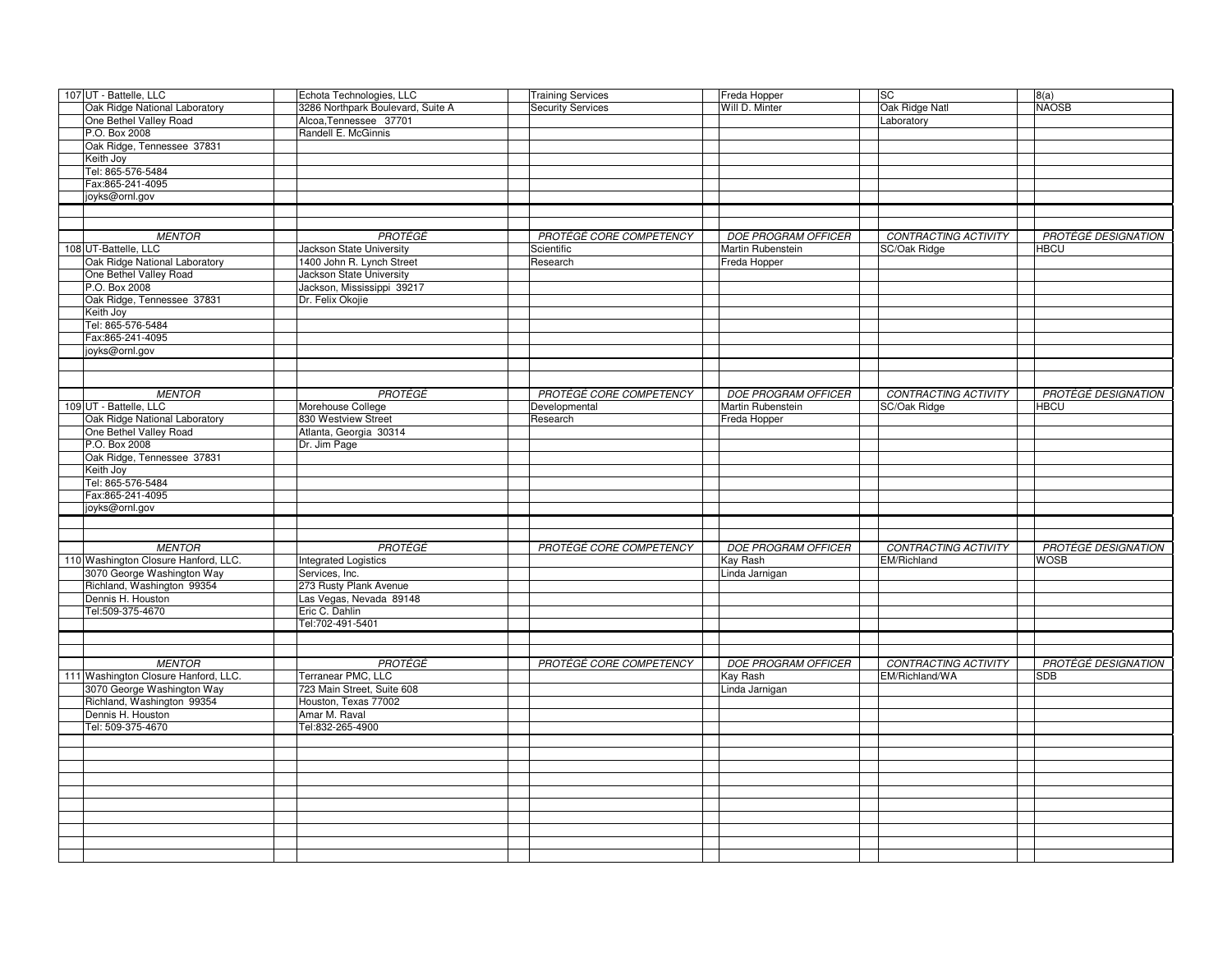| <b>MENTOR</b>                            | PROTÉGÉ                         | PROTÉGÉ CORE COMPETENCY       | <b>DOE PROGRAM OFFICER</b> | CONTRACTING ACTIVITY        | <b>PROTÉGÉ DESIGNATION</b> |
|------------------------------------------|---------------------------------|-------------------------------|----------------------------|-----------------------------|----------------------------|
| 112 Washington Closure Hanford, LLC      | Foothills Environmental         |                               | Sally Sieracki             | EM Richland, WA             | 8(a)                       |
| 2620 Fermi Avenue, MSIN H4-17            | 1320 Simms Street, Suite 102    |                               | Tess Klatt                 |                             | <b>SDB</b>                 |
| Richland, Washington, 99354              | Golden, Colorado                |                               |                            |                             |                            |
| Dennis H. Houston                        | Andre Gonzales                  |                               |                            |                             |                            |
| Tel: 509-375-4670                        | Tel: 303-232-2660 Ext 11        |                               |                            |                             |                            |
| Fax: 866-689-5952                        | Fax: 303-232-4960               |                               |                            |                             |                            |
| dhhusto@wch-rcc.com                      | andre.gonzales@foothillsusa.com |                               |                            |                             |                            |
|                                          |                                 |                               |                            |                             |                            |
|                                          |                                 |                               |                            |                             |                            |
| <b>MENTOR</b>                            | PROTÉGÉ                         | PROTÉGÉ CORE COMPETENCY       | <b>DOE PROGRAM OFFICER</b> | <b>CONTRACTING ACTIVITY</b> | <b>PROTÉGÉ DESIGNATION</b> |
| 113 Washington Group International, Inc. | E2, Inc.                        |                               | Kay Rash                   | EM/                         | SDB                        |
| <b>Energy and Environment</b>            | 1000 Commerce Park Drive        |                               | David Hepner               | Savannah River              |                            |
| 106 New Berry Street, SW                 | Oak Ridge, Tennessee 37830      |                               |                            |                             |                            |
|                                          |                                 |                               |                            |                             |                            |
| Aiken, South Carolina 29801              | Richard D. Sain                 |                               |                            |                             |                            |
| David A. Pethick, Sr.                    | Tel: 865-482-8433               |                               |                            |                             |                            |
| Tel: 803-502-9972                        | Fax:865-482-2021                |                               |                            |                             |                            |
| Fax:803-502-9795                         |                                 |                               |                            |                             |                            |
| david.pethick@wgint.com                  |                                 |                               |                            |                             |                            |
|                                          |                                 |                               |                            |                             |                            |
|                                          |                                 |                               |                            |                             |                            |
| <b>MENTOR</b>                            | <b>PROTÉGÉ</b>                  | PROTÉGÉ CORE COMPETENCY       | <b>DOE PROGRAM OFFICER</b> | <b>CONTRACTING ACTIVITY</b> | <b>PROTÉGÉ DESIGNATION</b> |
| 114 Washington Group International, Inc. | M.H. Chew & Associates, Inc.    |                               | <b>Gregory Gonzales</b>    | <b>NNSA</b>                 |                            |
| <b>Energy and Environment</b>            | 7275 National Drive, Suite C    |                               | Gary Lyttek                | Albuquerque                 |                            |
| 106 New Berry Street, SW                 | Livermore, California 94550     |                               |                            |                             |                            |
| Aiken, South Carolina 29801              | Melton H. Chew                  |                               |                            |                             |                            |
| David A. Pethick, Sr.                    | Tel: 925-443-5071               |                               |                            |                             |                            |
| Tel:803-502-9972                         | Fax:925-373-0624                |                               |                            |                             |                            |
| david.pethick@wgint.com                  |                                 |                               |                            |                             |                            |
|                                          |                                 |                               |                            |                             |                            |
|                                          |                                 |                               |                            |                             |                            |
|                                          |                                 |                               |                            |                             |                            |
| <b>MENTOR</b>                            | PROTÉGÉ                         | PROTÉGÉ CORE COMPETENCY       | <b>DOE PROGRAM OFFICER</b> | <b>CONTRACTING ACTIVITY</b> | <b>PROTÉGÉ DESIGNATION</b> |
| 115 Washington River Protection          | <b>Total Site Services, LLC</b> |                               | Susan Johnson              | EM                          | 8(a)                       |
| Solutions, LLC                           | P.O. Box 696                    |                               | Melissa Garrard            | Richland, WA                | <b>WOSB</b>                |
| P.O. Box 850, MSIN H6-17                 | Richland, Washington 99352      |                               | <b>Kay Rash</b>            |                             | <b>SDB</b>                 |
| Richland, Washington 99352               | Lisa Chapman-Rosa               |                               |                            |                             |                            |
| Dom J. Sansotta                          | Tel:509-371-1000                |                               |                            |                             |                            |
| Tel: 509-372-9427                        | Fax: 509-371-1200               |                               |                            |                             |                            |
| Fax: 509-372-3312                        | tsservices8a@aol.com            |                               |                            |                             |                            |
| dominic j sansotta@rl.gov                |                                 |                               |                            |                             |                            |
|                                          |                                 |                               |                            |                             |                            |
|                                          |                                 |                               |                            |                             |                            |
| <b>MENTOR</b>                            | PROTÉGÉ                         | PROTÉGÉ CORE COMPETENCY       | <b>DOE PROGRAM OFFICER</b> | <b>CONTRACTING ACTIVITY</b> | <b>PROTÉGÉ DESIGNATION</b> |
| 116 Washington River Protection          | Columbia Energy & Environmental | <b>Engineering Services</b>   | Melissa Garrard            | Environmental               | <b>WOSB</b>                |
| Solutions, LLC                           | Services                        | <b>Architectural Services</b> | Susan Johnson              | Management                  |                            |
| P.O.Box 850, MSIN S7-83                  | 1806 Terminal Drive             | Geophysical Surveying         |                            |                             |                            |
| Richland, Washington 99352               | Richland, Washington 99354      | <b>Mapping Services</b>       |                            |                             |                            |
| Scott A. Saunders                        | <b>Brian Brendel</b>            |                               |                            |                             |                            |
| Tel: 509-372-9939                        | Tel: 509-946-7111               |                               |                            |                             |                            |
| Fax: 372-3312                            | bbrendel@columbia-energy.com    |                               |                            |                             |                            |
| scott a saunders@rl.gov                  |                                 |                               |                            |                             |                            |
|                                          |                                 |                               |                            |                             |                            |
|                                          |                                 |                               |                            |                             |                            |
|                                          |                                 |                               |                            |                             |                            |
|                                          |                                 |                               |                            |                             |                            |
|                                          |                                 |                               |                            |                             |                            |
|                                          |                                 |                               |                            |                             |                            |
|                                          |                                 |                               |                            |                             |                            |
|                                          |                                 |                               |                            |                             |                            |
|                                          |                                 |                               |                            |                             |                            |